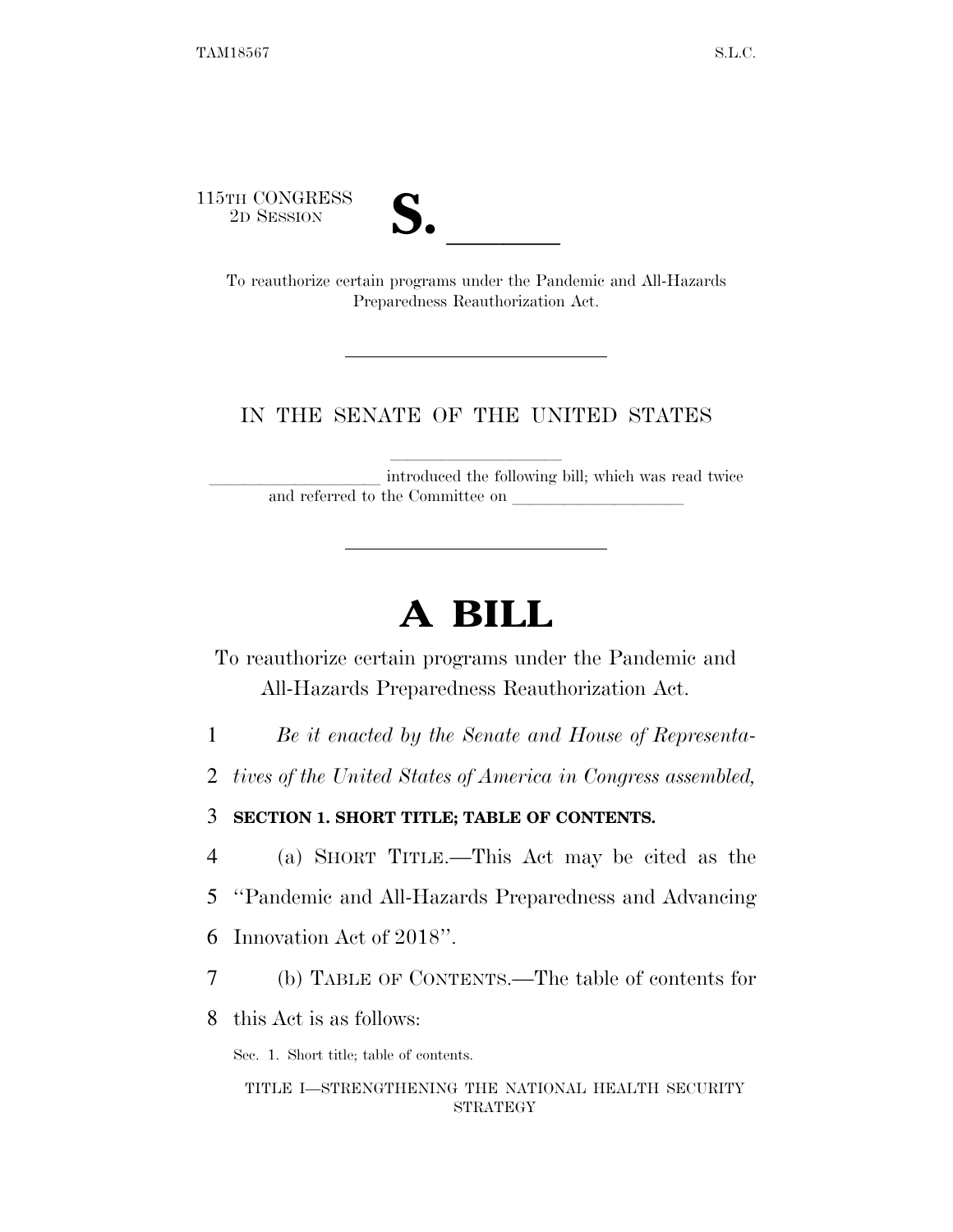Sec. 101. National Health Security Strategy.

#### TITLE II—IMPROVING PREPAREDNESS AND RESPONSE

- Sec. 201. Improving benchmarks and standards for preparedness and response.
- Sec. 202. Amendments to preparedness and response programs.
- Sec. 203. Regional public health emergency preparedness and response systems.
- Sec. 204. Public health situational awareness and biosurveillance capabilities.
- Sec. 205. Strengthening and supporting the public health emergency  $\lceil \text{bridge} \rceil$ fund.
- Sec. 206. Improving preparedness for and response to all-hazards by public health emergency volunteers.

#### TITLE III—REACHING ALL COMMUNITIES

- Sec. 301. Strengthening and assessing the emergency response workforce.
- Sec. 302. Health system infrastructure to improve preparedness and response.
- Sec. 303. Considerations for at-risk individuals.
- Sec. 304. Improving emergency preparedness and response considerations for children.
- Sec. 305. Reauthorizing the National Advisory Committee on Children and Disasters.
- Sec. 306. Guidance for participation in exercises and drills.

#### TITLE IV—PRIORITIZING A THREAT-BASED APPROACH

- Sec. 401. Assistant Secretary for Preparedness and Response.
- Sec. 402. Public Health Emergency Medical Countermeasures Enterprise.
- Sec. 403. Strategic National Stockpile.
- Sec. 404. Preparing for pandemic influenza, antimicrobial resistance, and other significant threats.
- Sec. 405. Reporting on the Federal Select Agent Program.

#### TITLE V—INCREASING COMMUNICATION IN MEDICAL COUNTERMEASURE ADVANCED RESEARCH AND DEVELOPMENT

- Sec. 501. Medical countermeasure budget plan.
- Sec. 502. Material threat and medical countermeasure notifications.
- Sec. 503. Availability of regulatory management plans.
- Sec. 504. BARDA and the BioShield Special Reserve Fund.

#### TITLE VI—ADVANCING TECHNOLOGIES FOR MEDICAL COUNTERMEASURES

- Sec. 601. Administration of countermeasures.
- Sec. 602. Medical countermeasure master files.
- Sec. 603. Animal rule report.

#### TITLE VII—MISCELLANEOUS PROVISIONS

- Sec. 701. Reauthorizations and extensions.
- Sec. 702. Technical amendments.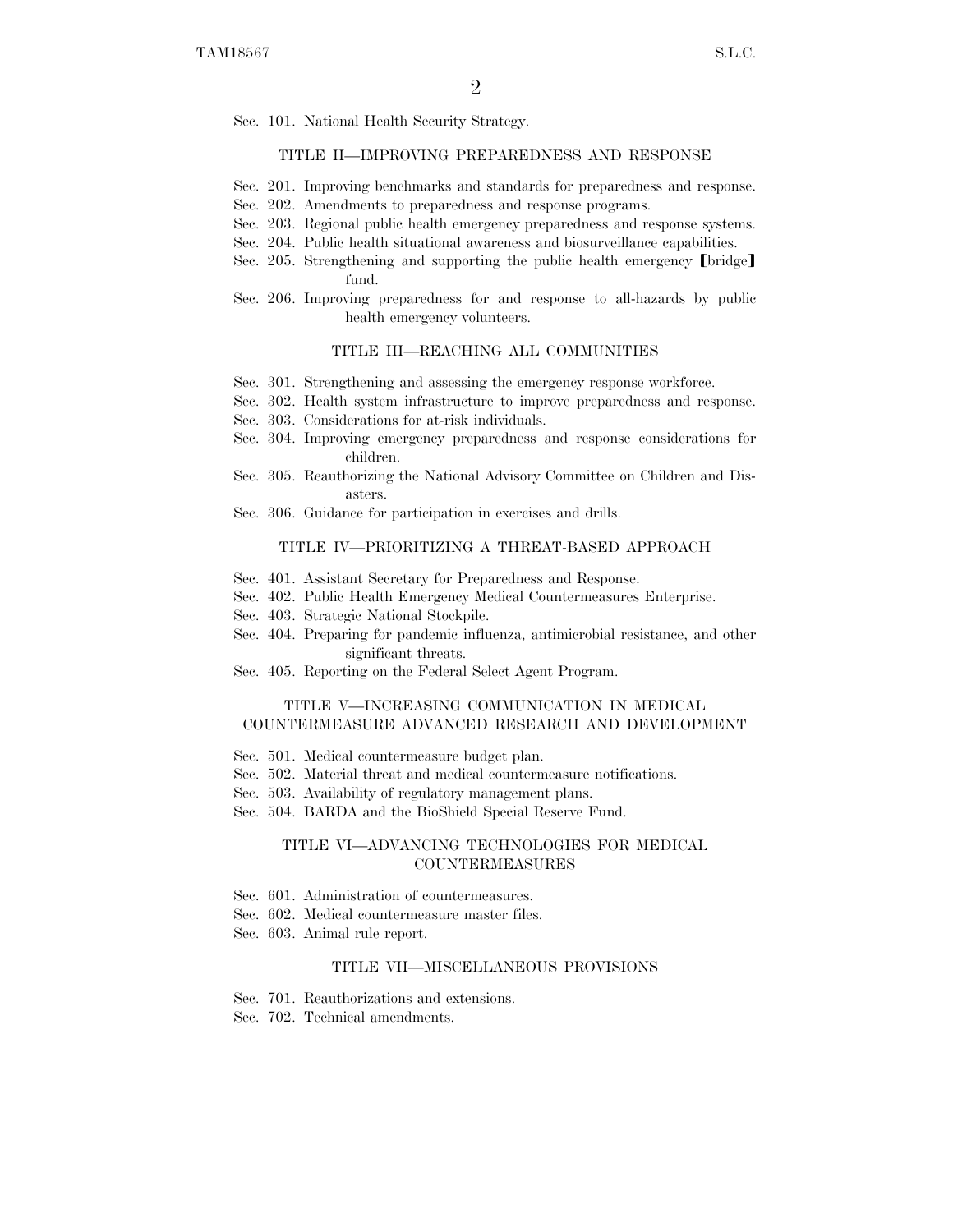## **TITLE I—STRENGTHENING THE NATIONAL HEALTH SECURITY STRATEGY**

#### **SEC. 101. NATIONAL HEALTH SECURITY STRATEGY.**

 Section 2802 of the Public Health Service Act (42 U.S.C. 300hh–1) is amended—

- 7 (1) in subsection (a)
- 8 (A) in paragraph  $(1)$ —
- (i) by striking ''2014'' and inserting 10 ''2018''; and
- (ii) by striking the second sentence and inserting the following: ''Such Na- tional Health Security Strategy shall de- scribe potential public health threats and identify the process for achieving the pre- paredness goals described in subsection (b) to be prepared to respond to such threats and shall be consistent with the National Preparedness Goal, the National Incident Management System, and the National Re- sponse Plan developed pursuant to section 22 502(6) of the Homeland Security Act of 23 2002, or any successor plan.";

 (B) in paragraph (2), by inserting before the period at the end of the second sentence the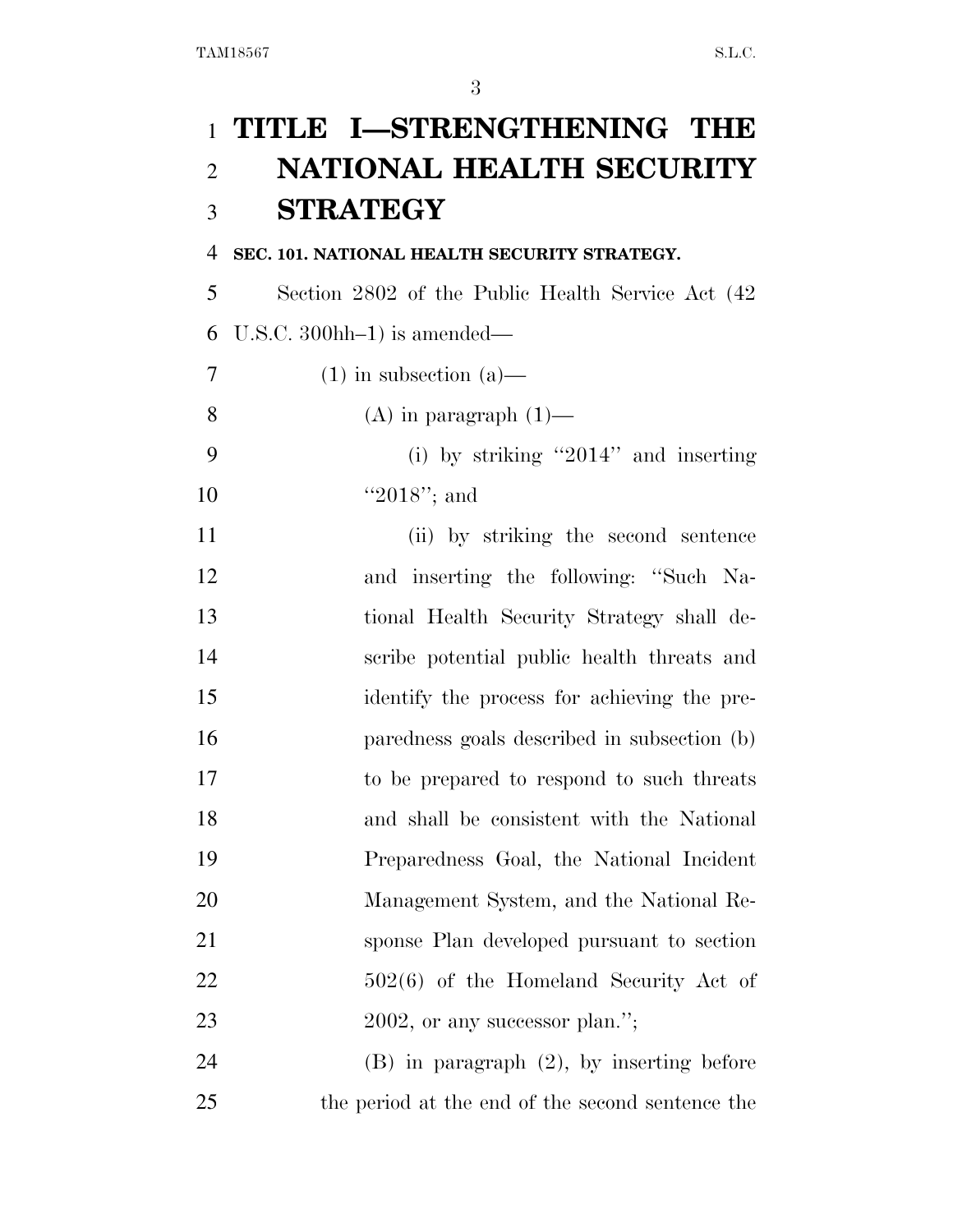| $\mathbf{1}$   | following: ", and an analysis of any changes to   |
|----------------|---------------------------------------------------|
| $\overline{2}$ | the evidence-based benchmarks and objective       |
| 3              | standards under sections $319C-1$ and $319C-2$ "; |
| $\overline{4}$ | $(C)$ in paragraph $(3)$ —                        |
| 5              | (i) by striking "2009" and inserting              |
| 6              | " $2018"$ ;                                       |
| $\overline{7}$ | (ii) by inserting "(including gaps in             |
| 8              | the environmental health workforce), de-          |
| 9              | scribing the status of such workforce"            |
| 10             | after "gaps in such workforce";                   |
| 11             | (iii) by striking "and identifying strat-         |
| 12             | egies" and inserting " identifying strate-        |
| 13             | gies"; and                                        |
| 14             | (iv) by inserting before the period at            |
| 15             | the end ", and identifying current capabili-      |
| 16             | ties to meet the requirements of section          |
| 17             | $2803"$ ;                                         |
| 18             | $(2)$ in subsection $(b)$ —                       |
| 19             | (A) in paragraph $(2)$ —                          |
| <b>20</b>      | (i) in subparagraph $(A)$ , by striking           |
| 21             | "and investigation" and inserting "inves-         |
| 22             | tigation, and related information<br>tech-        |
| 23             | nology activities";                               |
| 24             | (ii) in subparagraph $(B)$ , by striking          |
| 25             | "and decontamination" and inserting "de-          |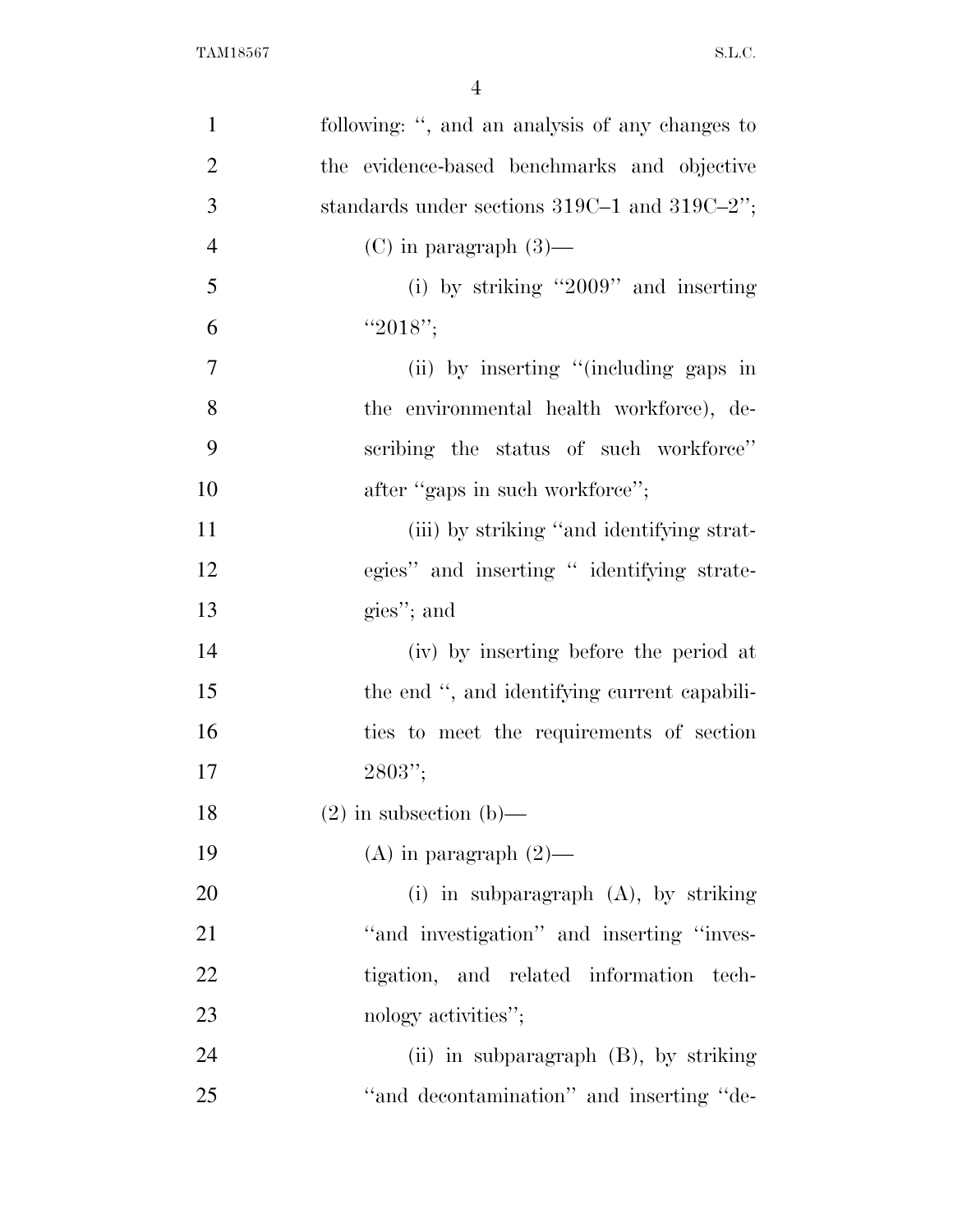| $\mathbf{1}$   | contamination, health care services and                |
|----------------|--------------------------------------------------------|
| $\overline{2}$ | necessary medical supplies, and transpor-              |
| 3              | tation and disposal of medical waste"; and             |
| $\overline{4}$ | (iii) by adding at the end the fol-                    |
| 5              | lowing:                                                |
| 6              | " $(E)$ Response to environmental hazards.";           |
| $\overline{7}$ | (B) in paragraph $(3)(F)$ , by inserting "or           |
| 8              | exposures to agents that could cause a public          |
| 9              | health emergency" after "workplace exposures";         |
| 10             | $(C)$ by amending paragraph $(5)$ by insert-           |
| 11             | ing "and other applicable compacts" after              |
| 12             | "Compact"; and                                         |
| 13             | (D) by adding at the end the following:                |
| 14             | "(9) ZOONOTIC DISEASE, FOOD, AND AGRI-                 |
| 15             | CULTURE.—Improving coordination among Federal,         |
| 16             | State, local, and tribal entities to prevent, detect,  |
| 17             | and respond to outbreaks of plant or animal disease    |
| 18             | (including zoonotic disease) resulting from a delib-   |
| 19             | erate attack, the intentional adulteration of food, or |
| 20             | other public health threats that could compromise      |
| 21             | national security, taking into account interactions    |
| 22             | between animal health, human health, and environ-      |
| 23             | mental health as directly related to public health     |
| 24             | emergency preparedness and response capabilities,      |
| 25             | as applicable.                                         |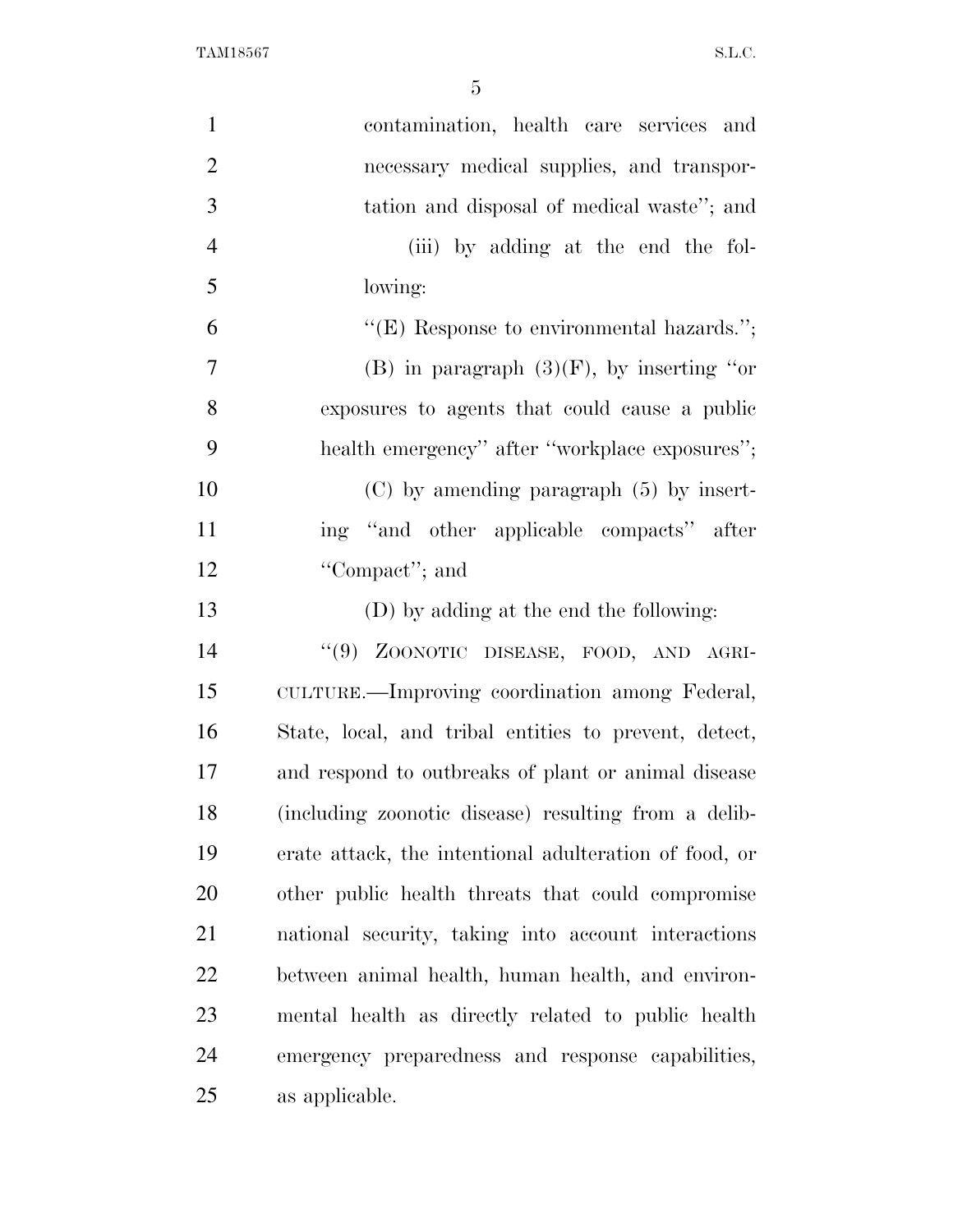1 "(10) GLOBAL HEALTH SECURITY.—Assessing current or potential health security threats from abroad to inform domestic public health prepared-ness and response capabilities.''.

# **TITLE II—IMPROVING PREPAREDNESS AND RESPONSE SEC. 201. IMPROVING BENCHMARKS AND STANDARDS FOR PREPAREDNESS AND RESPONSE.**

 (a) EVALUATING MEASURABLE EVIDENCE-BASED BENCHMARKS AND OBJECTIVE STANDARDS.—Section 319C–1 of the Public Health Service Act (42 U.S.C. 12 247d–3a(g)) is amended by inserting after subsection (j) the following:

14 "(k) EVALUATION.—

15 "(1) In GENERAL.—Not later than 2 years after the date of enactment of the Pandemic and All-Hazards Preparedness and Advancing Innovation Act of 2018, and every 2 years thereafter, the Sec- retary shall conduct an evaluation of the perform- ance measures and evidence-based benchmarks and objective standards that assess the ability of award- ees to accomplish the activities described in this sec- tion and section 319C–2. Such evaluation shall be submitted to the relevant committees of Congress to-gether with the National Health Security Strategy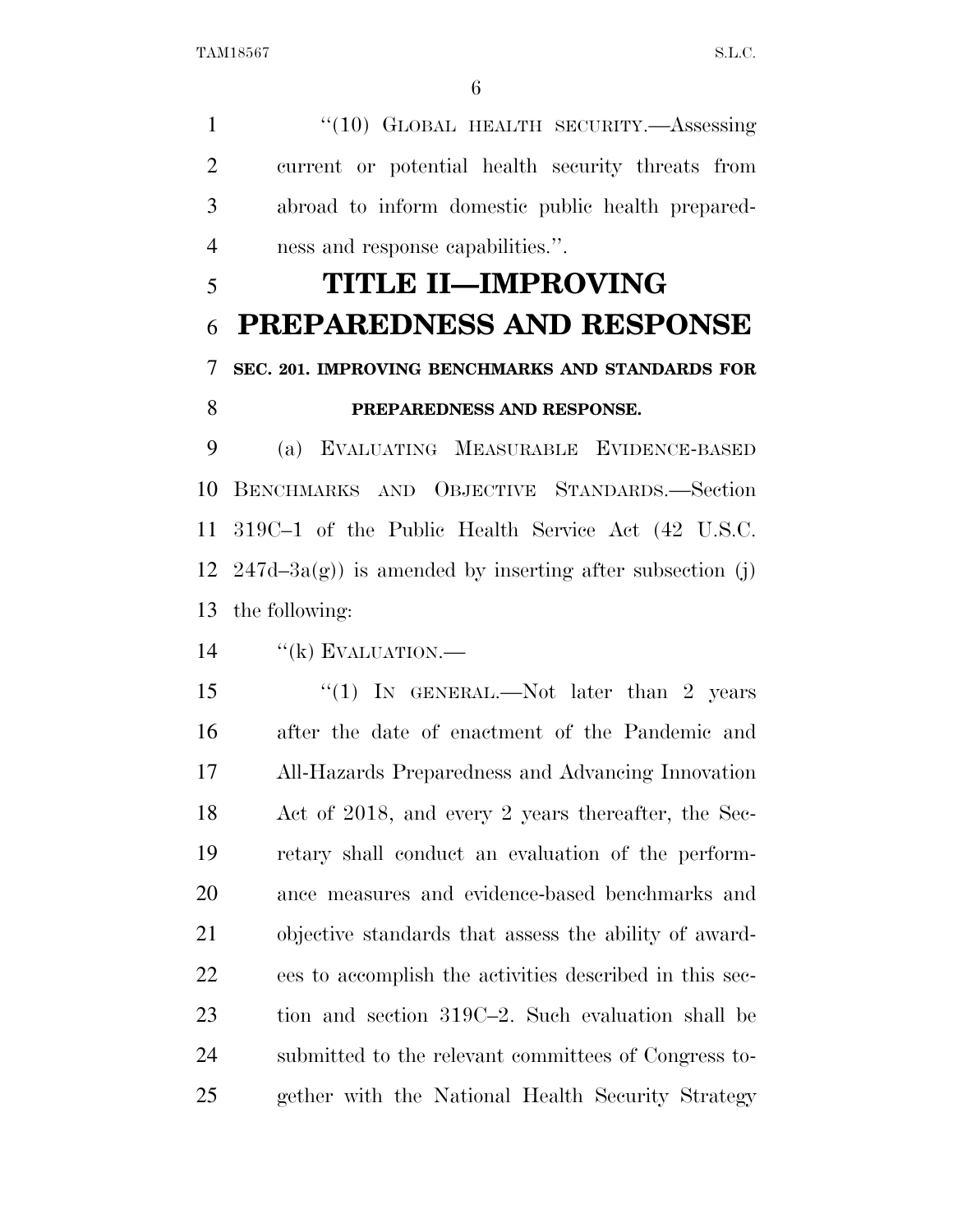| $\mathbf{1}$   | under section 2802, at such time as such strategy is |
|----------------|------------------------------------------------------|
| $\overline{2}$ | submitted.                                           |
| 3              | "(2) CONTENTS.—The evaluation under this             |
| 4              | paragraph shall include—                             |
| 5              | $\lq\lq$ a review of performance measures            |
| 6              | and associated metrics, targets, and evidence-       |
| $\overline{7}$ | based benchmarks;                                    |
| 8              | $\lq\lq (B)$ a discussion of changes to any per-     |
| 9              | formance measures and evidence-based bench-          |
| 10             | marks and objective standards, and the effect of     |
| 11             | such changes on the ability to track whether         |
| 12             | awardees are meeting or making progress to-          |
| 13             | ward the goals under this section and, to the        |
| 14             | extent practicable, the applicable goals of the      |
| 15             | National Health Security Strategy under sec-         |
| 16             | tion $2802$ ;                                        |
| 17             | $\lq\lq$ (C) a description of allocations with re-   |
| 18             | spect to amounts received by eligible entities       |
| 19             | under subsection (b) and section $319C-2(b)$         |
| 20             | and amounts received by sub-recipients and the       |
| 21             | effect of such allocations on meeting perform-       |
| 22             | ance measures and evidence-based benchmarks          |
| 23             | and objective standards; and                         |
| 24             | $\lq\lq$ recommendations, as applicable and          |
| 25             | appropriate, to improve performance measures         |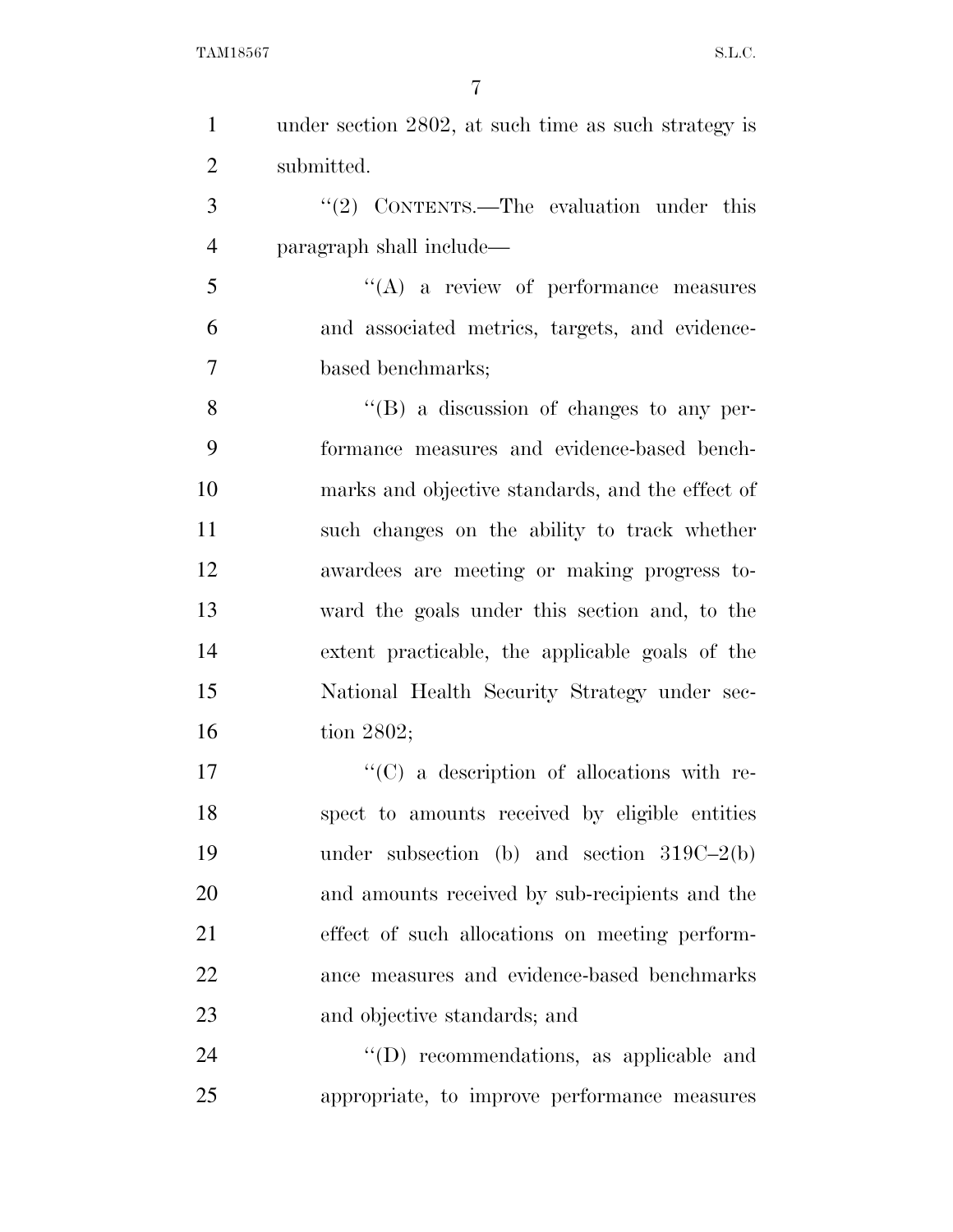and evidence-based benchmarks and objective standards to more accurately assess the ability of entities receiving awards under this section to better achieve the goals under this section and section 2802.''.

 (b) EVALUATING THE PARTNERSHIP FOR STATE AND REGIONAL HOSPITAL PREPAREDNESS.—Section 319C– 2(i)(1) of the Public Health Service Act (42 U.S.C. 247– 9 3b(i)(1)) is amended by striking "section 319C–1(g), (i), 10 and (j)" and inserting "section  $319C-1(g)$ , (i), (j), and  $11 \text{ (k)}$ ".

### **SEC. 202. AMENDMENTS TO PREPAREDNESS AND RE-SPONSE PROGRAMS.**

 (a) COOPERATIVE AGREEMENT APPLICATIONS FOR IMPROVING STATE AND LOCAL PUBLIC HEALTH SECU- RITY.—Section 319C–1 of the Public Health Service Act 17 (42 U.S.C. 247d–3a(b)(2)(A)) is amended—

 (1) in subsection (a), by inserting '', acting through the Director of the Centers for Disease Control and Prevention,'' after ''the Secretary''; and

21 (2) in subsection  $(b)(2)(A)$ —

22 (A) in clause (vi), by inserting ", including public health agencies with specific expertise that may be relevant to public health security,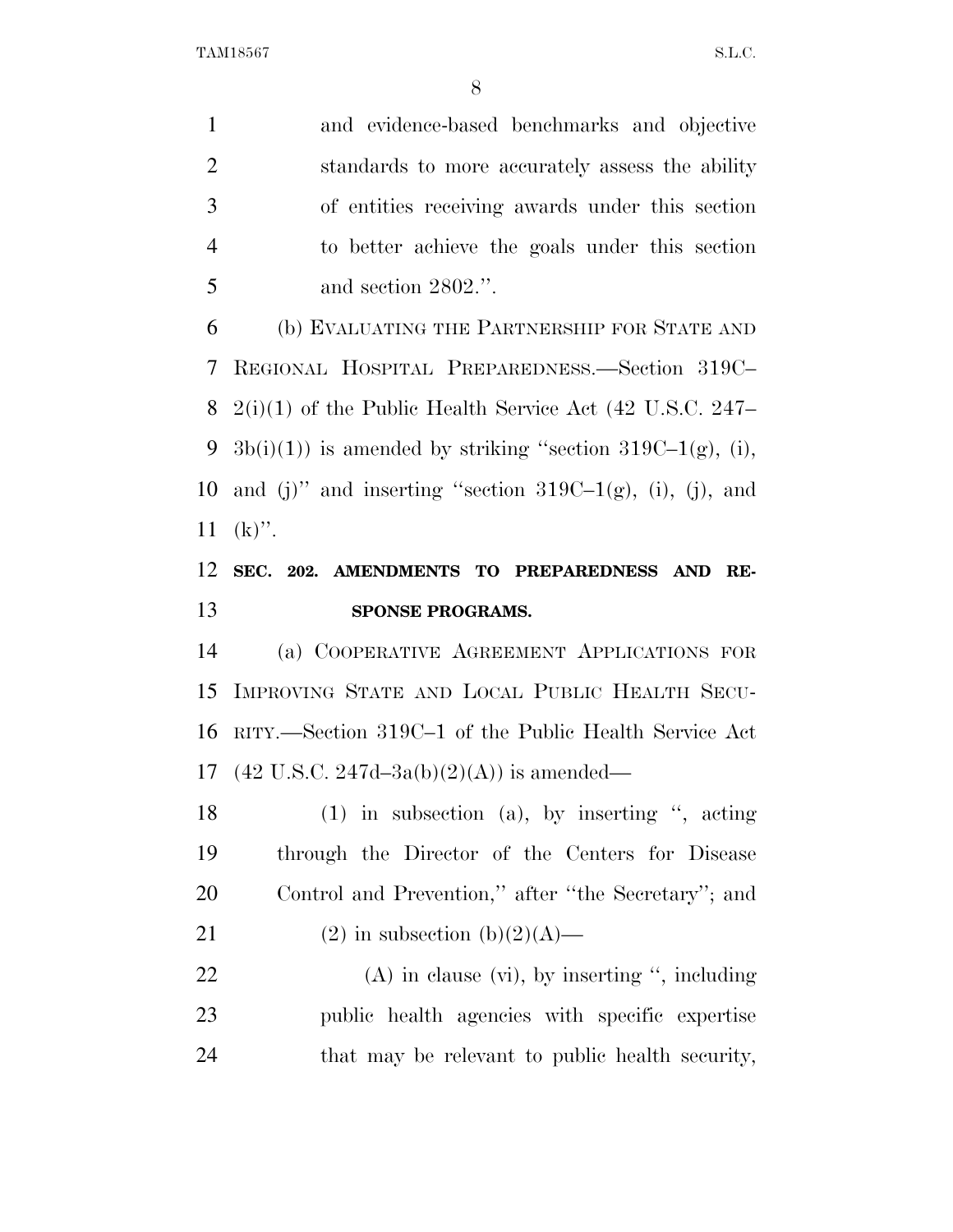| $\mathbf{1}$   | such as environmental health agencies," after                                          |
|----------------|----------------------------------------------------------------------------------------|
| $\overline{2}$ | "stakeholders";                                                                        |
| 3              | (B) by redesignating clauses (vii) through                                             |
| $\overline{4}$ | $(ix)$ as clauses (viii) through $(x)$ ; and                                           |
| 5              | (C) by inserting after clause (vi) the fol-                                            |
| 6              | lowing:                                                                                |
| 7              | "(vii) a description of how, as applica-                                               |
| 8              | ble, such entity may integrate information                                             |
| 9              | to account for individuals with behavioral                                             |
| 10             | health needs following a public health                                                 |
| 11             | emergency;".                                                                           |
| 12             | (b) PUBLIC HEALTH SECURITY GRANTS AUTHORIZA-                                           |
| 13             | TION OF APPROPRIATIONS.—Section $319C-1(h)(1)(A)$ of                                   |
| 14             | the Public Health Service Act (42 U.S.C. 247d-                                         |
| 15             | $3a(h)(1)(A))$ is amended—                                                             |
| 16             | $(1)$ by striking "\$641,900,000 for fiscal year                                       |
| 17             | $2014$ " and inserting " $[\frac{1}{2}x \cdot \frac{1}{2}x]$ for fiscal year $2019$ "; |
| 18             | and                                                                                    |
| 19             | $(2)$ by striking "\$641,900,000 for each of fiscal                                    |
| 20             | years 2015 through 2018" and inserting " $[\frac{1}{2}x]$ for                          |
| 21             | each of fiscal years 2020 through 2023".                                               |
| 22             | (c) PARTNERSHIP FOR STATE AND REGIONAL HOS-                                            |
| 23             | PITAL PREPAREDNESS TO IMPROVE SURGE CAPACITY AU-                                       |
| 24             | THORIZATION OF APPROPRIATIONS.—Section<br>$319C-$                                      |
| 25             | $2(j)(1)$ of the Public Health Service Act (42 U.S.C. 247d-                            |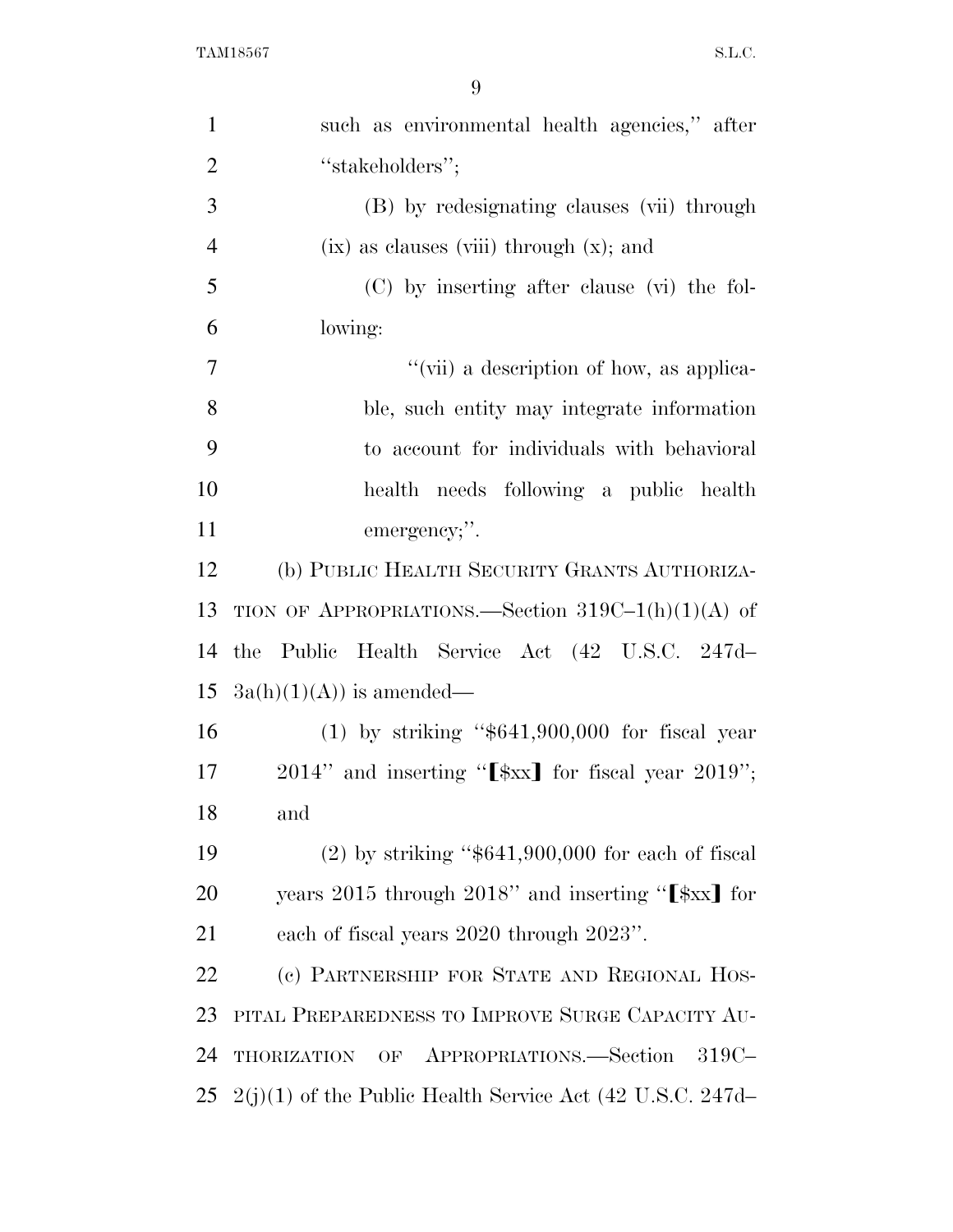1  $3b(j)(1)$  is amended by striking "\$374,700,000 for each 2 of fiscal years 2014 through 2018" and inserting " $\left[\frac{1}{2}x\right]$ for each of fiscal years 2019 through 2023''.

 **SEC. 203. REGIONAL PUBLIC HEALTH EMERGENCY PRE-PAREDNESS AND RESPONSE SYSTEMS.** 

 (a) IN GENERAL.—Part B of title III of the Public Health Service Act (42 U.S.C. 243 et seq.) is amended by inserting after section 319C–2 the following:

## **''SEC. 319C–3. GUIDELINES FOR REGIONAL PUBLIC HEALTH EMERGENCY PREPAREDNESS AND RESPONSE SYSTEMS.**

12 "(a) PURPOSE.—It is the purpose of this section to identify and provide guidelines for regional systems of hos- pitals, health care facilities, and public health facilities with varying levels of capability to treat patients and in- crease medical surge capacity during and in advance of a public health emergency, including threats posed by one or more chemical, biological, radiological, and nuclear agents, including emerging infectious diseases.

 ''(b) GUIDELINES.—The Assistant Secretary for Pre- paredness and Response, in consultation with the Director of the Centers for Disease Control and Prevention, the Ad- ministrator of the Centers for Medicare & Medicaid Serv- ices, the Assistant Secretary of Labor for Occupational Safety and Health, the Secretary of Veterans Affairs, such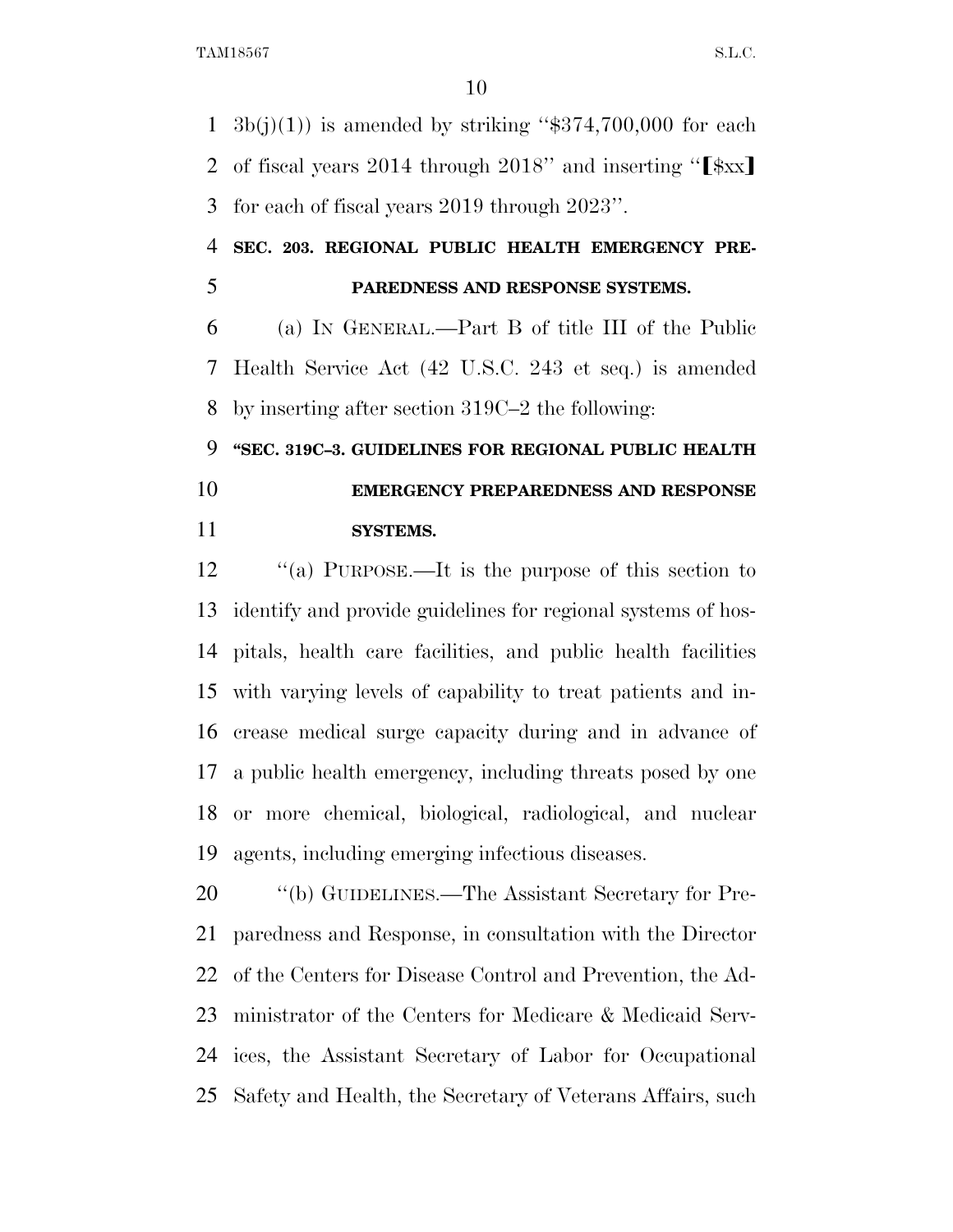other Federal agencies as the Secretary determines to be appropriate, and State, local, tribal, and territorial public health officials, shall, not later than 1 year of the date of enactment of this section—

 ''(1) identify and develop a set of guidelines re- lating to practices and protocols for all-hazards pub- lic health emergency preparedness and response for applicable health care facilities and hospitals to pro- vide appropriate patient care during or in advance of a public health emergency, resulting from one or more chemical, biological, radiological, or nuclear agents, including emerging infectious diseases, (which may include, as applicable and appropriate, existing practices such as trauma care and medical surge capacity and capabilities) with respect to—

 $\mathcal{L}(\mathbf{A})$  establishing the capabilities of entities described in clauses (i) and (ii) of section 18  $319C-2(b)(1)(A)$  to identify, evaluate, and pro- vide exposure response and disease containment 20 (within the meaning of section  $2802(b)(2)(B)$ );

21 "'(B) a regional approach to identifying hospitals and health care facilities based on varying capabilities and capacity to treat pa- tients affected by such emergency, which may include informing and educating appropriate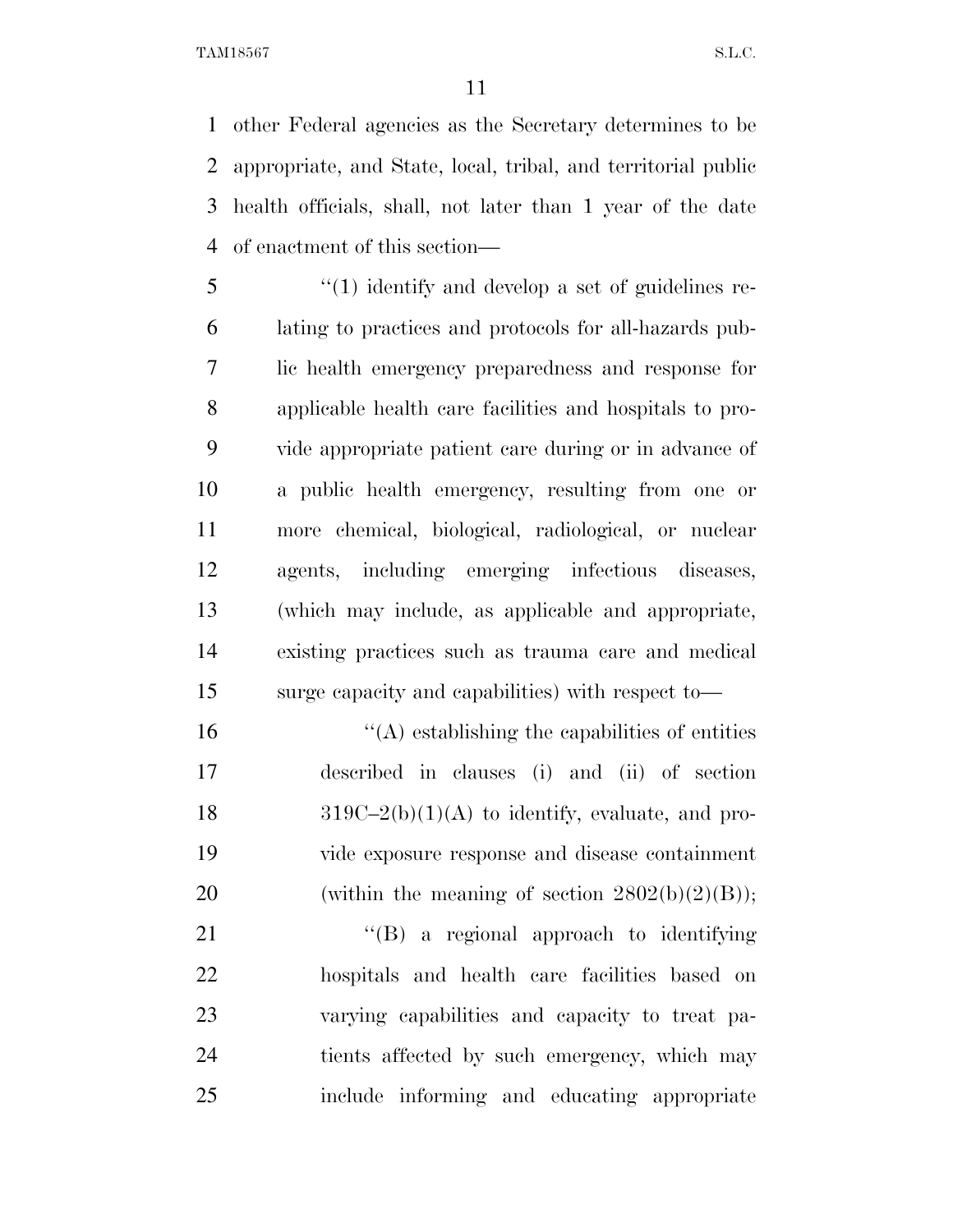| $\mathbf{1}$   | first responders to a public health emergency of    |
|----------------|-----------------------------------------------------|
| $\overline{2}$ | the regional emergency preparedness and re-         |
| 3              | sponse capabilities and medical surge capacity      |
| $\overline{4}$ | of such hospitals and health care facilities in     |
| 5              | the community;                                      |
| 6              | "(C) physical infrastructure, laboratory ca-        |
| $\overline{7}$ | pacity, and staffing needs, taking into account     |
| 8              | resiliency and geographic considerations;           |
| 9              | $\lq\lq$ (D) protocols or best practices for health |
| 10             | care worker safety and personal protection, in-     |
| 11             | cluding protective equipment and supplies,          |
| 12             | waste management processes and decontamina-         |
| 13             | tion, and training, as applicable;                  |
| 14             | $\lq\lq(E)$ coordinated medical triage and trans-   |
| 15             | portation to the appropriate hospitals or health    |
| 16             | care facilities within the regional system, based   |
| 17             | on patient medical need (including patients in      |
| 18             | rural areas) or, as applicable and appropriate,     |
| 19             | between systems in different States or regions;     |
| 20             | and                                                 |
| 21             | $\lq\lq(F)$ the needs of at-risk individuals;       |
| 22             | $\lq(2)$ make such guidelines available on the      |
| 23             | internet website of the Department of Health and    |
| 24             | Human Services in a manner that does not com-       |
| 25             | promise national security; and                      |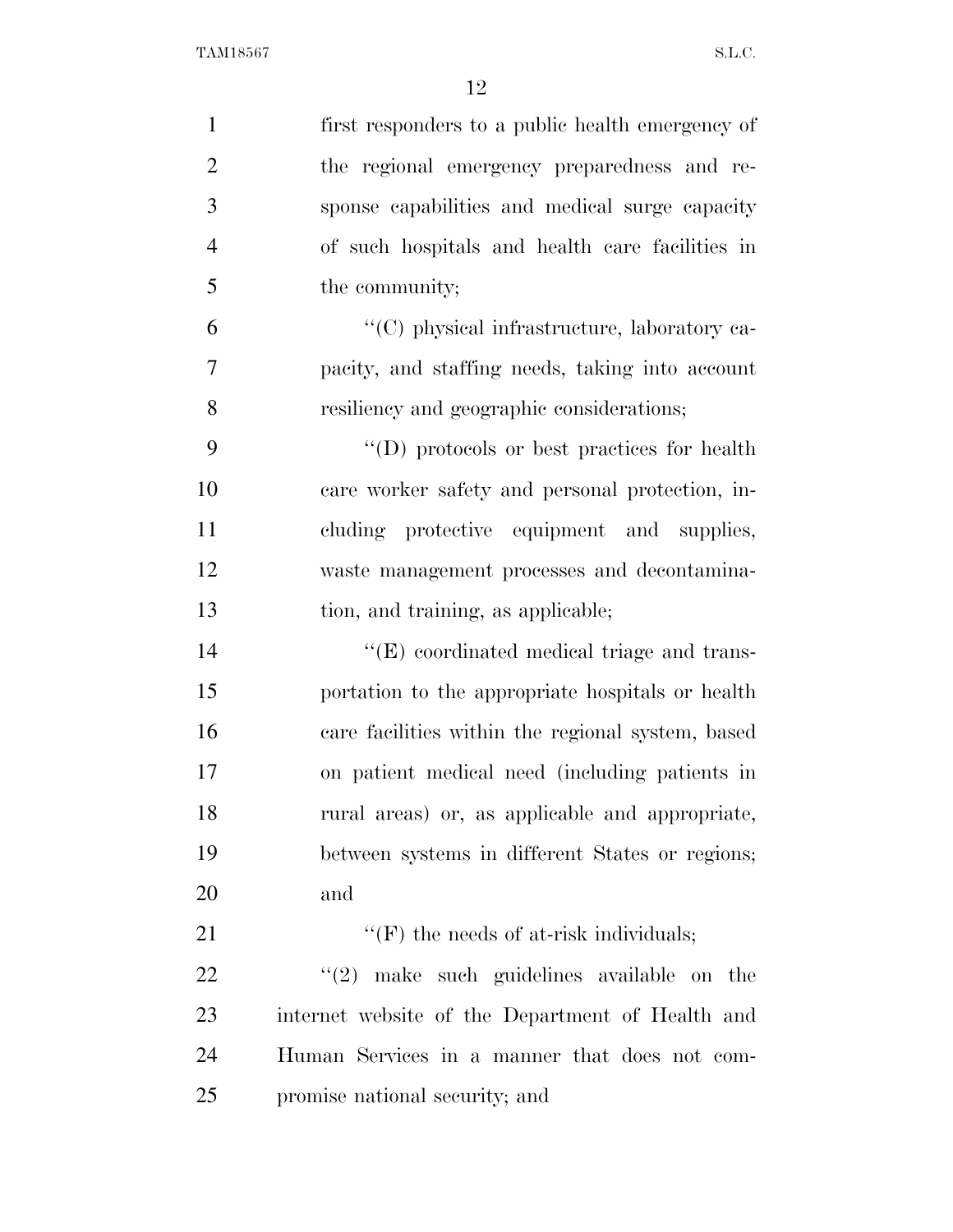1  $\frac{1}{2}$   $\frac{1}{3}$  update such guidelines as appropriate, in- cluding to address new and emerging public health threats.

 ''(c) CONSIDERATIONS.—In identifying and devel- oping guidelines under subsection (b), the Assistant Sec-retary for Preparedness and Response shall—

 $\frac{1}{1}$  consult and engage with appropriate health care providers and professionals, including physicians, nurses, first responders, health care fa- cilities (including hospitals, primary care clinics, community health centers, mental health facilities, ambulatory care facilities, and dental health facili- ties), pharmacies, emergency medical providers, trauma care providers, State and local public health departments, environmental health agencies, public health laboratories, blood banks, and other health care experts, including experts with relevant exper- tise in chemical, biological, radiological, and nuclear threats, and emerging infectious diseases that the Assistant Secretary determines appropriate, to meet 21 the goals under section  $2802(b)(3)(A);$ 

22 ''(2) consider feedback related to financial im- plications for health care facilities and hospitals to implement such guidelines, as applicable; and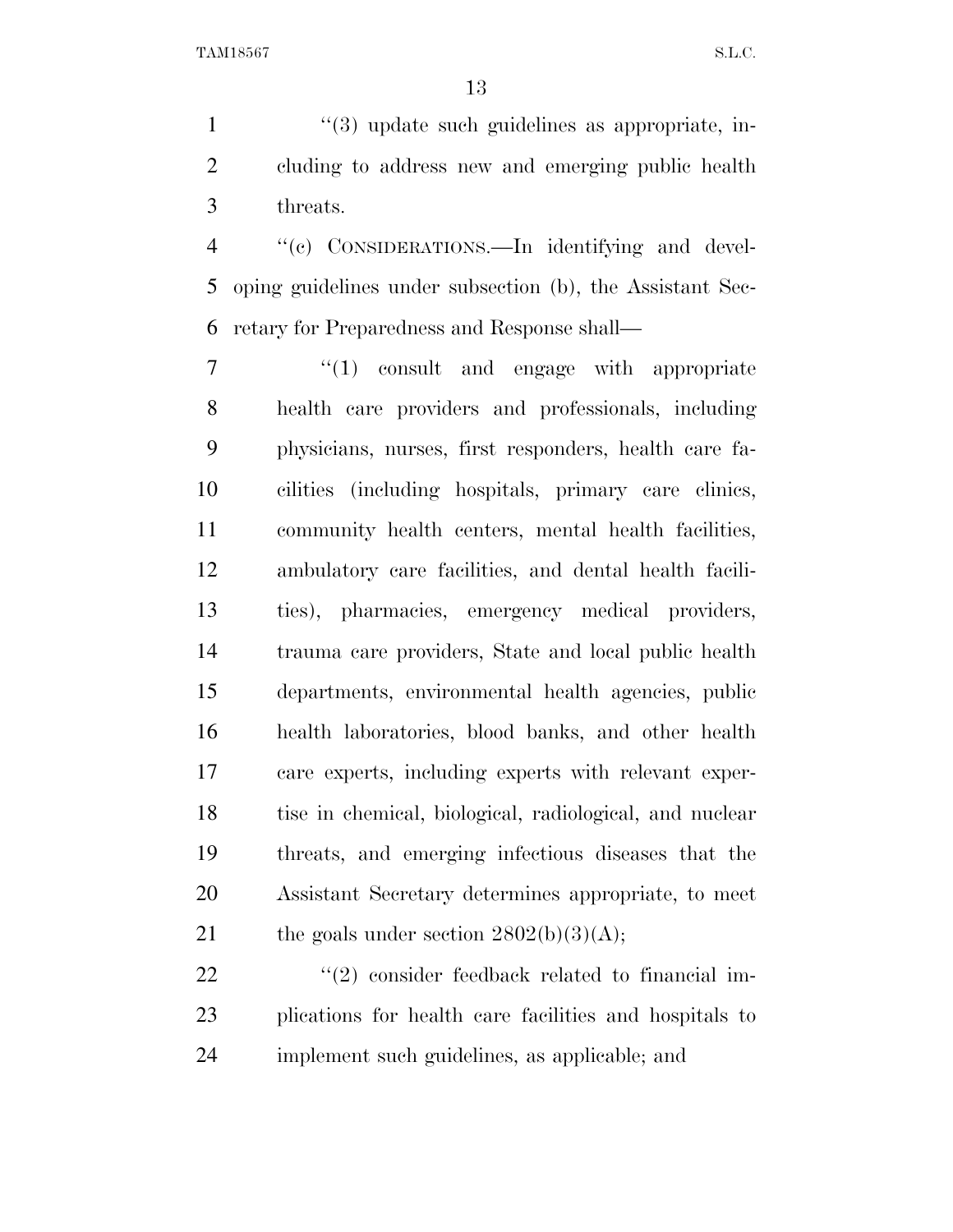1  $(3)$  consider financial requirements and poten- tial incentives for facilities to prepare for and re-spond to public health emergencies.

 ''(d) TECHNICAL ASSISTANCE.—The Assistant Sec- retary for Preparedness and Response, in consultation with the Director of the Centers for Disease Control and Prevention, may provide technical assistance and consulta- tion towards meeting the guidelines described in sub-section (b).

10 "'(e) GAO REPORT TO CONGRESS.—

11 ''(1) REPORT.—Not later than 2 years after the date of enactment of this section, the Comptroller General shall submit to the Committee on Health, Education, Labor, and Pensions and the Committee on Finance of the Senate, and the Committee on Energy and Commerce and the Committee on Ways and Means of the House of Representatives, a report on the extent to which health care facilities and hos- pitals have implemented the recommended guidelines under subsection (b), including an analysis and eval- uation of any challenges health care facilities or hos-pitals experienced in implementing such guidelines.

23 "(2) IMPLEMENTATION OF GUIDELINES.—The Comptroller General shall include in the report under paragraph (1), data on the preparedness and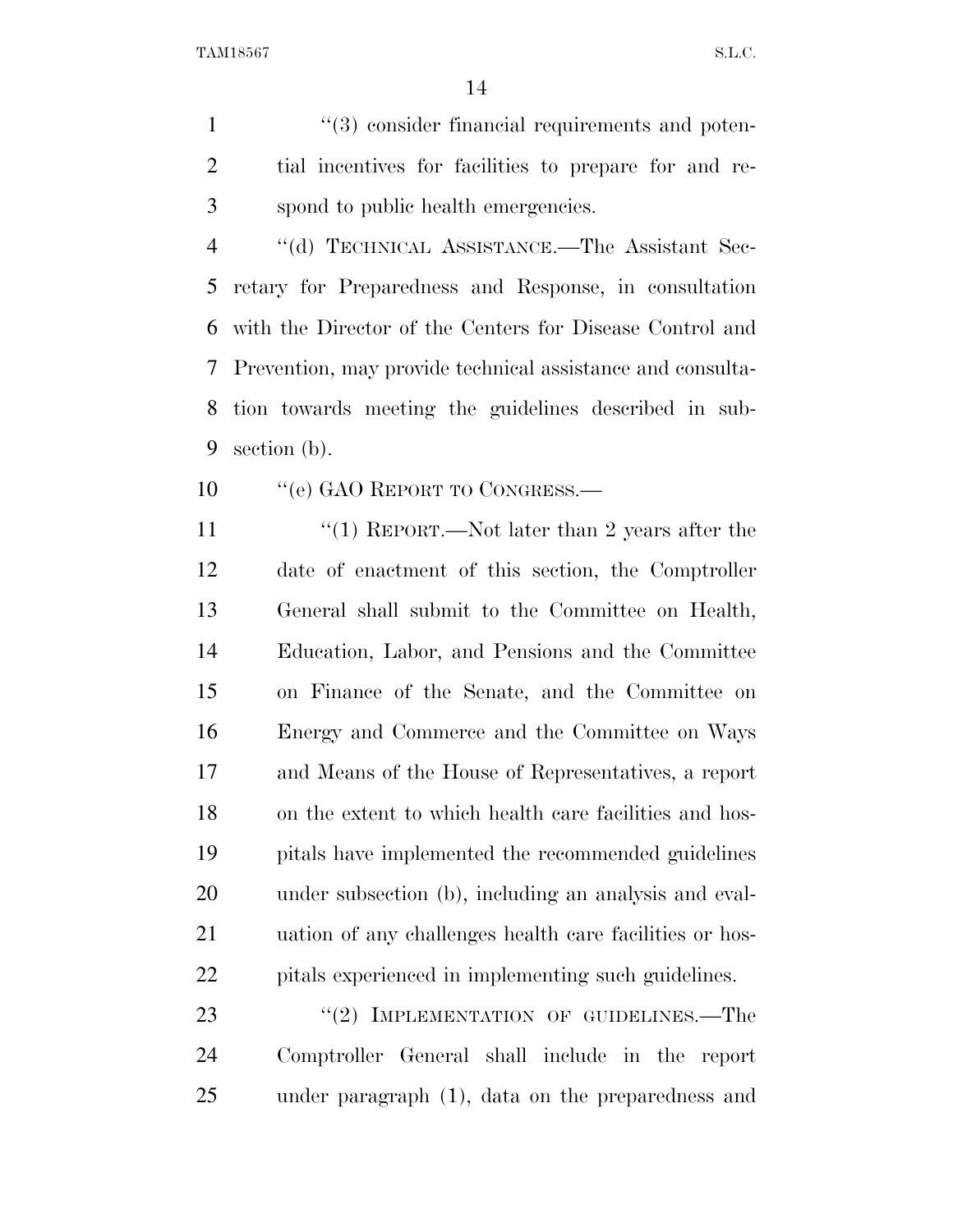response capabilities that have been informed by the guidelines under subsection (b) to improve health care facilities and hospital capacity and medical surge capabilities to prepare for, and respond to, public health emergencies.

6 "(3) RECOMMENDATIONS.—Not later than 3 years after the date of enactment of this section, the Comptroller General shall submit to the Committees referred to in paragraph (1), recommendations to re- duce gaps in incentives for health care facilities and hospitals to improve capacity and medical surge ca- pabilities to prepare for, and respond to, public health emergencies, consistent with subsection (a). Such recommendations may take into account facili- ties participating in programs under section 319C– 2, programs under the jurisdiction of the Centers for Medicare & Medicaid Services (including innovative health care delivery and payment models), and input from private sector financial institutions.

20 "(4) CONSULTATION.—In carrying out para- graphs (1), (2), and (3), the Comptroller General shall consult with appropriate Federal entities, in-cluding—

24 "(A) the Assistant Secretary for Prepared-ness and Response;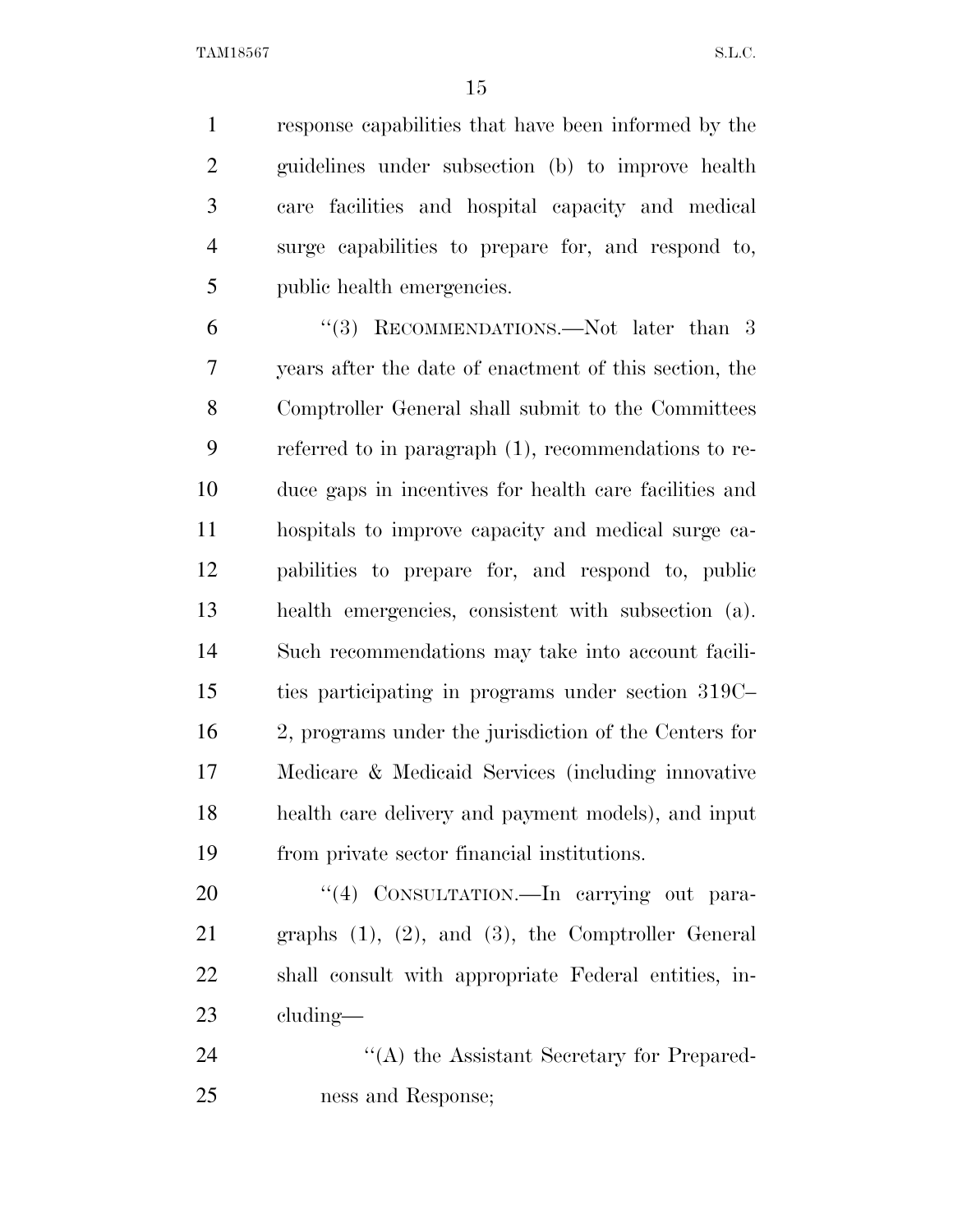| $\mathbf{1}$   | "(B) Director of the Centers for Disease                                           |
|----------------|------------------------------------------------------------------------------------|
| $\overline{2}$ | Control and Prevention;                                                            |
| 3              | $\lq\lq$ (C) the Administrator of the Centers for                                  |
| $\overline{4}$ | Medicare & Medicaid Services;                                                      |
| 5              | $\lq\lq$ the Assistant Secretary of Labor for                                      |
| 6              | Occupational Safety and Health;                                                    |
| 7              | $\lq\lq(E)$ the Secretary of Veterans Affairs;                                     |
| 8              | and                                                                                |
| 9              | $\lq\lq(F)$ the heads of such other Federal agen-                                  |
| 10             | cies as the Secretary determines to be appro-                                      |
| 11             | priate.".                                                                          |
| 12             | (b) ANNUAL REPORTS.—Section $319C-2(i)(1)$ of the                                  |
| 13             | Public Health Service Act $(42 \text{ U.S.C. } 247d-3b(i)(1))$ is                  |
| 14             | amended by inserting after the first sentence the following                        |
| 15             | "The reports submitted under this paragraph shall also                             |
| 16             | include progress towards the implementation of section                             |
| 17             | $319C - 3$ .".                                                                     |
| 18             | (c) NATIONAL HEALTH SECURITY STRATEGY INCOR-                                       |
| 19             | PORATION OF REGIONALIZED EMERGENCY PREPARED-                                       |
| 20             | NESS AND RESPONSE.—Section $2802(b)(3)$ of the Public                              |
| 21             | Health Service Act $(42 \text{ U.S.C. } 300 \text{hh} - 1(\text{b})(3))$ is amend- |
| 22             | $ed$ —                                                                             |
| 23             | $(1)$ in the matter preceding subparagraph $(A)$ ,                                 |
| 24             | by striking "including mental health" and inserting                                |
| 25             | "including pharmacies, mental health,"; and                                        |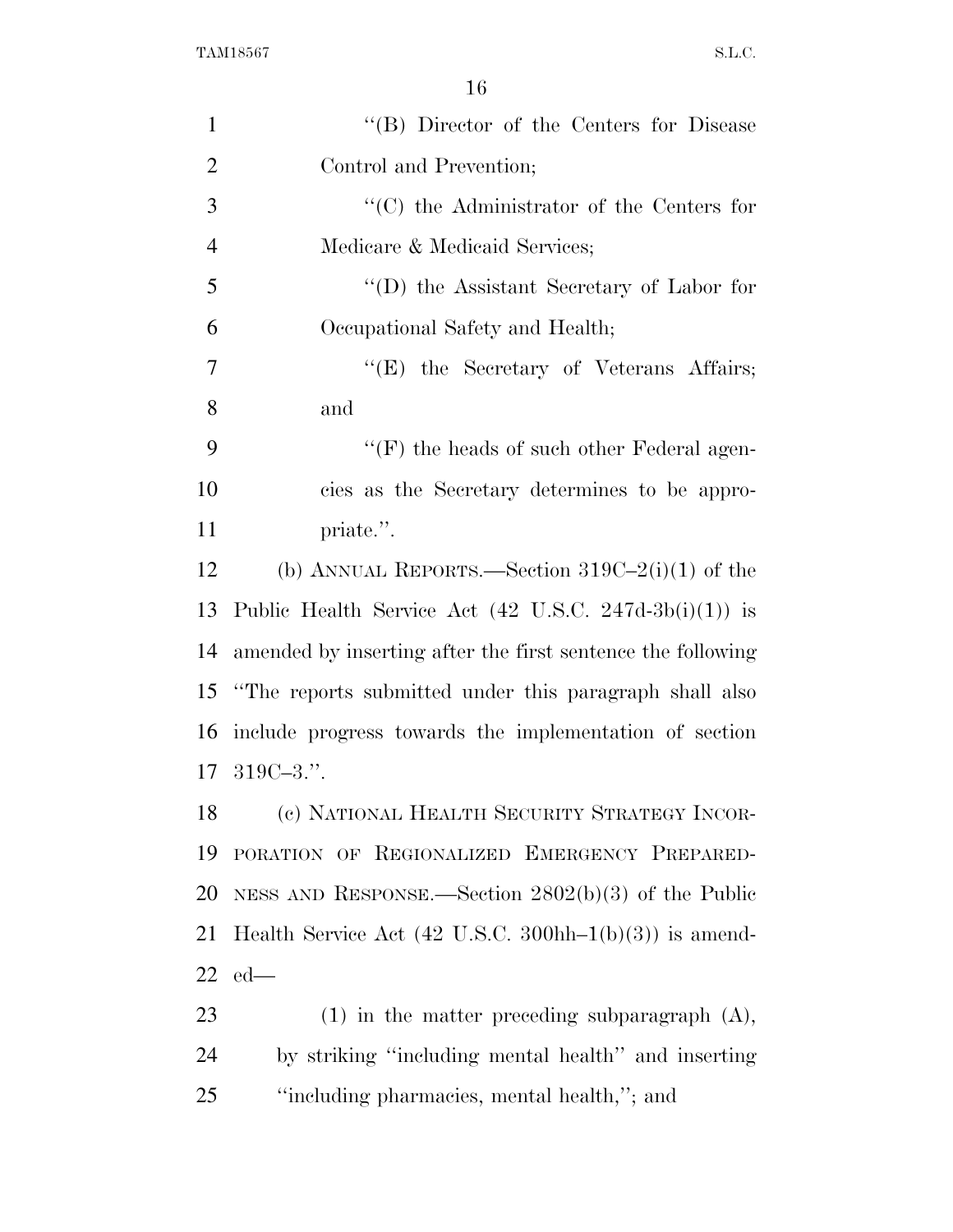(2) by amending subparagraph (G) to read as follows:

 ''(G) Optimizing a coordinated and flexible approach to the emergency response and med- ical surge capacity of hospitals, other health care facilities, critical care, trauma care (which may include trauma centers), and emergency medical systems, which may include the imple- mentation of guidelines for regional public health emergency preparedness and response 11 systems under section 319C–3.".

 (d) IMPROVING STATE AND LOCAL PUBLIC HEALTH SECURITY.—

 (1) STATE AND LOCAL SECURITY.—Section 319C–1(e) of the Public Health Service Act (42 U.S.C. 247d–3a(e)) is amended by striking '', and local emergency plans.'' and inserting '', local emer- gency plans, and any regional public health emer- gency preparedness and response system established pursuant to the applicable guidelines under section 319C–3.''.

22 (2) PARTNERSHIPS.—Section  $319C-2(d)(1)(A)$  of the Public Health Service Act (42 U.S.C. 247d- $24 \qquad \text{3b(d)(1)(A))}$  is amended—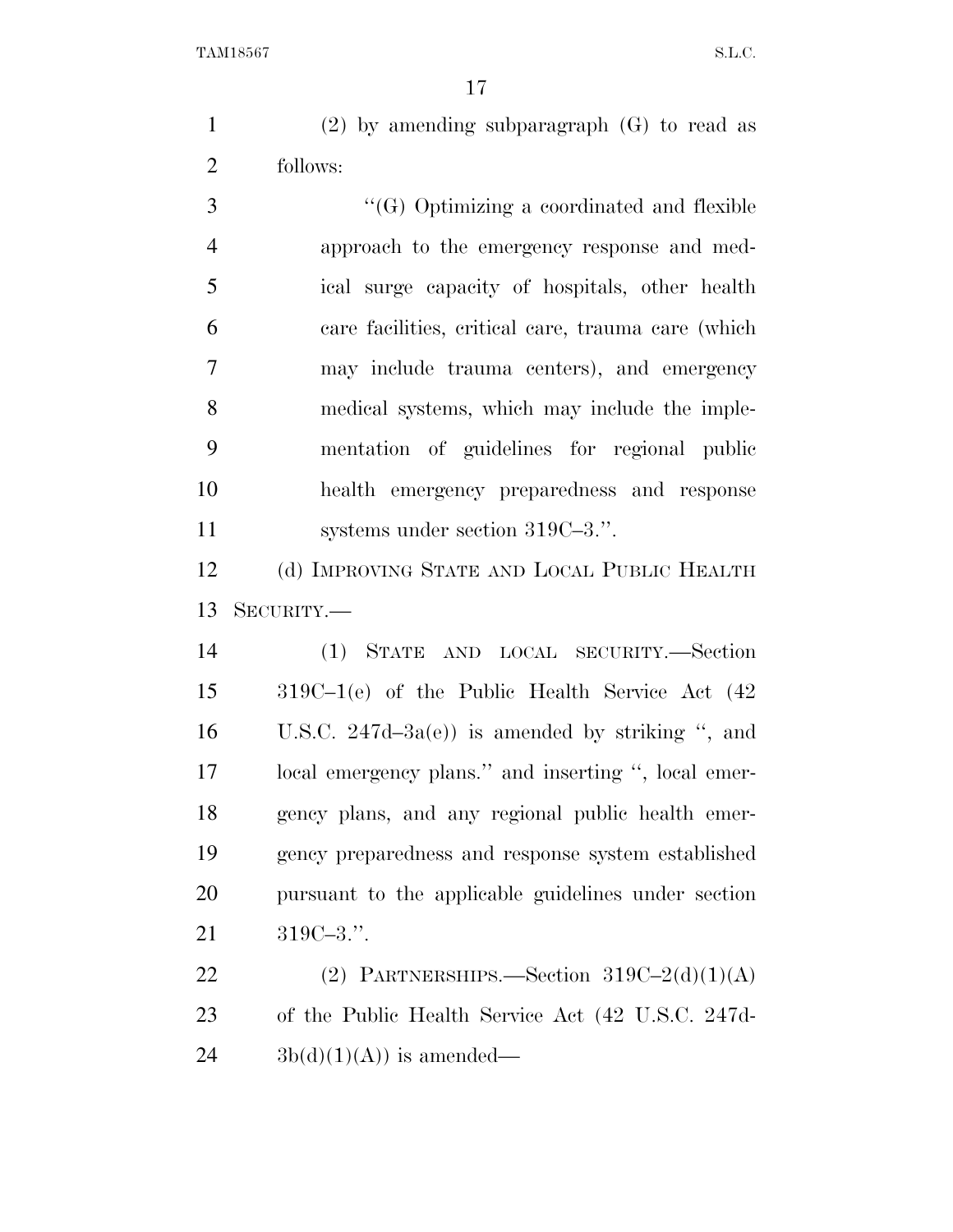| $\mathbf{1}$   | $(A)$ in clause (i), by striking "; and" and          |
|----------------|-------------------------------------------------------|
| $\overline{2}$ | inserting ";"                                         |
| 3              | (B) by redesignating clause (ii) as clause            |
| $\overline{4}$ | $(iii)$ ; and                                         |
| 5              | $\lfloor$ (C) inserting after clause (i), the fol-    |
| 6              | lowing:                                               |
| 7              | $\lbrack$ "(ii) among one or more facilities in       |
| 8              | a regional public health emergency system             |
| 9              | under section 319C-3; and".                           |
| 10             | [(e) TRAUMA SYSTEM IMPROVEMENTS.—TBS.]                |
| 11             | SEC. 204. PUBLIC HEALTH SITUATIONAL AWARENESS AND     |
| 12             | <b>BIOSURVEILLANCE CAPABILITIES.</b>                  |
| 13             | (a) FACILITIES, CAPACITIES, AND BIOSURVEILLANCE       |
| 14             | CAPABILITIES.—Section 319D of the Public Health Serv- |
| 15             | ice Act $(42 \text{ U.S.C. } 247d-4)$ is amended—     |
| 16             | $(1)$ in the section heading, by striking "REVI-      |
| 17             | TALIZING" and inserting "FACILITIES AND CA-           |
| 18             | PACITIES OF";                                         |
| 19             | $(2)$ in subsection $(a)$ —                           |
| 20             | $(A)$ in the subsection heading, by striking          |
| 21             | "FACILITIES; CAPACITIES" and inserting "IN            |
| 22             | GENERAL";                                             |
| 23             | $(B)$ in paragraph $(1)$ , by striking "and im-       |
| 24             | proved" and inserting ", improved, and appro-         |
| 25             | priately maintained";                                 |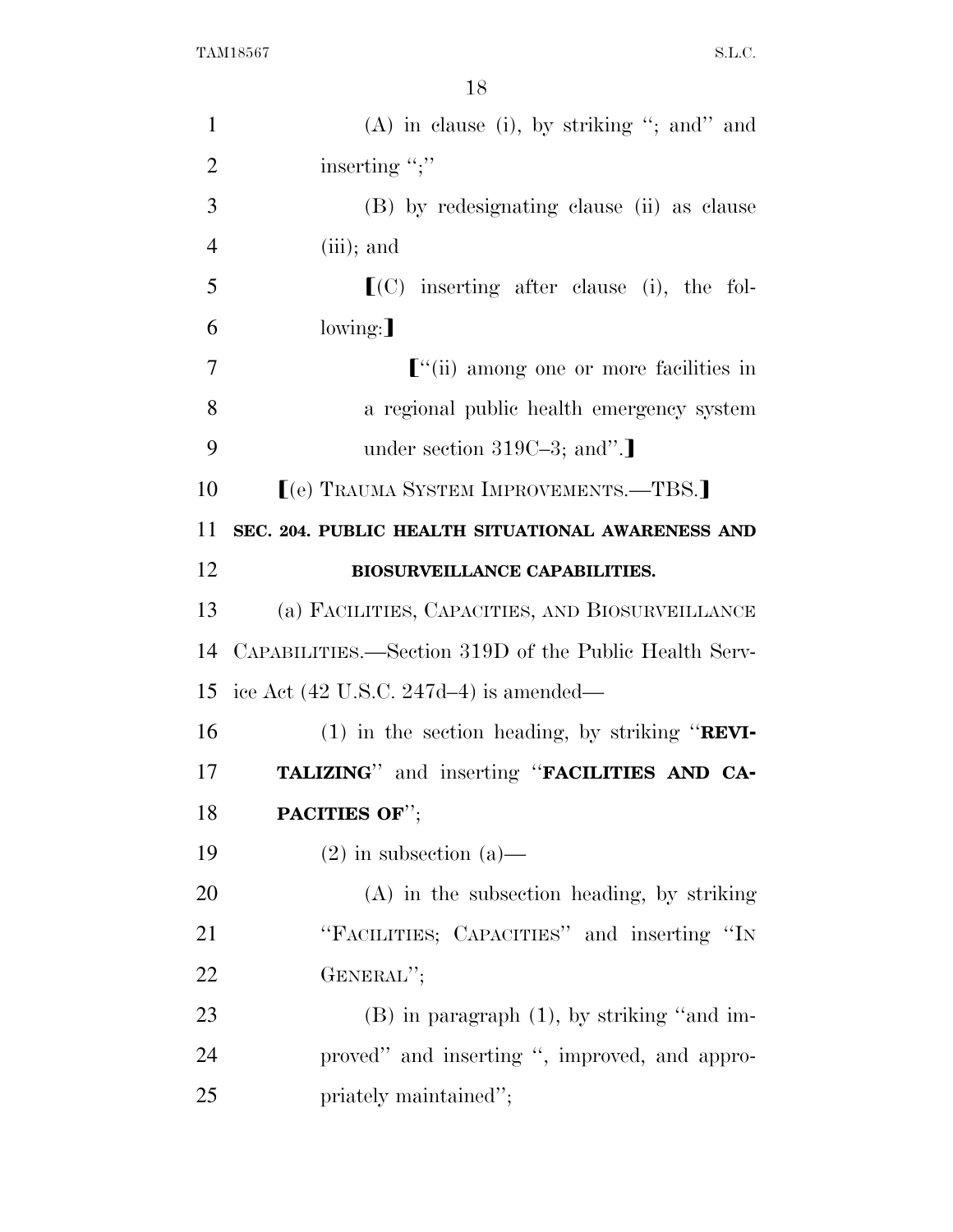(C) in paragraph (3), by striking ''expand, enhance, and improve'' and inserting ''expand, improve, enhance, and appropriately maintain''; and

 (D) by adding at the end the following: ''(4) STUDY OF RESOURCES FOR FACILITIES AND CAPACITIES.—The Comptroller General of the United States shall conduct a study on Federal spending for activities authorized under this sub- section in fiscal years 2013 through 2018. Such study shall include a review and assessment of ex- penses directly related to each activity under para- graphs (2) and (3), including a specific accounting of, and delineation between, expenses incurred for the construction, renovation, equipping, and security upgrades of facilities and associated contracts under this subsection, and the expenses incurred to estab- lish and improve the situational awareness and bio- surveillance network under subsection (b), and iden- tify the agency or agencies incurring such ex-penses.'';

22 (3) in subsection  $(b)$ —

 (A) in the subsection heading, by striking ''NATIONAL'' and inserting ''ESTABLISHMENT 25 OF SYSTEMS OF PUBLIC HEALTH ";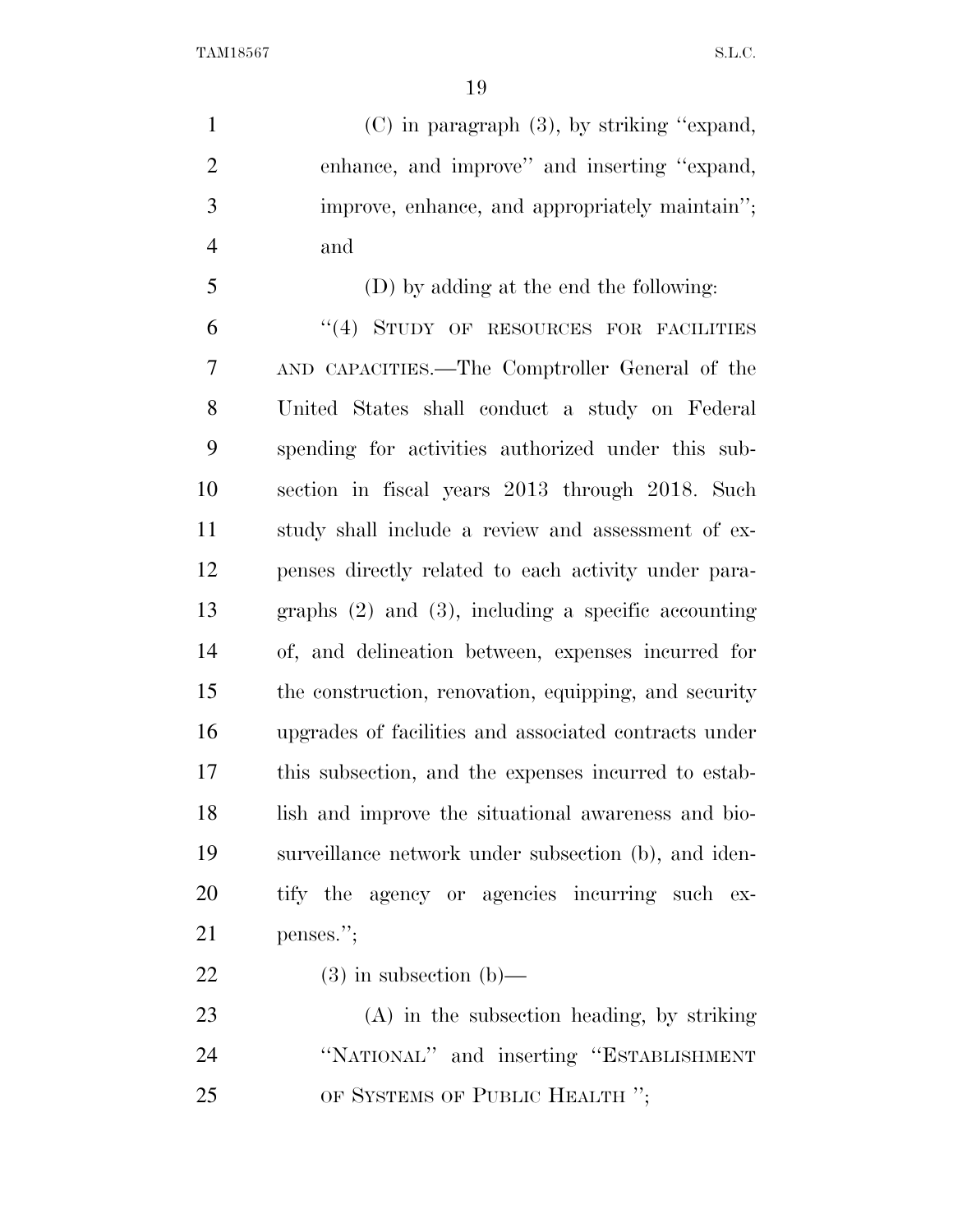| $\mathbf{1}$   | $(B)$ in paragraph $(1)(B)$ , by inserting "im-  |
|----------------|--------------------------------------------------|
| $\overline{2}$ | munization information systems," after "cen-     |
| 3              | $ters,$ "; and                                   |
| $\overline{4}$ | $(C)$ in paragraph $(2)$ —                       |
| 5              | (i) by inserting "develop a plan to,             |
| 6              | and" after "The Secretary shall"; and            |
| 7              | (ii) by inserting "(in a form readily            |
| 8              | usable for analytical approaches)" after         |
| 9              | "another public health emergency"; and           |
| 10             | $(D)$ by striking paragraph $(3)$ and insert-    |
| 11             | ing the following:                               |
| 12             | $\cdot\cdot(3)$ STANDARDS.—                      |
| 13             | "(A) IN GENERAL.—Not later than 1 year           |
| 14             | after the date of the enactment of the Pan-      |
| 15             | demic and All-Hazards Preparedness and Ad-       |
| 16             | vancing Innovation Act of 2018, the Secretary,   |
| 17             | in cooperation with health care providers, State |
| 18             | and local public health officials, and relevant  |
| 19             | Federal agencies (including the Office of the    |
| 20             | National Coordinator for Health Information      |
| 21             | Technology and the National Institute<br>of      |
| 22             | Standards and Technology) shall, as necessary,   |
| 23             | adopt technical and reporting standards, includ- |
| 24             | ing standards for interoperability as defined by |
| 25             | section 3000 of this Act, for networks under     |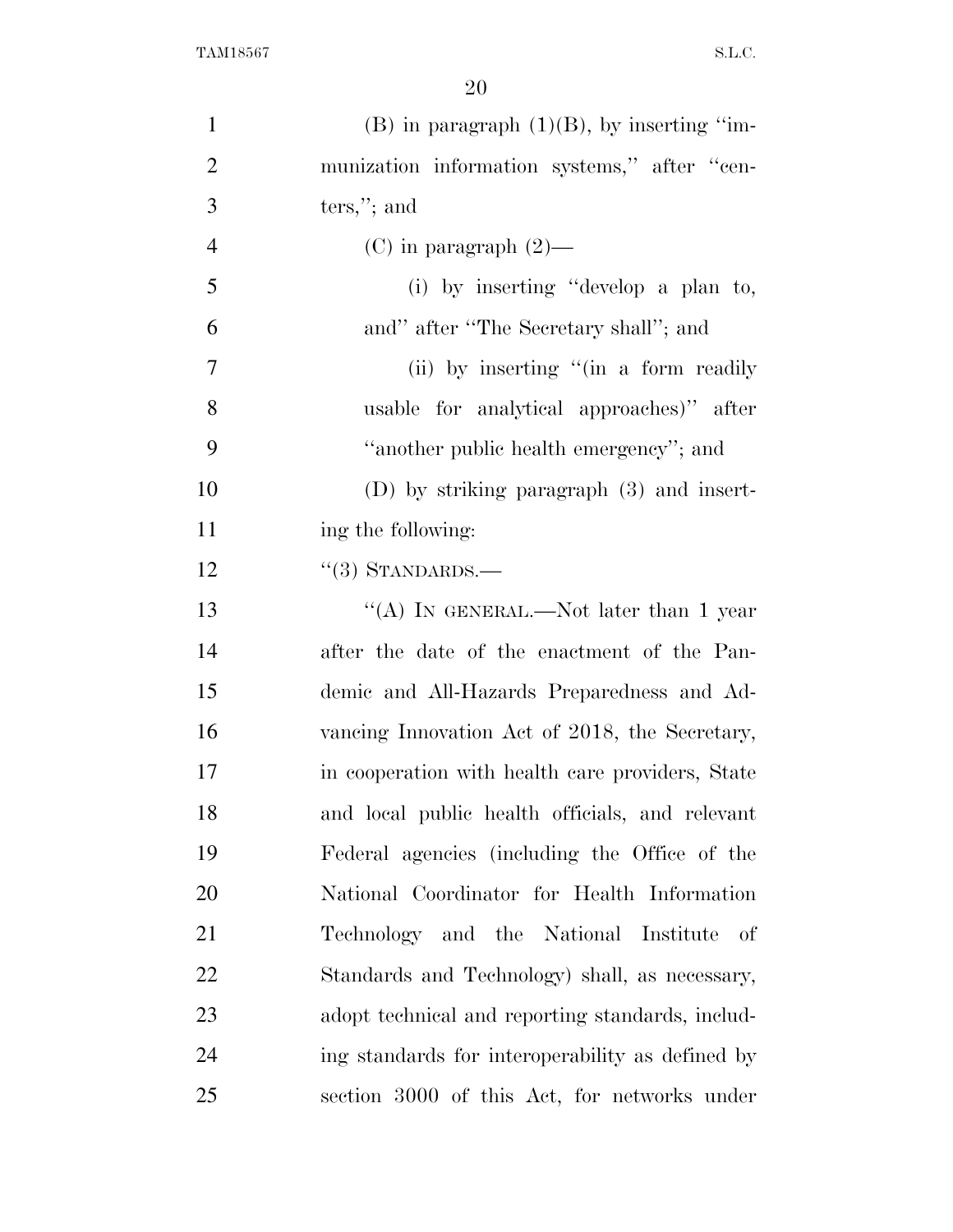| $\mathbf{1}$   | paragraph (1) and update such standards as     |
|----------------|------------------------------------------------|
| $\overline{2}$ | necessary. Such standards shall be made avail- |
| 3              | able on the internet website of the Department |
| $\overline{4}$ | of Health and Human Services, in a manner      |
| 5              | that does not compromise national security.    |
| 6              | "(B) DEFERENCE TO STANDARDS DEVEL-             |
| 7              | OPMENT ORGANIZATIONS.—In adopting and im-      |
| 8              | plementing standards under this subsection and |
| 9              | subsection (c), the Secretary shall give pref- |
| 10             | erence to standards published by standards de- |
| 11             | velopment organizations and voluntary con-     |
| 12             | sensus-based standards entities.";             |
| 13             | $(4)$ in subsection $(e)$ —                    |
| 14             | $(A)$ in paragraph $(1)$ —                     |
| 15             | (i) by striking "Not later than 2 years        |
| 16             | after the date of enactment of the Pan-        |
| 17             | demic and All-Hazards Preparedness Re-         |
| 18             | authorization Act of 2013, the Secretary"      |
| 19             | and inserting "The Secretary";                 |
| 20             | (ii) by inserting ", and improve as ap-        |
| 21             | plicable and appropriate," after "shall es-    |
| 22             | tablish";                                      |
| 23             | (iii) by striking "of rapid" and insert-       |
| 24             | ing "of, rapid"; and                           |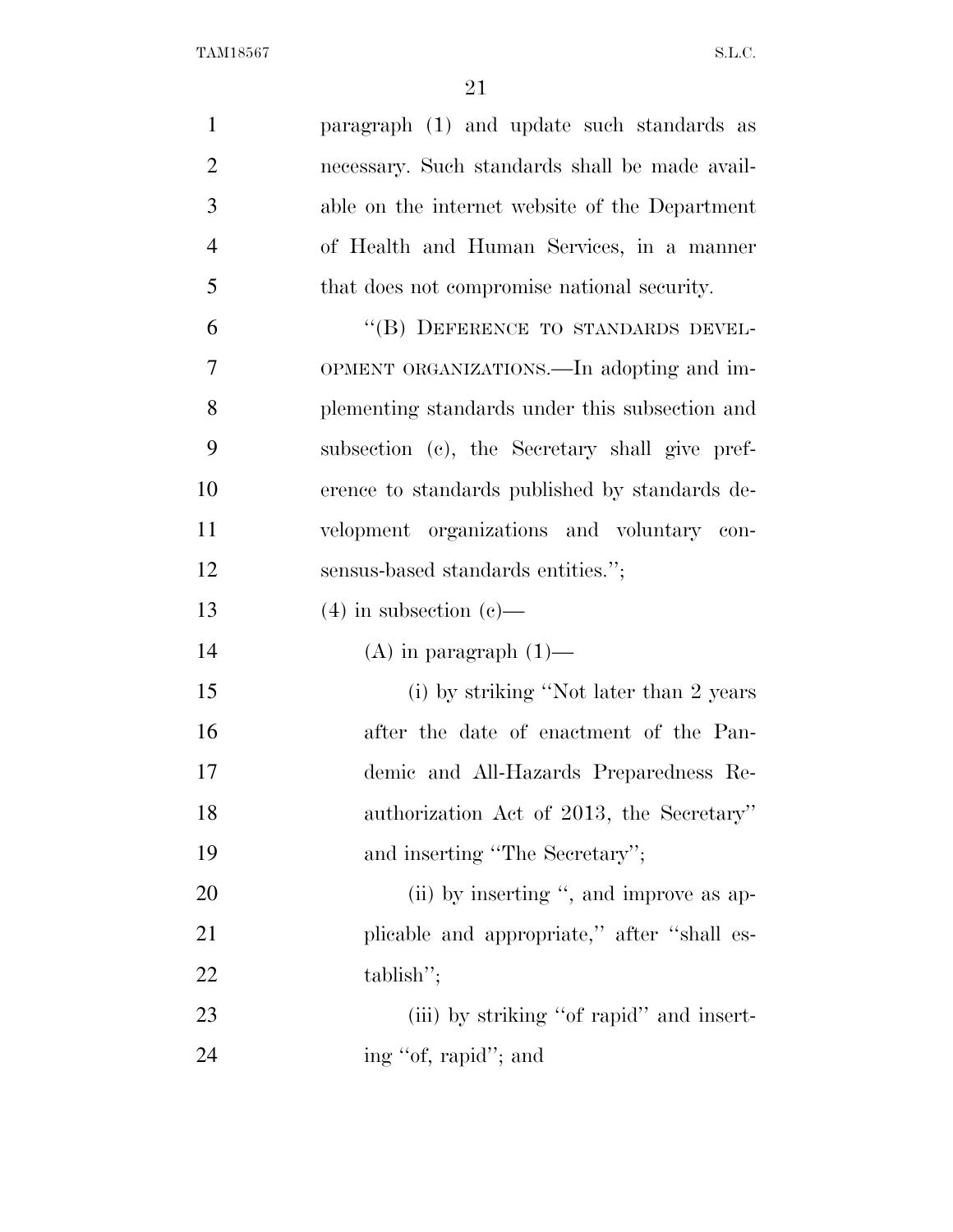| $\mathbf{1}$   | (iv) by striking "enhanced systems                 |
|----------------|----------------------------------------------------|
| $\overline{2}$ | that enable such connectivity" and insert-         |
| 3              | ing "enhanced systems that enable such             |
| $\overline{4}$ | interoperability";                                 |
| 5              | $(B)$ by amending paragraph $(2)$ to read as       |
| 6              | follows:                                           |
| 7              | "(2) COORDINATION AND CONSULTATION.—In             |
| 8              | establishing and improving the network under para- |
| 9              | $graph(1)$ the Secretary shall—                    |
| 10             | $\lq\lq$ facilitate coordination among agencies    |
| 11             | within the Department of Health and Human          |
| 12             | Services that provide or have the potential to     |
| 13             | provide information and data to, and analyses      |
| 14             | for, the situational awareness and biosurveil-     |
| 15             | lance network under paragraph (1), including       |
| 16             | coordination among relevant agencies related to    |
| 17             | health care services, the facilitation of health   |
| 18             | information exchange (including the Office of      |
| 19             | the National Coordinator for Health Informa-       |
| 20             | tion Technology), and public health emergency      |
| 21             | preparedness and response; and                     |
| 22             | "(B) consult with the Secretary of Agri-           |
| 23             | culture, the Secretary of Commerce (including      |
| 24             | the National Institute of Standards and Tech-      |
| 25             | nology), the Secretary of Defense, the Secretary   |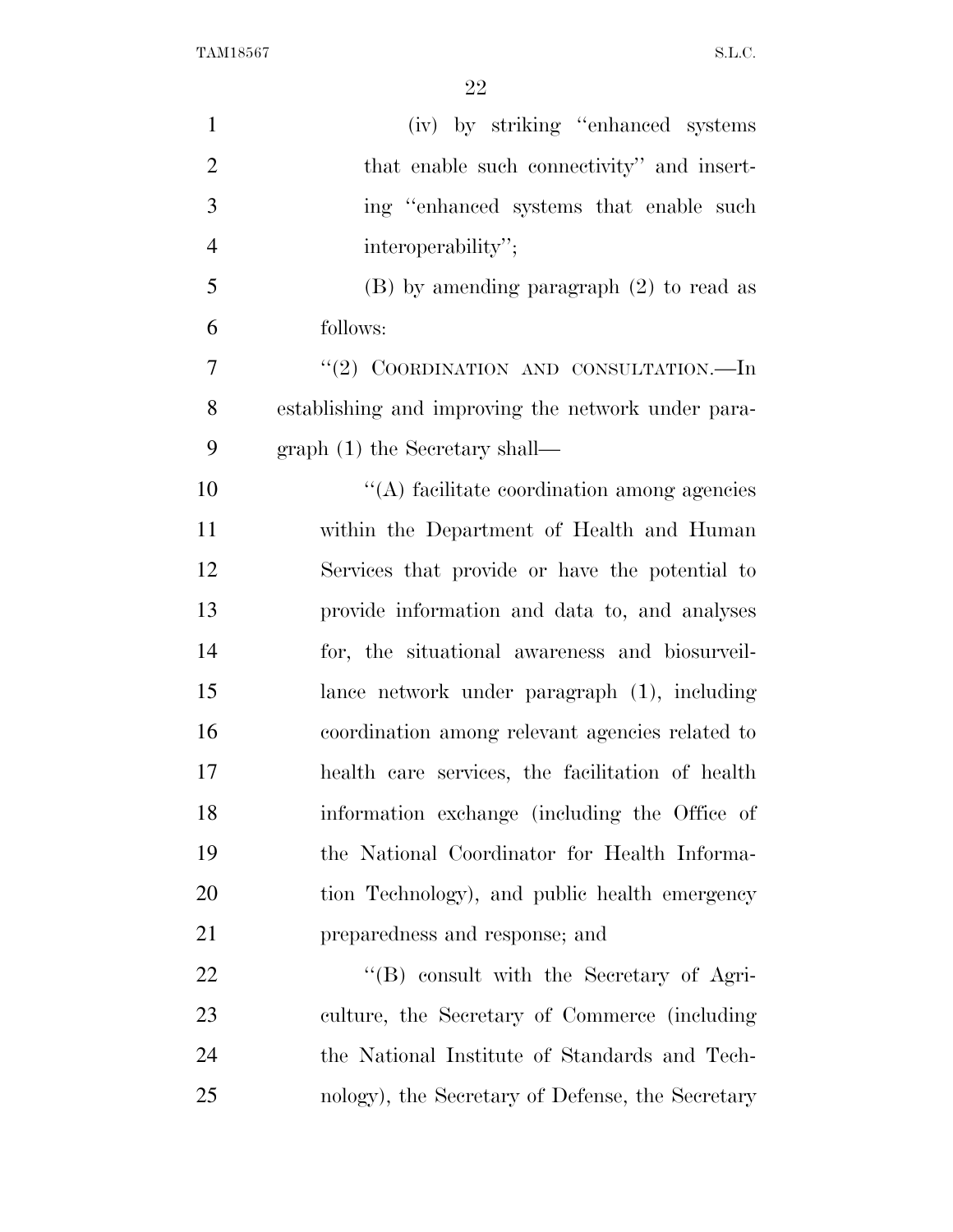| $\mathbf{1}$   | of Homeland Security, and the Secretary of         |
|----------------|----------------------------------------------------|
| $\overline{2}$ | Veterans Affairs, and the heads of other Fed-      |
| 3              | eral agencies, as the Secretary determines ap-     |
| $\overline{4}$ | propriate.";                                       |
| 5              | $(C)$ in paragraph $(3)$ —                         |
| 6              | (i) by redesignating subparagraphs                 |
| $\overline{7}$ | $(A)$ through $(E)$ as clauses (i) through $(v)$ , |
| 8              | respectively, and adjusting the margins ac-        |
| 9              | cordingly;                                         |
| 10             | (ii) in clause (iv), as so redesig-                |
| 11             | nated—                                             |
| 12             | $(I)$ by inserting "immunization"                  |
| 13             | information programs," after "poison"              |
| 14             | control,"; and                                     |
| 15             | (II) by striking " and clinical                    |
| 16             | laboratories" and inserting ", clinical            |
| 17             | laboratories, and public environmental             |
| 18             | health agencies";                                  |
| 19             | (iii) by striking "The network" and                |
| 20             | inserting the following:                           |
| 21             | "(A) IN GENERAL.—The network"; and                 |
| 22             | (iv) by adding at the end the fol-                 |
| 23             | lowing:                                            |
| 24             | "(B) REVIEW.—Not later than 2 years                |
| 25             | after the date of the enactment of the Pan-        |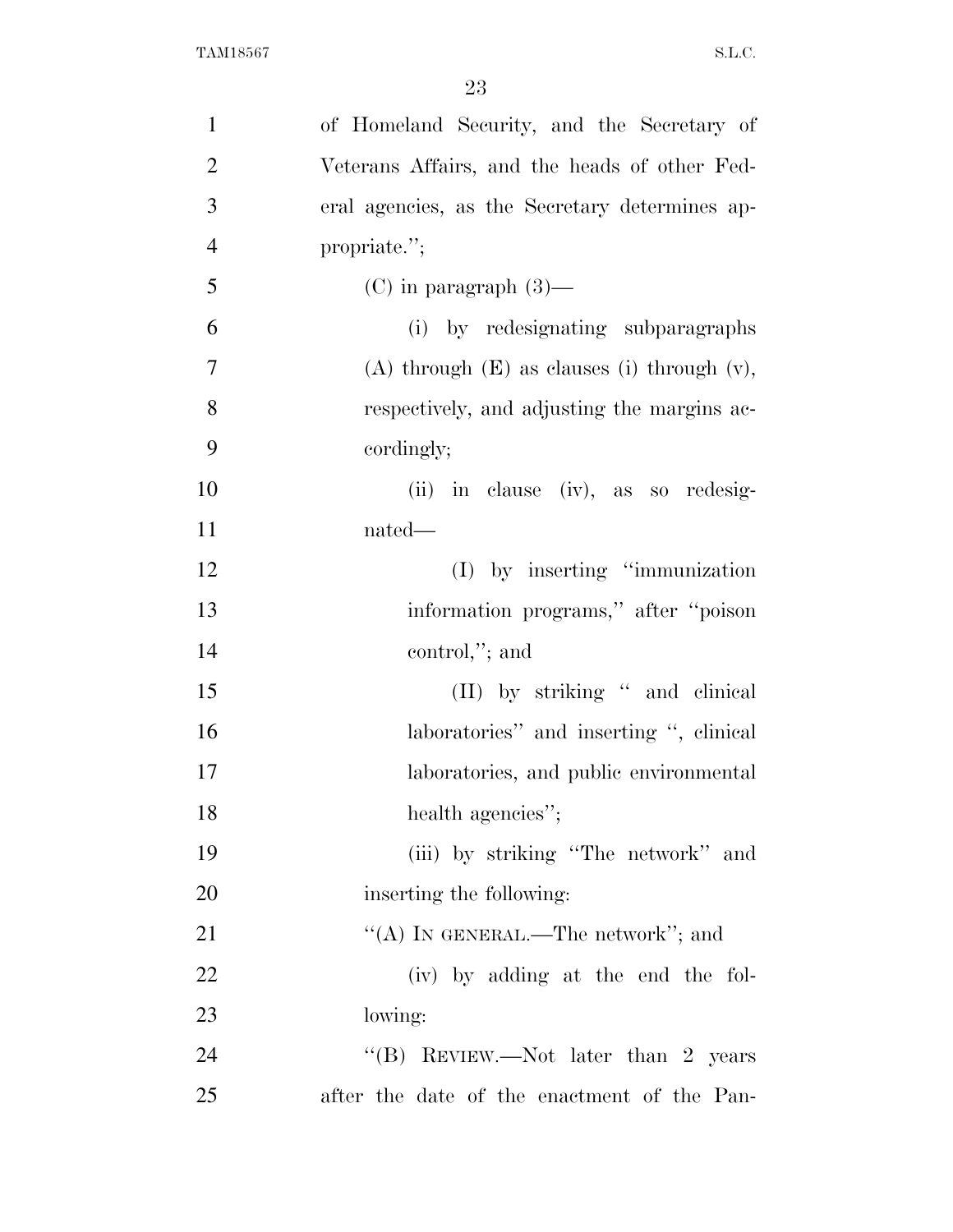| $\mathbf{1}$   | demic and All-Hazards Preparedness and Ad-       |
|----------------|--------------------------------------------------|
| $\overline{2}$ | vancing Innovation Act of 2018, and every 6      |
| 3              | years thereafter, the Secretary shall conduct a  |
| $\overline{4}$ | review of the elements described in subpara-     |
| 5              | graph (A). Such review shall include a discus-   |
| 6              | sion of the addition of any elements pursuant to |
| 7              | clause (v), including elements added to advanc-  |
| 8              | ing new technologies, and identify any chal-     |
| 9              | lenges in the incorporation of elements under    |
| 10             | subparagraph (A). The Secretary shall provide    |
| 11             | such review to the appropriate committees of     |
| 12             | Congress.";                                      |
| 13             | (D) in paragraph $(5)$ —                         |
| 14             | (i) by redesignating subparagraphs               |
| 15             | $(A)$ through $(D)$ as clauses $(i)$ through     |
| 16             | (iv), respectively, and adjusting the mar-       |
| 17             | gins accordingly;                                |
| 18             | (ii) by striking "In establishing" and           |
| 19             | inserting the following:                         |
| 20             | "(A) IN GENERAL.—In establishing";               |
| 21             | (iii) by adding at the end the fol-              |
| 22             | lowing:                                          |
| 23             | $\lq\lq$ (B) PUBLIC MEETING.—                    |
| 24             | "(i) IN GENERAL.—Not later than                  |
| 25             | 180 days after the date of enactment of          |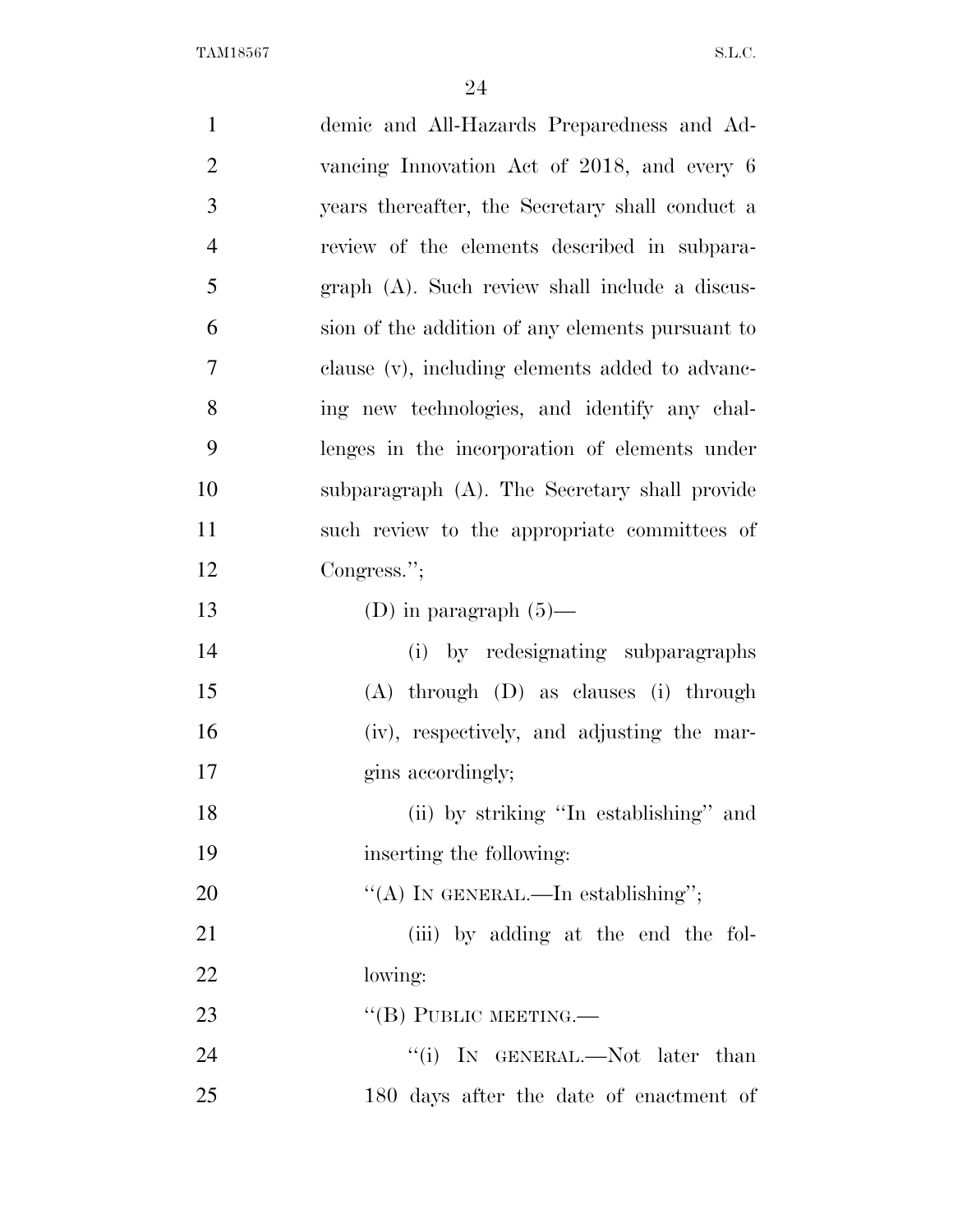| $\mathbf{1}$   | the Pandemic and All-Hazards Prepared-       |
|----------------|----------------------------------------------|
| $\overline{2}$ | ness and Advancing Innovation Act of         |
| 3              | 2018, the Secretary shall convene a public   |
| $\overline{4}$ | meeting for purposes of discussing and       |
| 5              | providing input on the potential goals,      |
| 6              | functions, and uses of the network de-       |
| 7              | scribed in paragraph (1) and incorporating   |
| 8              | the elements described in paragraph (3).     |
| 9              | "(ii) EXPERTS.—The public meeting            |
| 10             | shall include representatives of relevant    |
| 11             | Federal agencies (including representatives) |
| 12             | from the Office of the National Coordi-      |
| 13             | nator for Health Information Technology      |
| 14             | and the National Institute of Standards      |
| 15             | and Technology), State, local, tribal, and   |
| 16             | territorial public health officials, stake-  |
| 17             | holders with expertise in biosurveillance    |
| 18             | and situational awareness, and stake-        |
| 19             | holders with expertise in capabilities rel-  |
| $20\,$         | evant to biosurveillance and situational     |
| 21             | awareness, such as experts in informatics    |
| 22             | and data analytics, and other representa-    |
| 23             | tives as the Secretary determines appro-     |
| 24             | priate.                                      |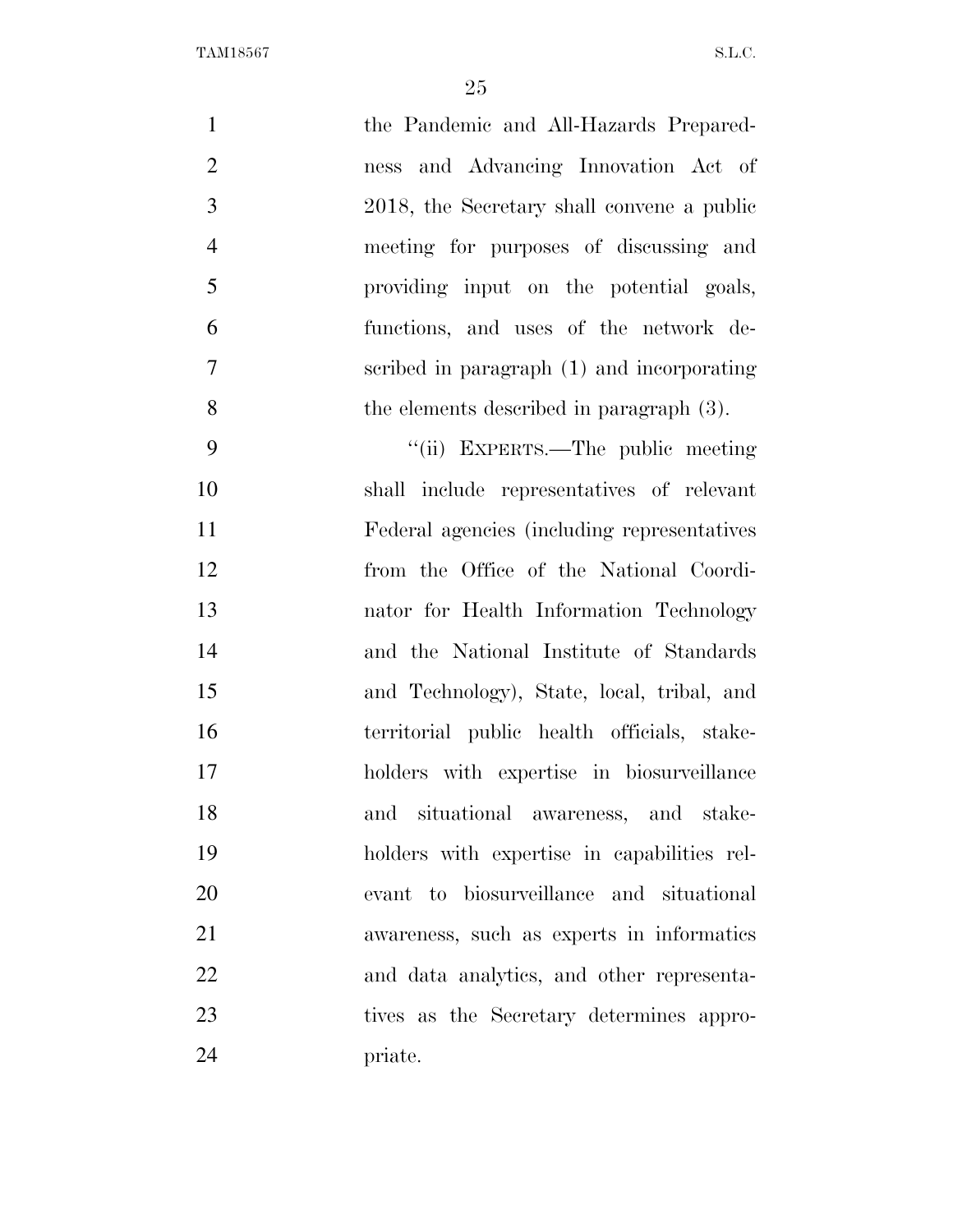| $\mathbf{1}$   | "(iii) TOPICS.—Such public meeting         |
|----------------|--------------------------------------------|
| $\overline{2}$ | shall include a discussion of—             |
| 3              | "(I) data elements, including              |
| $\overline{4}$ | minimal or essential data elements,        |
| 5              | which are voluntarily provided for         |
| 6              | such network, which may include ele-       |
| 7              | ments from public health and public        |
| 8              | and private health care entities, to the   |
| 9              | extent practicable;                        |
| 10             | $\lq\lq$ (II) standards and implementa-    |
| 11             | tion specifications that may improve       |
| 12             | the collection, analysis, and interpre-    |
| 13             | tation of data during a public health      |
| 14             | emergency;                                 |
| 15             | "(III) strategies to encourage the         |
| 16             | access, exchange, and use of informa-      |
| 17             | tion;                                      |
| 18             | $\lq\lq (IV)$ privacy and security pro-    |
| 19             | tections provided at the Federal,          |
| 20             | State, local, tribal, and territorial lev- |
| 21             | els, and by nongovernmental stake-         |
| 22             | holders; and                               |
| 23             | $\lq\lq(V)$ opportunities for the incor-   |
| 24             | poration of innovative technologies to     |
| 25             | improve the network.";                     |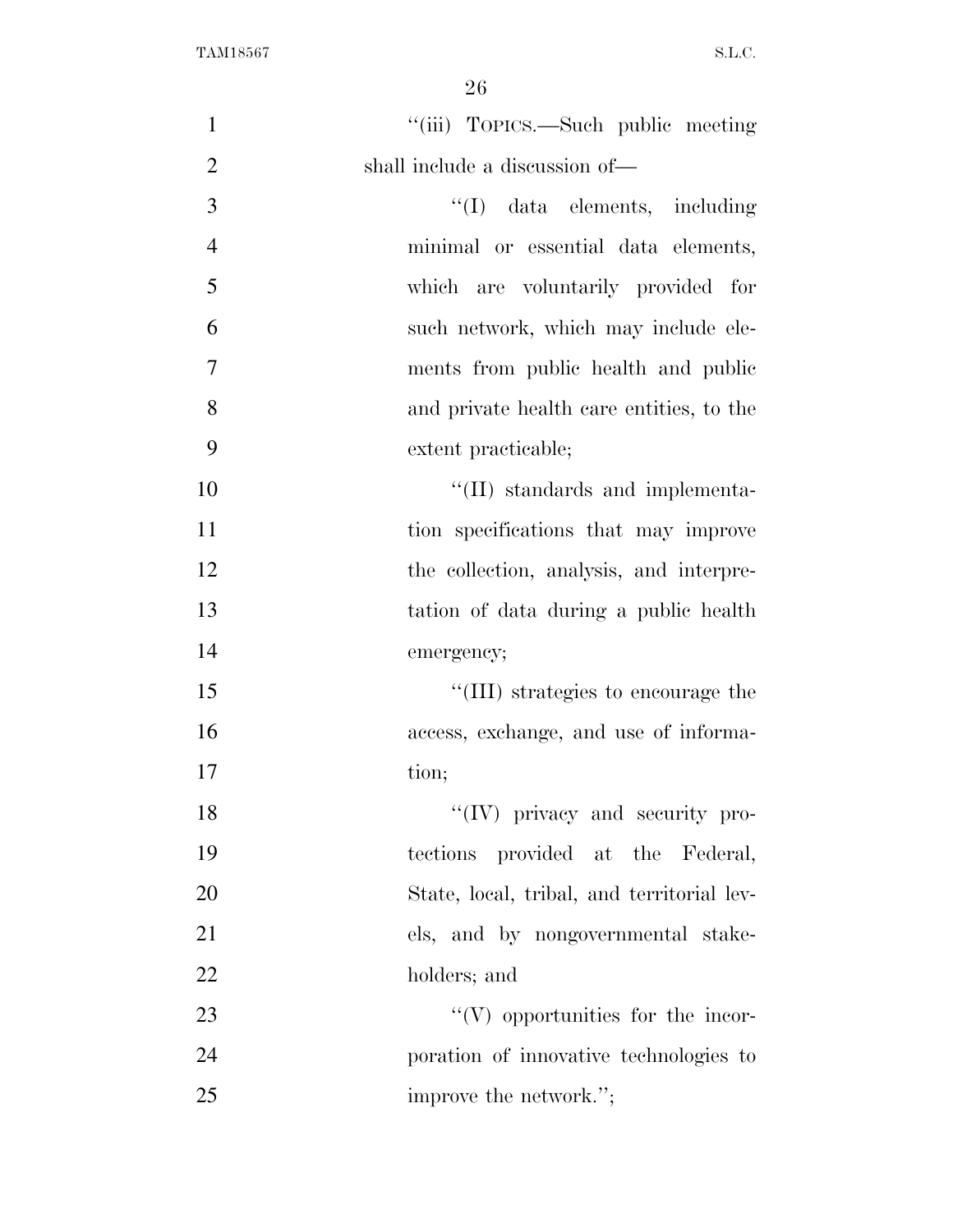| $\mathbf{1}$   | $(iv)$ in subparagraph $(A)$ , as so des-      |
|----------------|------------------------------------------------|
| $\overline{2}$ | ignated by clause (ii)—                        |
| 3              | $(I)$ in clause (i), as so redesig-            |
| $\overline{4}$ | nated—                                         |
| 5              | (aa) by striking "as deter-                    |
| 6              | mined" and inserting "as adopt-                |
| $\tau$         | $ed$ "; and                                    |
| 8              | (bb) by inserting "and the                     |
| 9              | National Institute of Standards                |
| 10             | and Technology" after "Office of               |
| 11             | National Coordinator<br>the<br>for             |
| 12             | Information<br>Health<br>Tech-                 |
| 13             | nology,";                                      |
| 14             | (II) in clause (iii), as so redesig-           |
| 15             | nated, by striking "; and" and insert-         |
| 16             | ing a semicolon;                               |
| 17             | (III) in clause (iv), as so redesig-           |
| 18             | nated, by striking the period and in-          |
| 19             | serting "; and"; and                           |
| 20             | (IV) by adding at the end the fol-             |
| 21             | lowing:                                        |
| 22             | $\lq\lq$ (v) pilot test standards and imple-   |
| 23             | mentation specifications, consistent with      |
| 24             | described<br>the<br>process<br>section<br>in   |
| 25             | $3002(b)(3)$ , which State, local, tribal, and |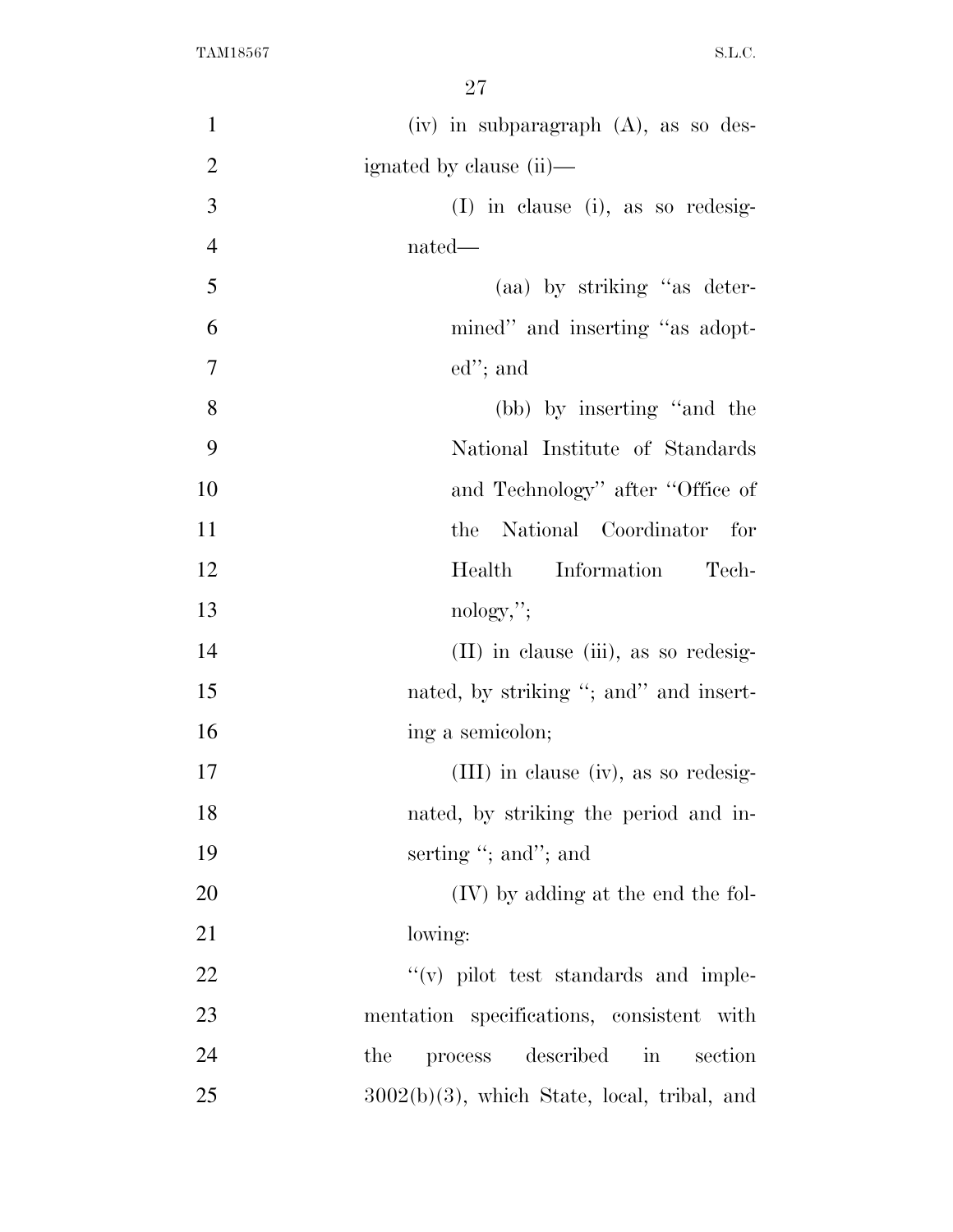| $\mathbf{1}$   | territorial public health entities may uti-      |
|----------------|--------------------------------------------------|
| $\overline{2}$ | lize, on a voluntary basis, as a part of the     |
| 3              | network.";                                       |
| $\overline{4}$ | (E) by redesignating paragraph (6) as            |
| 5              | paragraph $(7)$ ;                                |
| 6              | $(F)$ by inserting after paragraph $(5)$ the     |
| 7              | following:                                       |
| 8              | $\cdot\cdot\cdot(6)$ STRATEGY AND IMPLEMENTATION |
| 9              | PLAN.                                            |
| 10             | "(A) IN GENERAL.—Not later than 2 years          |
| 11             | after the date of enactment of the Pandemic      |
| 12             | and All-Hazards Preparedness and Advancing       |
| 13             | Innovation Act of 2018, the Secretary shall      |
| 14             | submit to the appropriate committees of Con-     |
| 15             | gress a coordinated strategy and an accom-       |
| 16             | panying implementation plan that—                |
| 17             | "(i) is informed by the public meeting           |
| 18             | under paragraph $(5)(B)$ ;                       |
| 19             | "(ii) includes a review and assessment           |
| 20             | of existing capabilities of the network, in-     |
| 21             | eluding input provided by the public meet-       |
| 22             | ing under paragraph $(5)(B)$ ;                   |
| 23             | "(iii) identifies and demonstrates the           |
| 24             | measurable steps the Secretary will carry        |
| 25             | out to-                                          |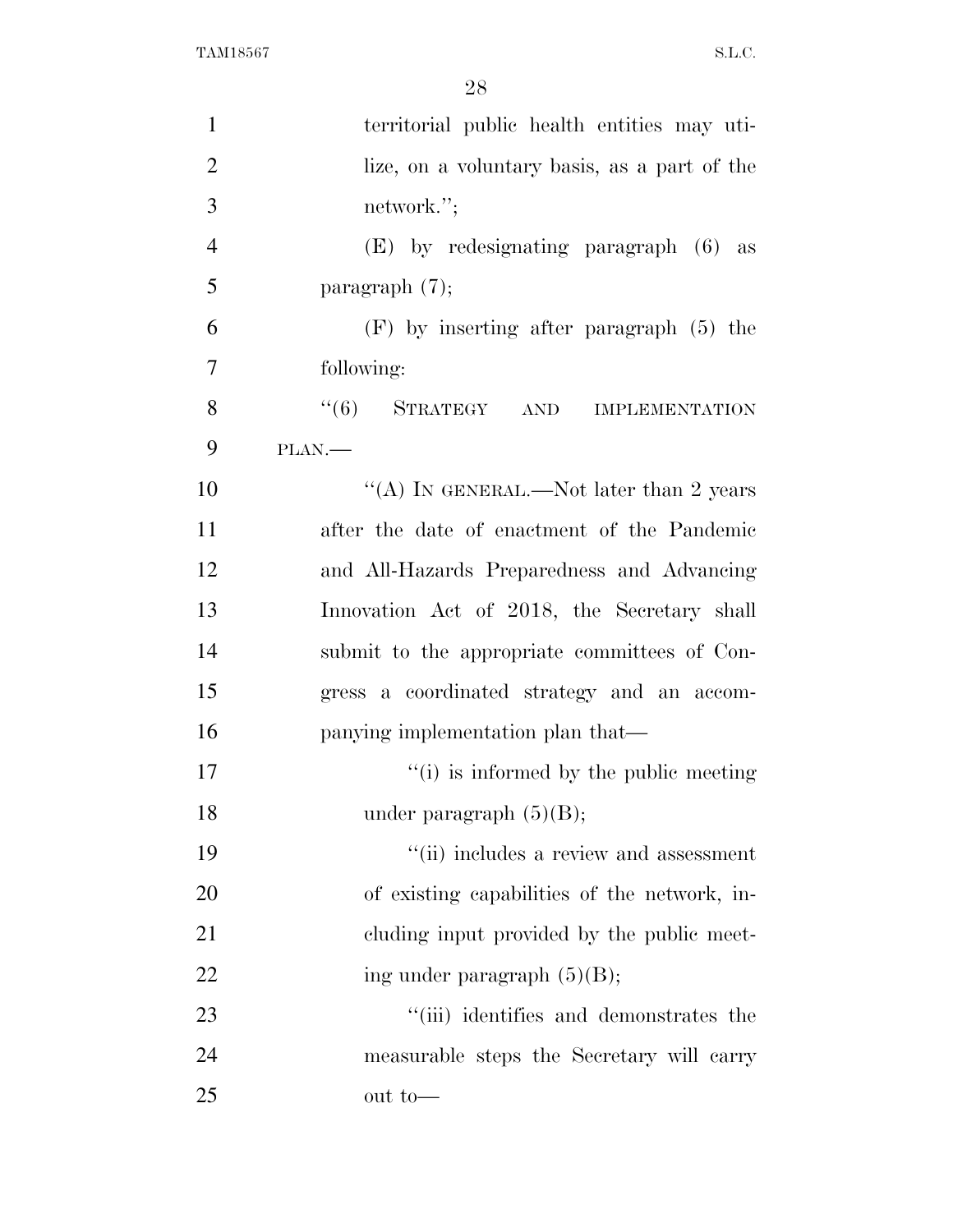| $\mathbf{1}$   | $\lq\lq$ develop, implement, and          |
|----------------|-------------------------------------------|
| $\overline{2}$ | evaluate the network described in         |
| 3              | paragraph (1), utilizing elements de-     |
| $\overline{4}$ | scribed in paragraph $(2)(A);$            |
| 5              | "(II) modernize and enhance bio-          |
| 6              | surveillance activities, including strat- |
| $\tau$         | egies to include innovative tech-         |
| 8              | nologies and analytical approaches        |
| 9              | (including prediction and forecasting)    |
| 10             | for pandemics and all-hazards) from       |
| 11             | public and private entities;              |
| 12             | "(III) improve information shar-          |
| 13             | ing, coordination, and communication      |
| 14             | among disparate biosurveillance sys-      |
| 15             | tems supported by the Department of       |
| 16             | Health and Human Services, includ-        |
| 17             | ing the identification of methods to      |
| 18             | improve accountability, better utilize    |
| 19             | resources and workforce capabilities,     |
| 20             | and incorporate innovative tech-          |
| 21             | nologies within and across agencies;      |
| 22             | and                                       |
| 23             | "(IV) test and evaluate capabili-         |
| 24             | ties of the interoperable network of      |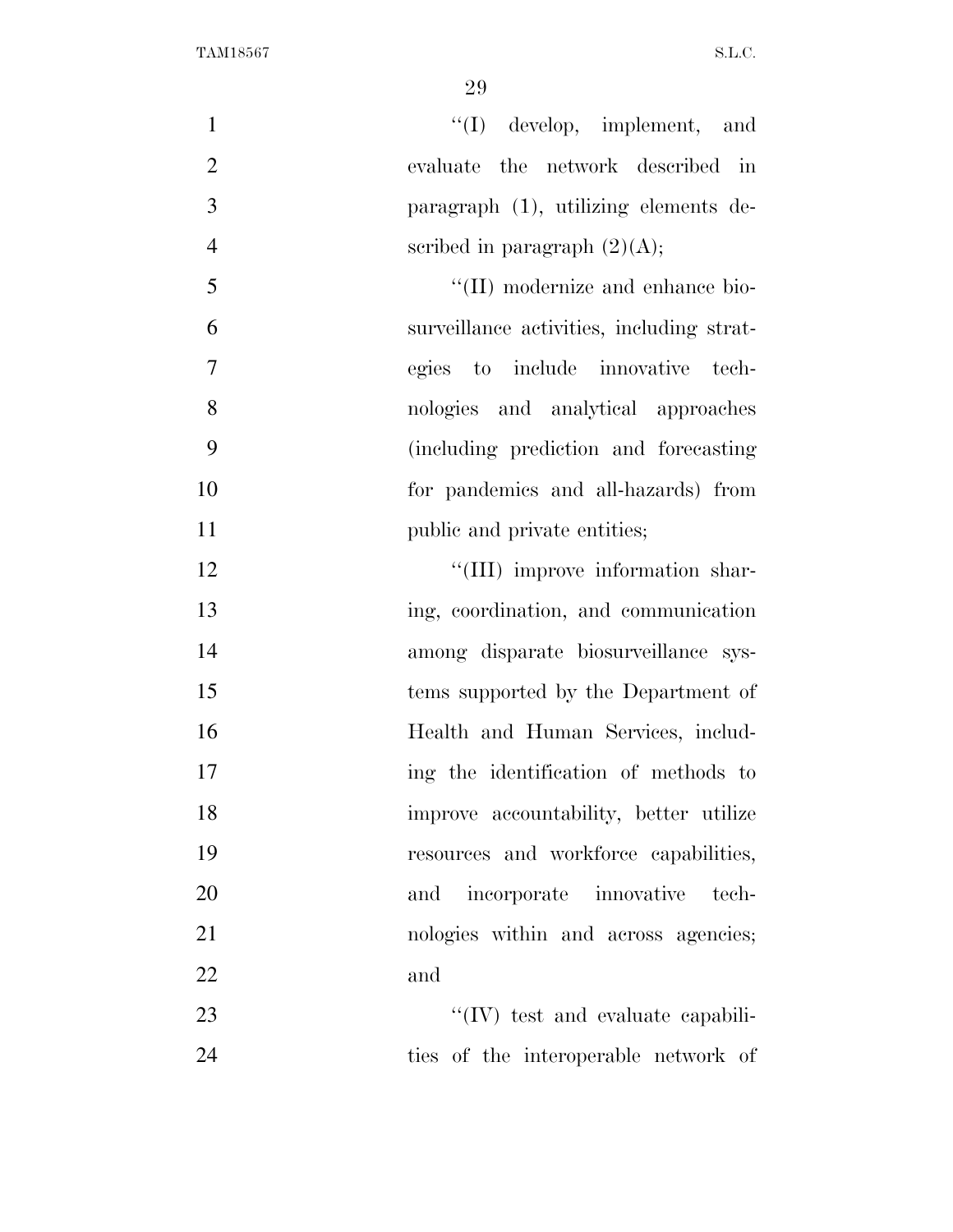| $\mathbf{1}$   | systems to improve situational aware-             |
|----------------|---------------------------------------------------|
| $\overline{2}$ | ness and biosurveillance capabilities;            |
| 3              | "(iv) includes performance measures               |
| $\overline{4}$ | and the metrics by which such measures            |
| 5              | will be assessed with respect to the steps        |
| 6              | under subclause (iii); and                        |
| $\overline{7}$ | $f'(v)$ establishes dates by which each           |
| 8              | measurable step under clause (iii) will be        |
| 9              | implemented.".                                    |
| 10             | "(B) ANNUAL BUDGET PLAN.—Not later                |
| 11             | than 2 years after the date of enactment of the   |
| 12             | Pandemic and All-Hazards Preparedness and         |
| 13             | Advancing Innovation Act of 2018 and on an        |
| 14             | annual basis thereafter, in accordance with the   |
| 15             | strategy and implementation plan under this       |
| 16             | section, the Secretary shall, taking into account |
| 17             | recommendations provided by the National Bio-     |
| 18             | defense Science Board, develop a budget plan      |
| 19             | based on the strategy and implementation plan     |
| 20             | under this section. Such budget plan shall in-    |
| 21             | clude—                                            |
| 22             | "(i) a summary of resources pre-                  |
| 23             | viously expended to establish, improve, and       |
| 24             | utilize the nationwide public health situa-       |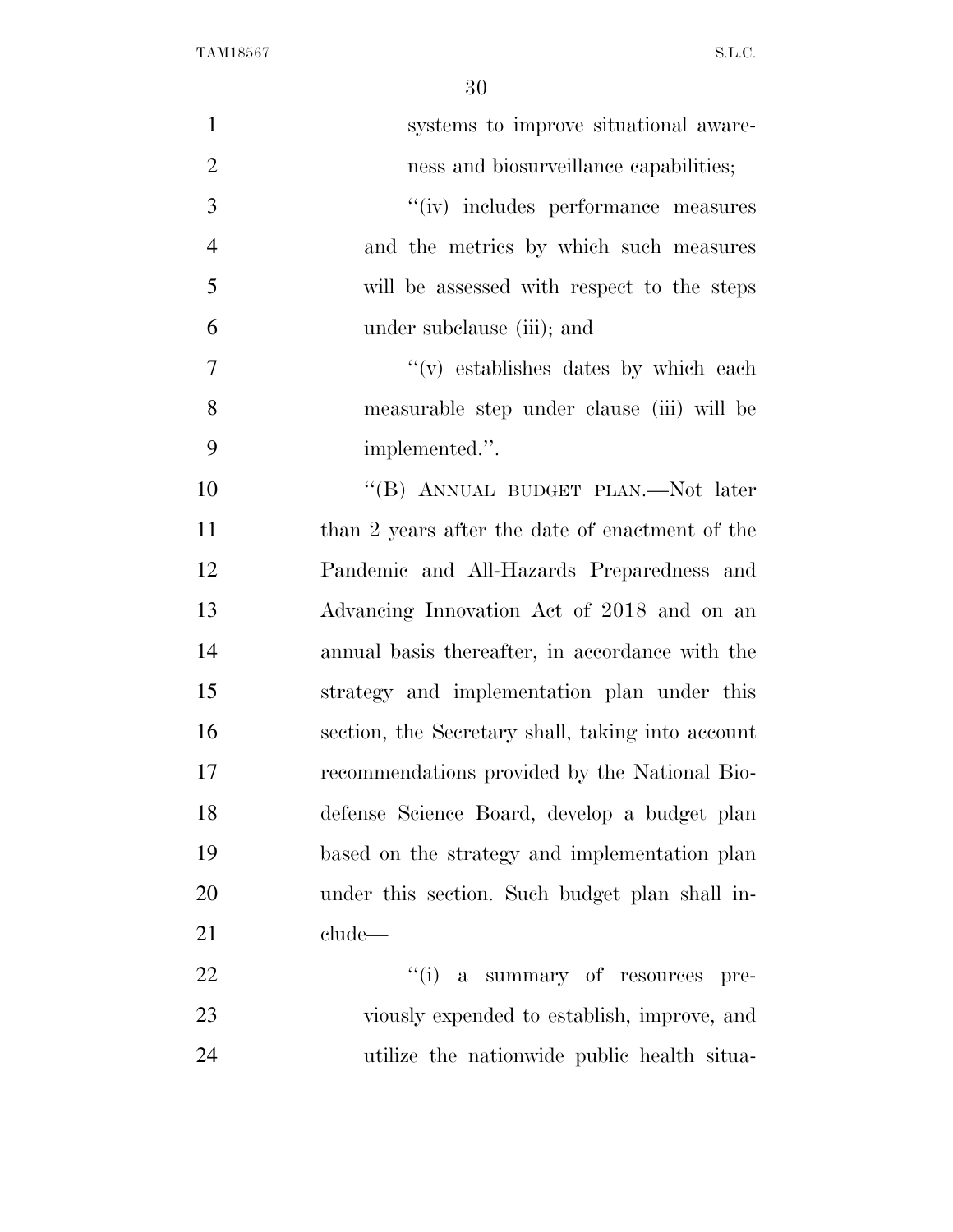| $\mathbf{1}$   | tional awareness and biosurveillance net-      |
|----------------|------------------------------------------------|
| $\overline{2}$ | work under paragraph $(1)$ ;                   |
| 3              | "(ii) estimates of costs and resources         |
| $\overline{4}$ | needed to establish and improve the net-       |
| 5              | work under paragraph (1) according to the      |
| 6              | strategy and implementation plan under         |
| 7              | subparagraph $(A)$ ;                           |
| 8              | "(iii) the identification of gaps and in-      |
| 9              | efficiencies in nationwide public health sit-  |
| 10             | uational awareness and biosurveillance ca-     |
| 11             | pabilities, and resources [and/or authori-     |
| 12             | ties] needed to address such gaps; and         |
| 13             | "(iv) a strategy to minimize and ad-           |
| 14             | dress such gaps and improve inefficien-        |
| 15             | cies."                                         |
| 16             | $(G)$ in paragraph $(7)$ , as so redesignated— |
| 17             | (i) in subparagraph $(A)$ , by inserting       |
| 18             | "(taking into account zoonotic disease, in-    |
| 19             | cluding gaps in scientific understanding of    |
| 20             | the interactions between human, animal,        |
| 21             | and environmental health)" after "human"       |
| 22             | health";                                       |
| 23             | (ii) in subparagraph $(B)$ —                   |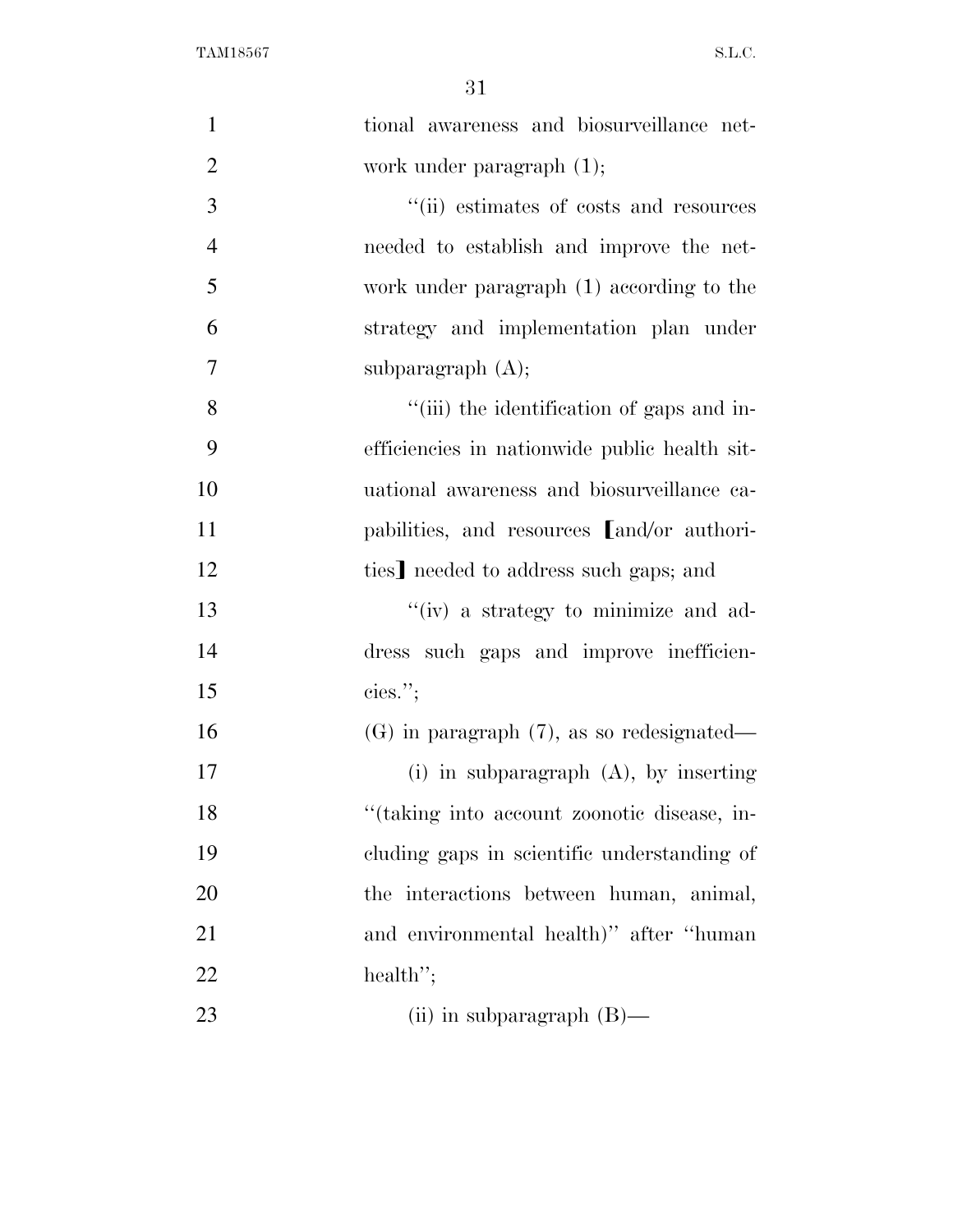| $\mathbf{1}$   | (I) by inserting "and gaps in sur-                    |
|----------------|-------------------------------------------------------|
| $\overline{2}$ | veillance programs" after "surveil-                   |
| 3              | lance programs"; and                                  |
| $\overline{4}$ | (II) by striking "; and " and in-                     |
| 5              | serting a semicolon;                                  |
| 6              | (iii) in subparagraph $(C)$ —                         |
| $\tau$         | $(I)$ by inserting ", animal health                   |
| 8              | organizations related to zoonotic dis-                |
| 9              | ease," after "health care entities";                  |
| 10             | and                                                   |
| 11             | (II) by striking the period and                       |
| 12             | inserting "; and"; and                                |
| 13             | (iv) by adding at the end the fol-                    |
| 14             | lowing:                                               |
| 15             | $\lq\lq$ (D) provide recommendations to the Sec-      |
| 16             | retary on policies and procedures to complete         |
| 17             | the steps outlined in this subsection in a man-       |
| 18             | ner that is consistent with section 2802."; and       |
| 19             | (H) by adding at the end the following:               |
| 20             | SITUATIONAL AWARENESS<br>(6(8))<br><b>AND</b><br>BIO- |
| 21             | SURVEILLANCE AS A NATIONAL SECURITY<br>PRI-           |
| 22             | ORITY.—The Secretary, on a periodic basis as appli-   |
| 23             | cable and appropriate, shall meet with Lappropriate   |
| 24             | members of the intelligence community] in order to    |
| 25             | inform the development and capabilities of the na-    |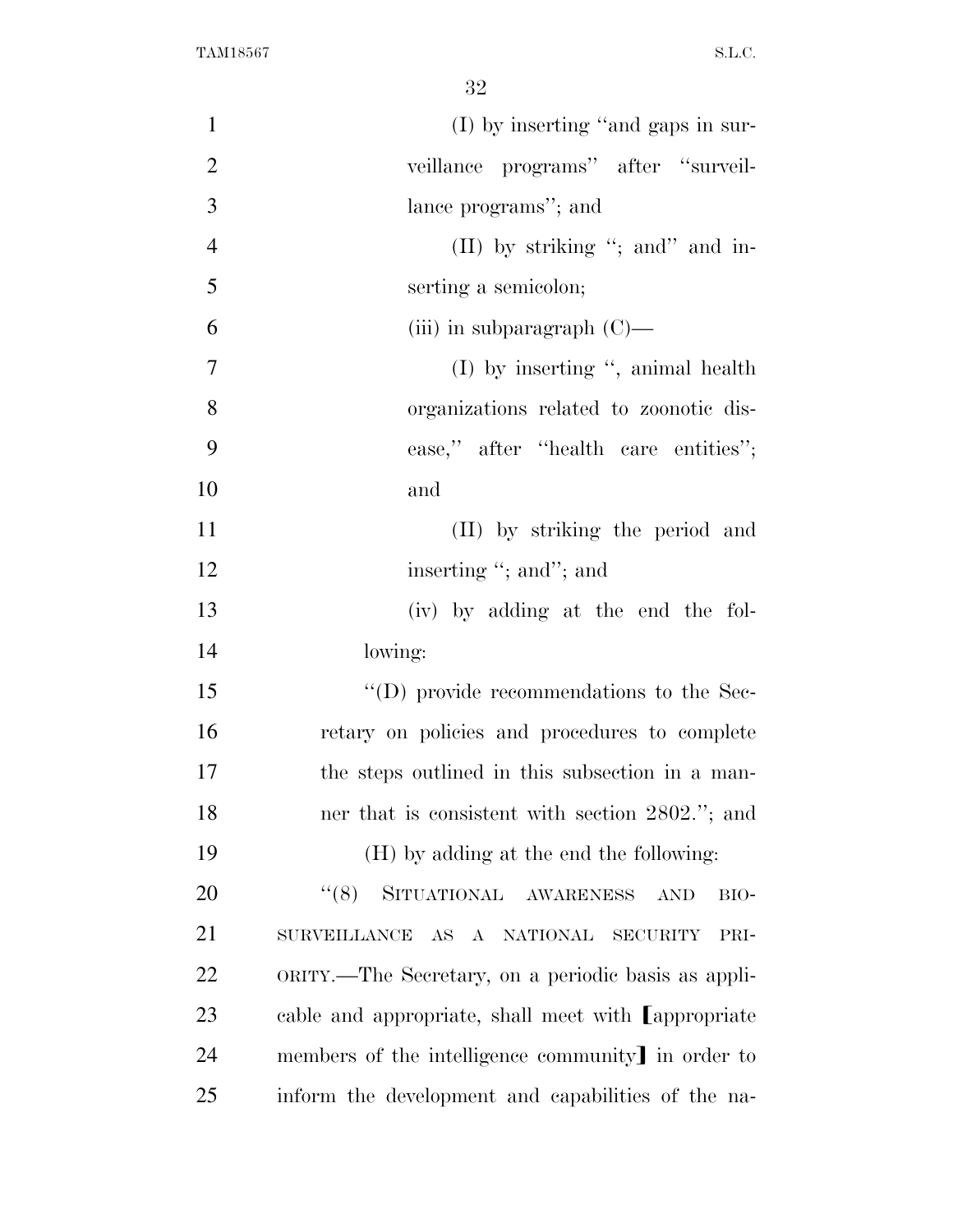| $\mathbf{1}$   | tionwide public health situational awareness and bio- |
|----------------|-------------------------------------------------------|
| $\overline{2}$ | surveillance network.";                               |
| 3              | $(5)$ in subsection $(d)$ —                           |
| $\overline{4}$ | $(A)$ in paragraph $(1)$ —                            |
| 5              | (i) by inserting "environmental health                |
| 6              | agencies," after "public health agencies,";           |
| $\tau$         | and                                                   |
| 8              | (ii) by inserting "immunization pro-                  |
| 9              | grams," after "poison control centers,";              |
| 10             | and                                                   |
| 11             | $(B)$ in paragraph $(2)$ —                            |
| 12             | (i) in subparagraph (B), by striking                  |
| 13             | "and" at the end;                                     |
| 14             | (ii) in subparagraph $(C)$ , by striking              |
| 15             | the period and inserting "; and"; and                 |
| 16             | (iii) by adding after subparagraph $(C)$              |
| 17             | the following:                                        |
| 18             | $\lq\lq$ (D) an implementation plan that may in-      |
| 19             | clude measurable steps to achieve the goals           |
| 20             | under paragraph $(1)$ ."; and                         |
| 21             | $(C)$ by striking paragraph $(5)$ and insert-         |
| 22             | ing the following:                                    |
| 23             | "(5) TECHNICAL ASSISTANCE.—The Secretary              |
| 24             | may provide technical assistance to States or a con-  |
| 25             | sortium of States receiving an award under this sub-  |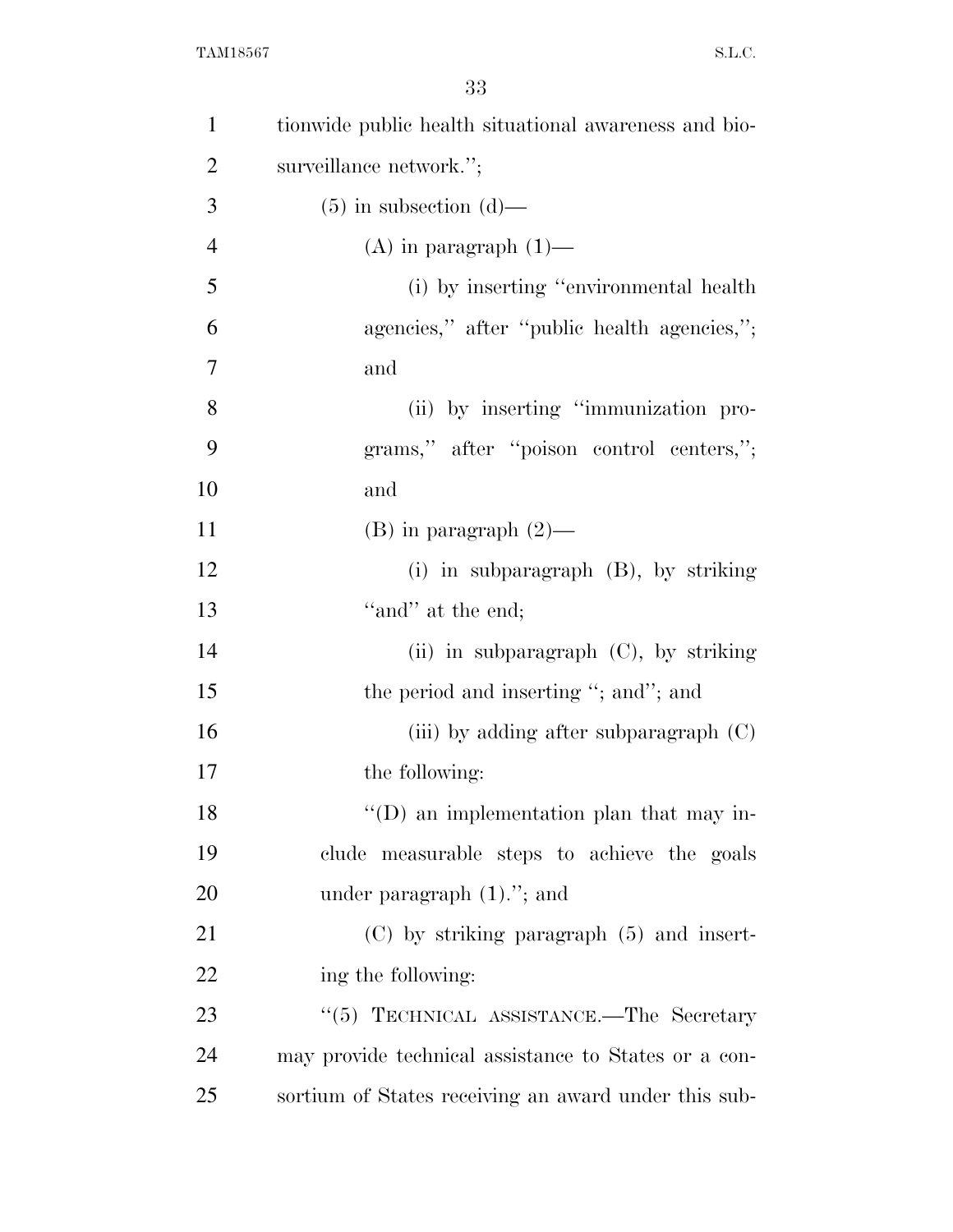| $\mathbf{1}$   | section regarding interoperability and the technical       |
|----------------|------------------------------------------------------------|
| $\overline{2}$ | standards set forth by the Secretary.";                    |
| 3              | $(6)$ by redesignating subsections (f) and (g) as          |
| $\overline{4}$ | subsections (h) and (i), respectively; and                 |
| 5              | (7) by inserting after subsection (e) the fol-             |
| 6              | lowing:                                                    |
| 7              | "(f) TIMELINE.—The Secretary shall accomplish the          |
| 8              | goals and targets under this section no later than Sep-    |
| 9              | tember 30, 2023, and shall provide a justification to Con- |
|                | 10 gress for any missed goals or targets.                  |

11 ""(g) INDEPENDENT EVALUATION.—Not later than 3 years after the date of enactment of the Pandemic and All-Hazards Preparedness and Advancing Innovation Act of 2018, the Comptroller General of the United States shall conduct an independent evaluation, and submit to the Secretary and the appropriate committees of Congress a report concerning the activities conducted under this section, and provide recommendations, as applicable and appropriate, on necessary improvements to the biosurveil-lance and situational awareness network.''.

 (b) AUTHORIZATION OF APPROPRIATIONS.—Sub- section (h) of section 319D of the Public Health Service Act (42 U.S.C. 247d–4), as redesignated by subsection  $\lbrack (a)(6) \rbrack$ , is amended by striking "\$138,300,000 for each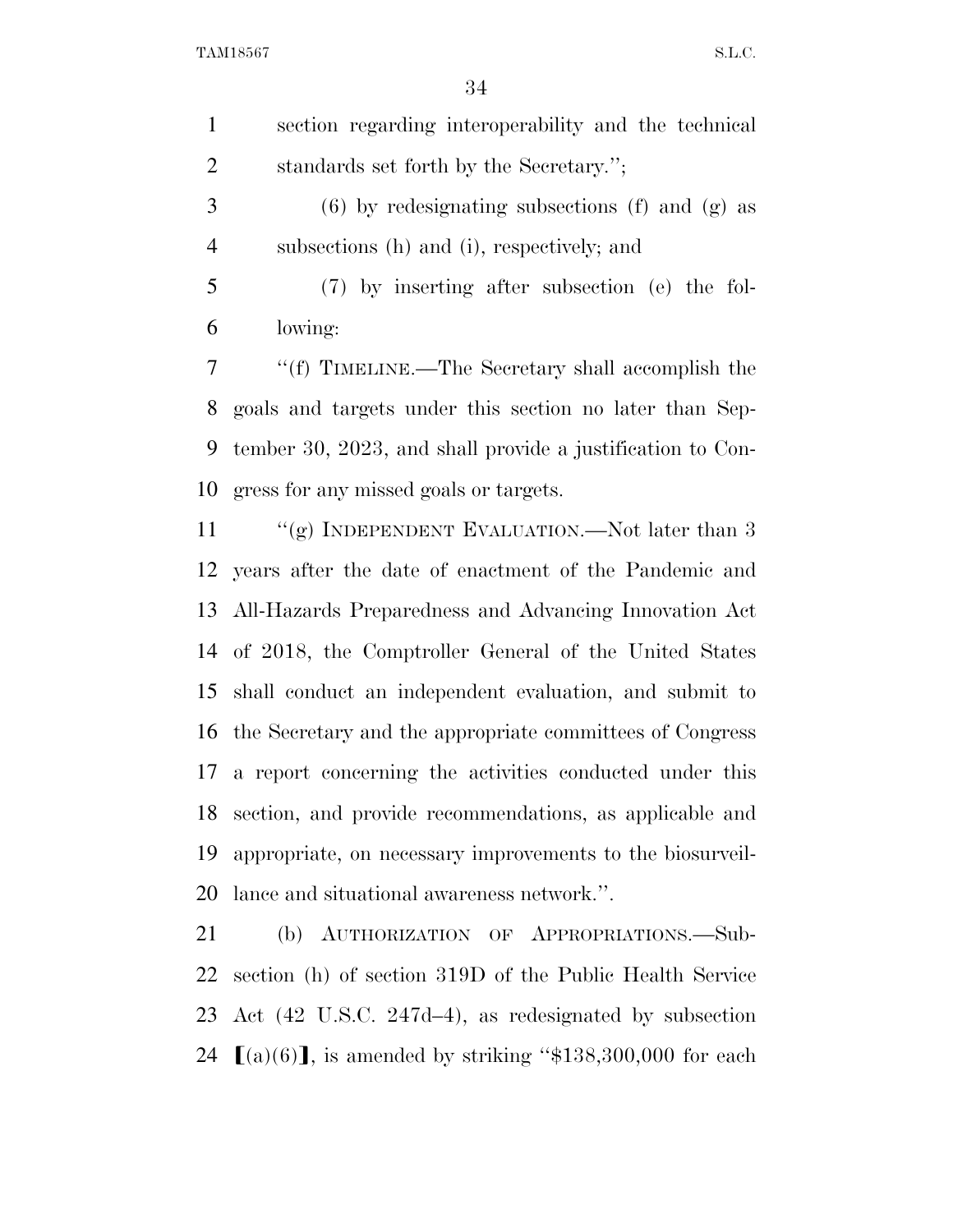1 of fiscal years 2014 through 2018" and inserting " $\left[\frac{1}{2}x\right]$ for each of fiscal years 2019 through 2023''.

### **SEC. 205. STRENGTHENING AND SUPPORTING THE PUBLIC HEALTH EMERGENCY [BRIDGE] FUND.**

 Section 319 of the Public Health Service Act (42 U.S.C. 247d) is amended—

(1) in subsection (b)—

 (A) in the first sentence of paragraph (1), by inserting ''or if the Secretary determines there is the significant potential for a public 11 health emergency **[**, to allow the Secretary to immediately respond to such public health emergency or potential public health emer-14 gency<sup>'</sup>' before the period;

 (B) by redesignating paragraph (2) as paragraph (3);

 (C) by inserting after paragraph (1) the following:

19 ''(2) USES.—The Secretary may use amounts in the Fund established under paragraph (a), to—

21 ''(A) facilitate coordination between and among Federal, State, local, tribal, and terri- torial entities that the Secretary determines may be affected by a public health emergency,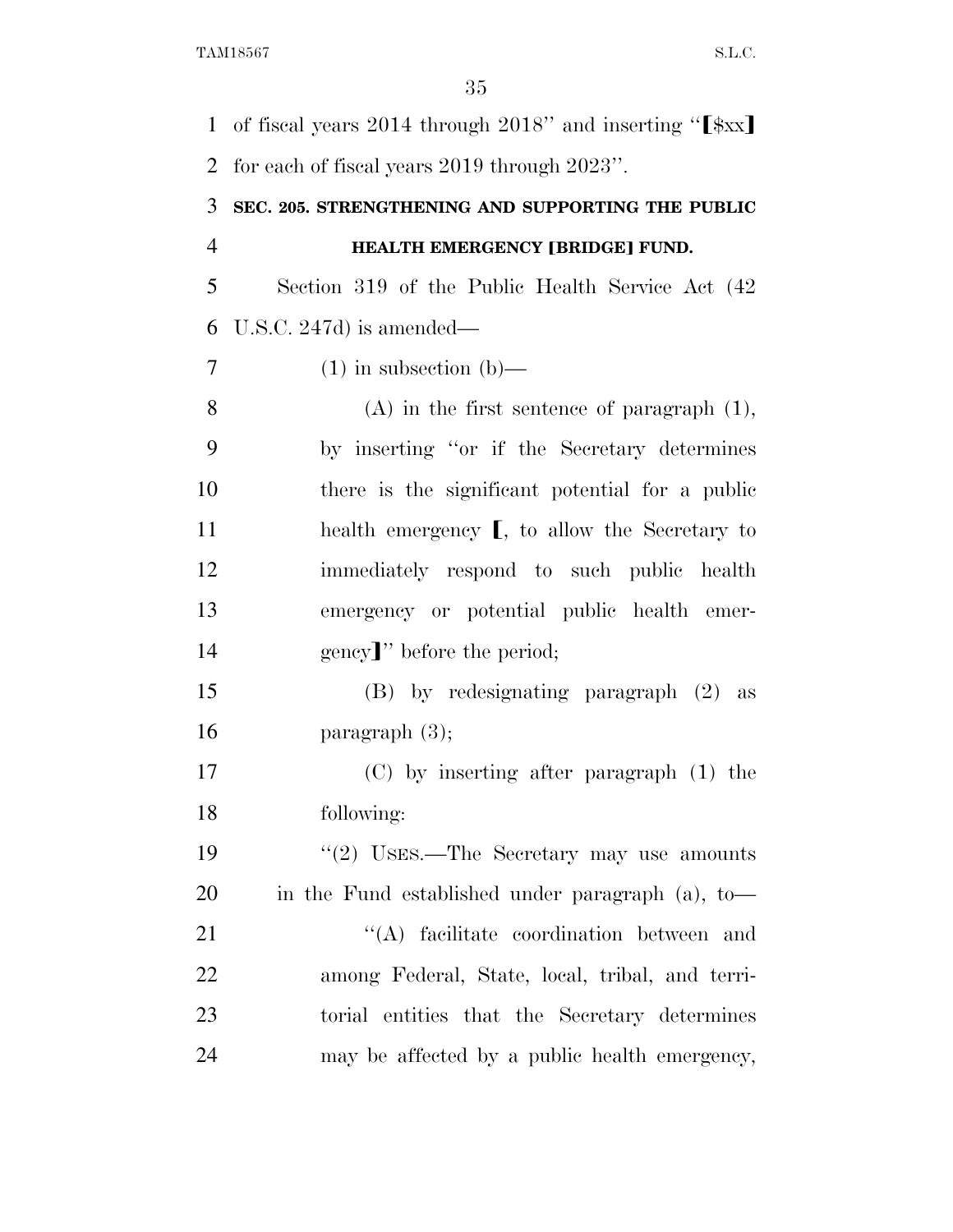| $\mathbf{1}$   | including further supporting programs under         |
|----------------|-----------------------------------------------------|
| $\overline{2}$ | section 319C-1 or 319C-2;                           |
| 3              | "(B) facilitate and accelerate, as applica-         |
| $\overline{4}$ | ble, advanced research and development of secu-     |
| 5              | rity countermeasures (as defined in section         |
| 6              | $319F-2$ ), qualified countermeasures (as defined   |
| 7              | in section $319F-1$ , or qualified pandemic or      |
| 8              | epidemic products (as defined in section 319F-      |
| 9              | 3), that are applicable to the public health        |
| 10             | emergency or potential public health emergency      |
| 11             | under paragraph $(1)$ ;                             |
| 12             | $\cdot$ (C) strengthen biosurveillance capabilities |
| 13             | and laboratory capacity to identify, collect, and   |
| 14             | analyze information on such public health emer-     |
| 15             | gency or potential public health emergency, in-     |
| 16             | cluding the systems under section 319D;             |
| 17             | "(D) support initial emergency operations           |
| 18             | and assets related to preparation and deploy-       |
| 19             | ment of intermittent disaster response per-         |
| 20             | sonnel expenses under section 2812, and the         |
| 21             | Medical Reserve Corps under section 2813; and       |
| 22             | $\lq\lq(E)$ other activities, as the Secretary de-  |
| 23             | termines applicable and appropriate."; and          |
| 24             | (D) by inserting after paragraph $(3)$ , as so      |
| 25             | redesignated, the following:                        |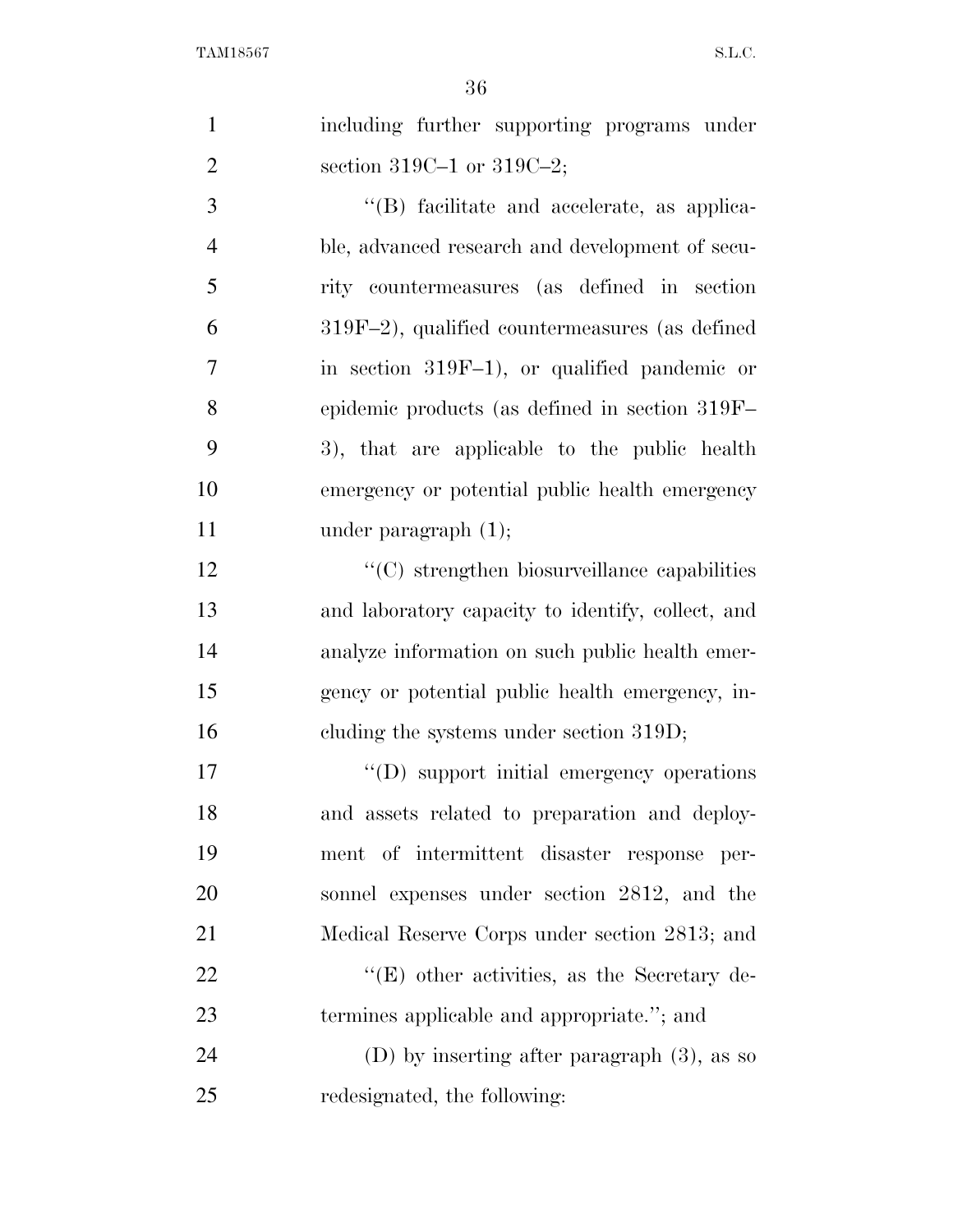1 ''(4) REVIEW.—Not later than 2 years after the date of enactment of the Pandemic and All-Hazards Preparedness and Advancing Innovation Act of 2018, the Secretary, in coordination with the Assist- ant Secretary for Preparedness and Response, shall conduct a review of the Fund under this section, and provide recommendations to the Committee on Health, Education, Labor, and Pensions and the Committee on Appropriations of the Senate and the Committee on Energy and Commerce and the Com- mittee on Appropriations of the House of Represent- atives on policies to improve such Fund for the uses described in paragraph (2). 14 ''(5) GAO REPORT.—Not later than 4 years

 after the date of enactment of the Pandemic and All-Hazards Preparedness and Advancing Innovation Act of 2018, the Comptroller General of the United States shall conduct a review of the Fund under this section, including the uses and the resources avail-able in such fund.''; and

 (2) in subsection (c), by striking ''section.'' and 22 inserting "Act.".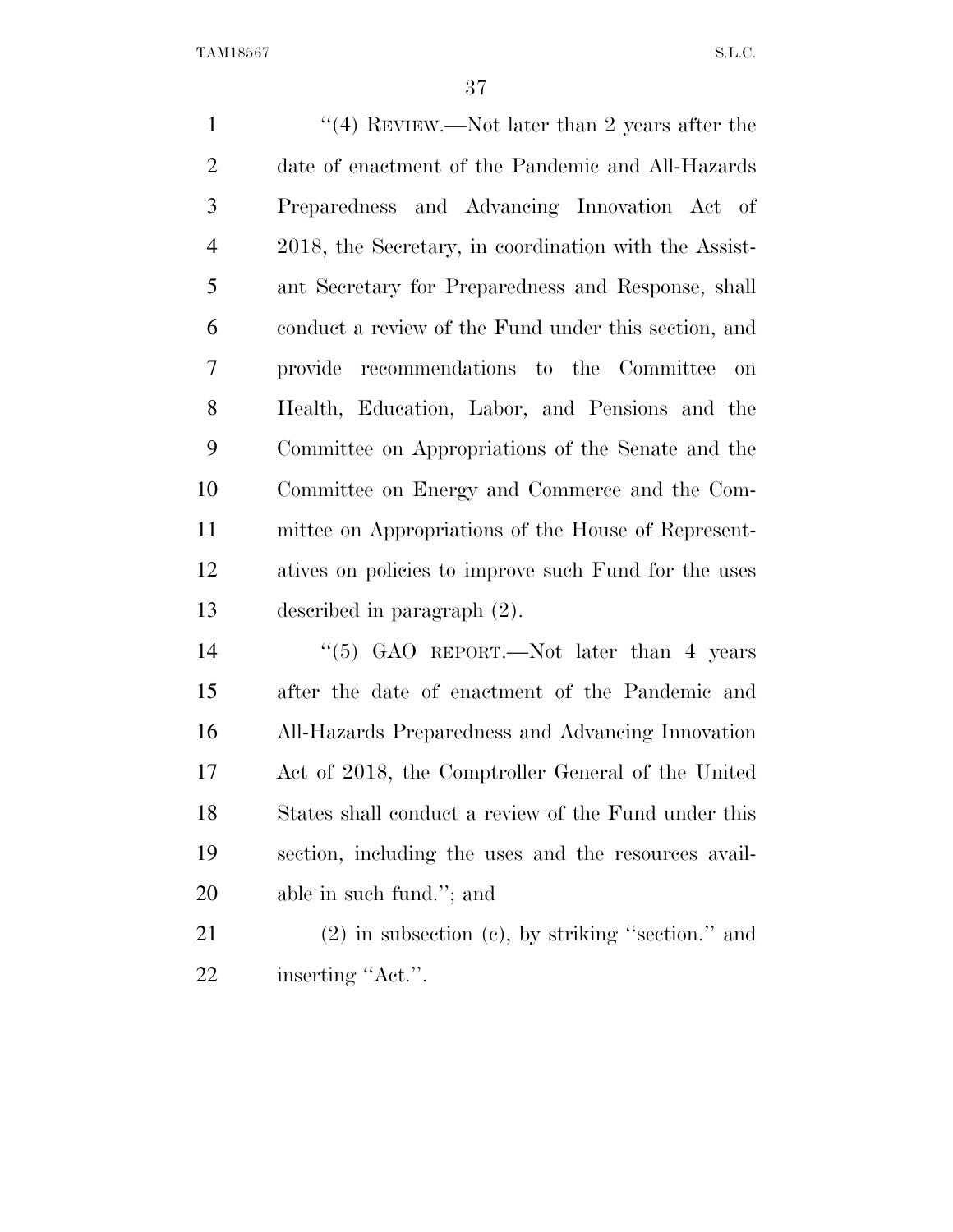| 1 SEC. 206. IMPROVING PREPAREDNESS FOR AND RESPONSE |
|-----------------------------------------------------|
| TO ALL-HAZARDS BY PUBLIC HEALTH EMER-               |
| <b>GENCY VOLUNTEERS.</b>                            |

 Section 319I of the Public Health Service Act (42 U.S.C. 247d–7b) is amended:

 (1) in subsection (a), by adding at the end the following: ''Such health care professionals may in- clude members of the National Disaster Medical System, members of the Medical Reserve Corps, and individual health care professionals.'';

 (2) in subsection (i) by adding at the end ''In order to inform the development of such mechanisms for States, the Secretary shall make available infor- mation and material provided by States that have developed mechanisms to waive the application of li- censing requirements to applicable health profes- sionals seeking to provide medical services during a public health emergency. Such information shall be made publicly available in a manner which does not jeopardize national security.''; and

 (3) in subsection (k) by striking ''\$5,000,000 for each of fiscal years 2014 through 2018'' and in-23 serting "<sup>'</sup> $\frac{1}{x}$  for each of fiscal years 2019 through 2023''.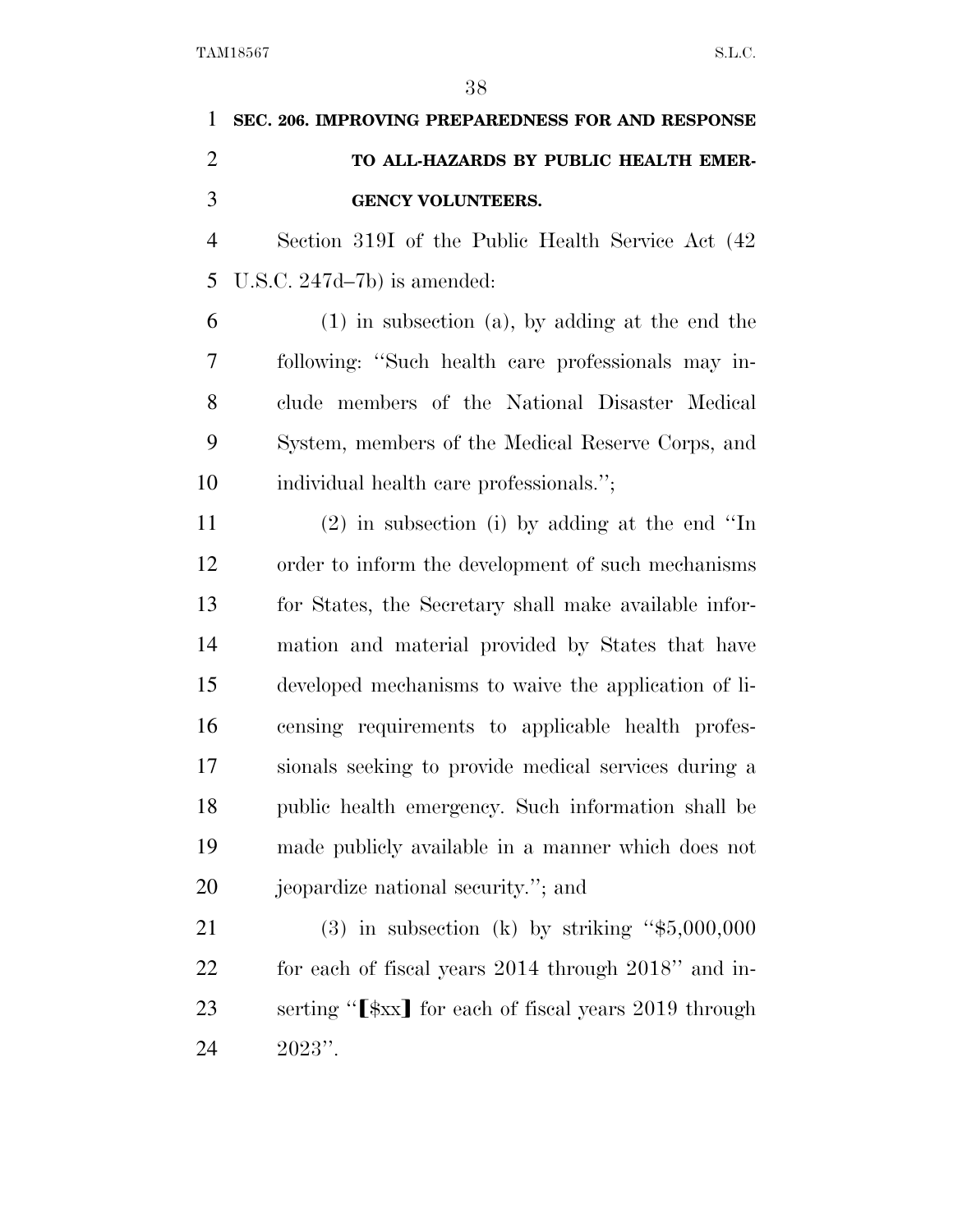# **TITLE III—REACHING ALL COMMUNITIES**

 **SEC. 301. STRENGTHENING AND ASSESSING THE EMER-GENCY RESPONSE WORKFORCE.** 

 (a) NATIONAL DISASTER MEDICAL SYSTEM.—Clause 6 (ii) of section  $2812(a)(3)(A)$  of the Public Health Service 7 Act (42 U.S.C. 300hh–11(a)(3)(A)) is amended to read as follows:

 ''(ii) be present at locations, and for limited periods of time, specified by the Secretary on the basis that the Secretary has determined that a location is at risk of a public health emergency during the time specified, or there is a significant potential 15 for a public health emergency.".

 (b) REVIEW OF THE NATIONAL DISASTER MEDICAL SYSTEM.—Section 2812(b)(2) of the Public Health Serv-18 ice Act  $(42 \text{ U.S.C. } 300 \text{hh} - 11 \text{ (b)}(2))$  is amended to read as follows:

20 "(2) JOINT REVIEW AND MEDICAL SURGE CA- PACITY STRATEGIC PLAN.—Not later than 180 days after the date of enactment of the Pandemic and All-Hazards Preparedness and Advancing Innovation Act of 2018, the Secretary, in coordination with the Secretary of Homeland Security, the Secretary of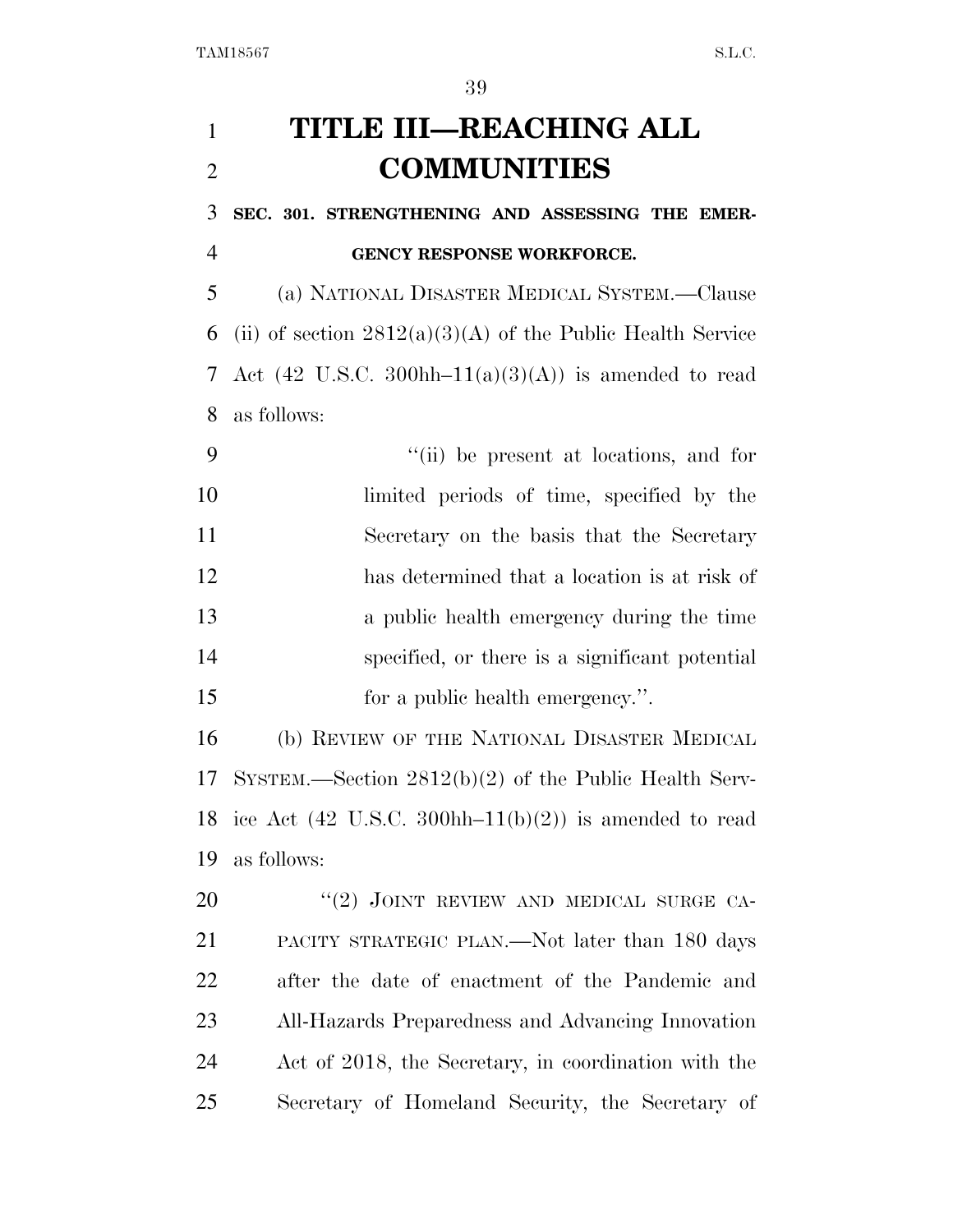Defense, and the Secretary of Veterans Affairs, shall conduct a joint review of the National Disaster Med- ical System. Such review shall include an evaluation of medical surge capacity, as described in section 2803(a), an assessment of the available workforce of the intermittent disaster response personnel, as de- scribed in subsection (c), and an assessment of the Medical Reserve Corps, as described in section 2813. Such workforce assessment shall include the capacity of such workforce to meet the needs of an all-haz- ards approach, including capacity to simultaneously respond to multiple public health emergencies and the potential capacity to respond to a nationwide public health emergency, the effectiveness of efforts to recruit, retain, and train the workforce, the gaps 16 that may exist in the workforce, and recommenda- tions for addressing such gaps. As part of the Na- tional Health Security Strategy under section 2802, the Secretary shall update the findings from such re- view and provide recommendations to modify the 21 policies of the National Disaster Medical System and 22 the Medical Reserve Corps as necessary.". (c) NOTIFICATION OF NDMS SHORTAGE.—Section

2812(c) of the Public Health Service Act (42 U.S.C.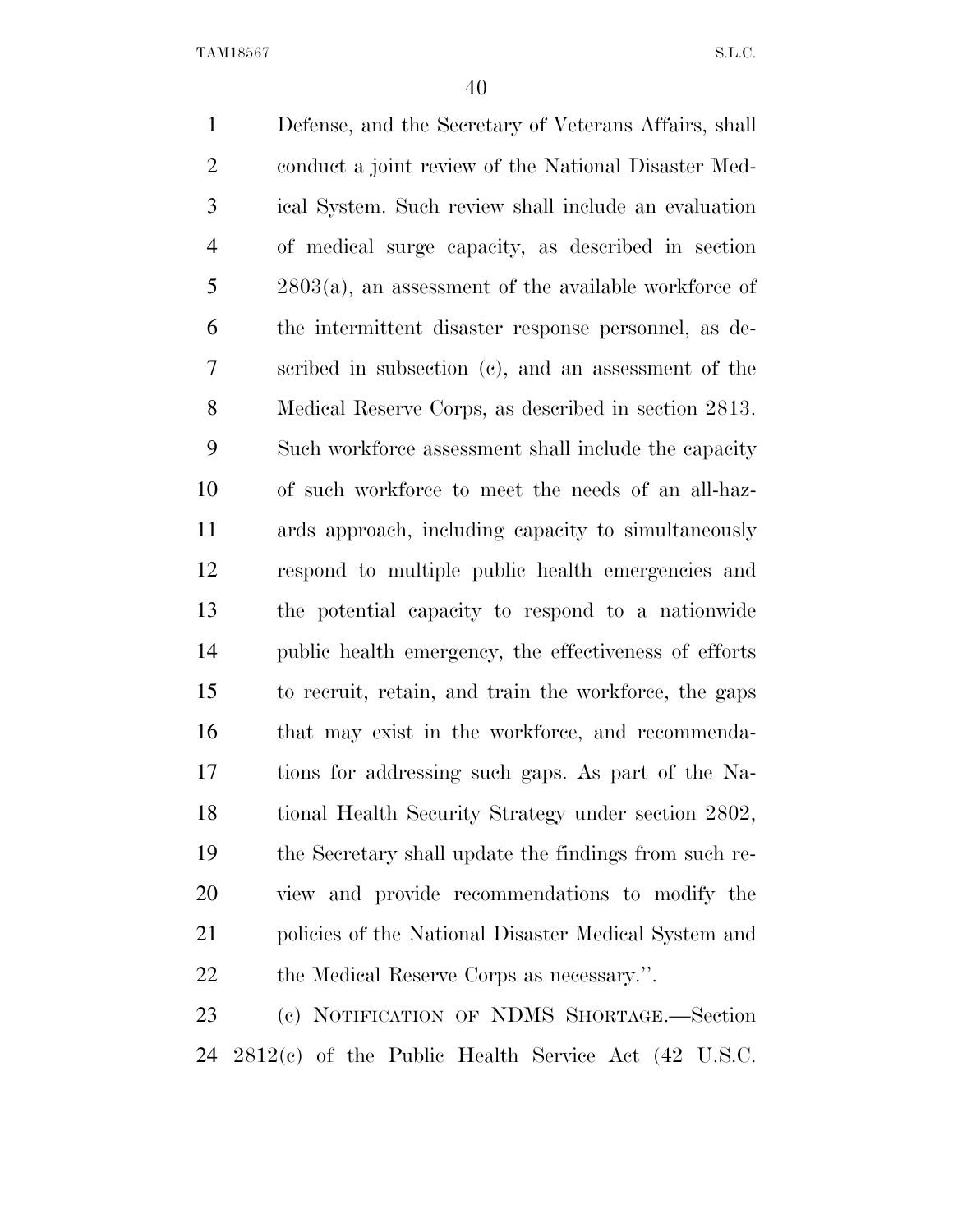300hh–11(c)) is amended by adding at the end the fol-lowing:

3 "(3) NOTIFICATION.—Not later than 30 days after the date on which the Secretary determines the number of intermittent disaster response personnel of such System is insufficient to address an on-going or potential public health emergency, the Secretary shall submit to the appropriate committees of Con- gress a notification detailing the impact such short- age could have on meeting public health and emer- gency medical personnel needs during a public health emergency, and any identified measures to address such issue.''.

 (d) NATIONAL DISASTER MEDICAL SYSTEM AU- THORIZATION OF APPROPRIATIONS.—Section 2812(g) of 16 the Public Health Service Act  $(42 \text{ U.S.C. } 300 \text{hh} - 11(g))$  is amended by striking ''\$52,700,000 for each of fiscal 18 years 2014 through 2018" and inserting " $\left[\frac{1}{2}x\right]$  for each of fiscal years 2019 through 2023''.

 (e) MEDICAL RESERVE CORPS. AUTHORIZATION OF APPROPRIATIONS.—Section 2813(i) of the Public Health Service Act (42 U.S.C. 300hh–15(i)) is amended by strik- ing ''\$11,200,000 for each of fiscal years 2014 through " and inserting " $\left[\frac{1}{2}x\right]$  for each of fiscal years 2019 through 2023''.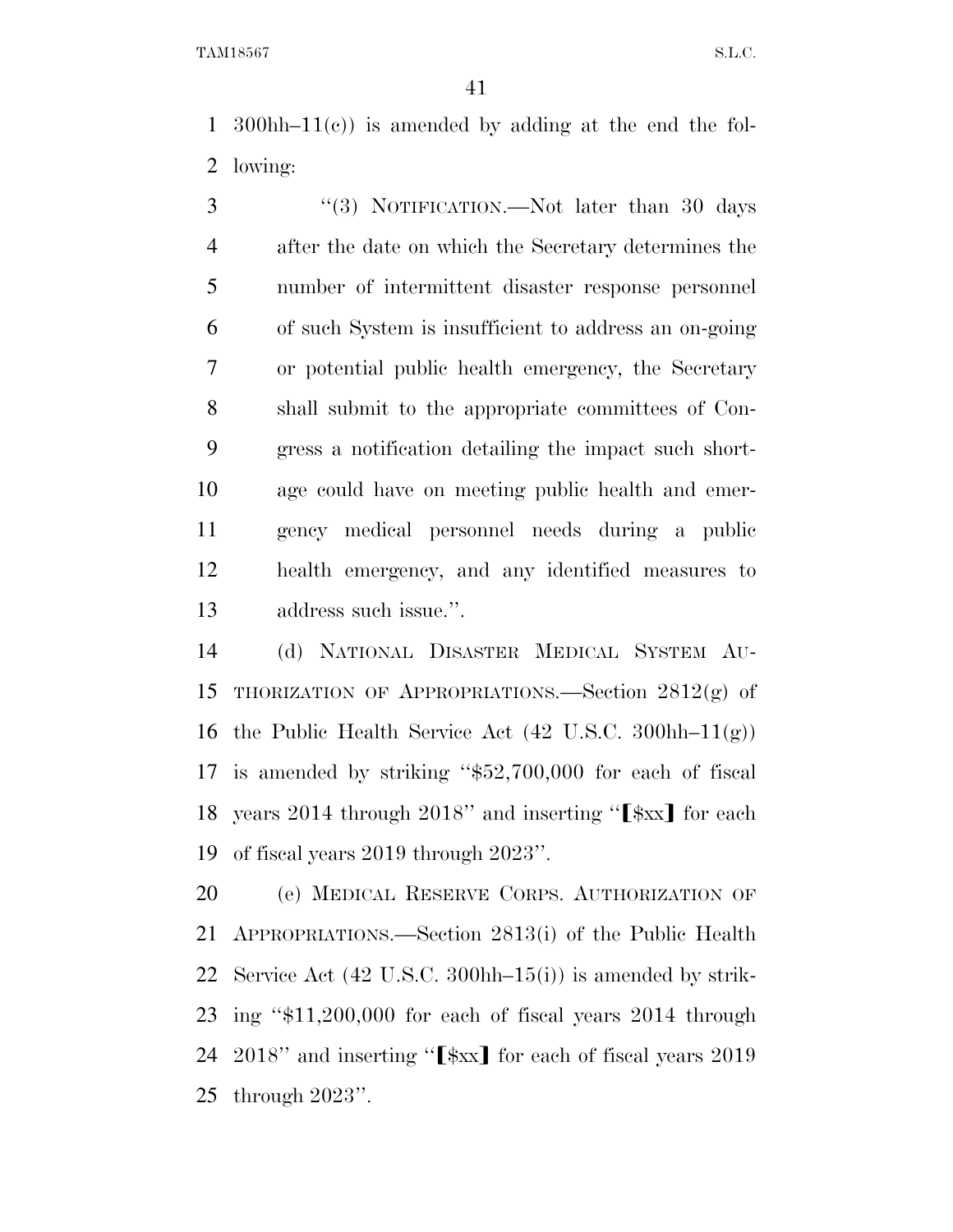### **SEC. 302. HEALTH SYSTEM INFRASTRUCTURE TO IMPROVE PREPAREDNESS AND RESPONSE.**

 (a) COORDINATION OF PREPAREDNESS.—Section 2811(b)(5) of the Public Health Service Act (42 U.S.C. 5 300hh–10(b)(5)) is amended by adding at the end the fol- lowing: ''Such logistical support shall include working with other relevant Federal, State, local, tribal, and territorial public health officials and private sector partners to iden- tify the critical infrastructure entities capable of assisting with, responding to, or mitigating the effect of a public health emergency under section 319, the Robert T. Staf- ford Disaster Relief and Emergency Assistance Act, or the 13 National Emergencies Act, *including by establishing*  methods to exchange critical information and deliver  $15 \text{ goods}$ .".

 (b) MANUFACTURING CAPACITY.—Section 2811(d)(2)(C) of the Public Health Service Act is amend- ed by inserting '', and necessary medical supplies to assist with the utilization of such products,'' after ''products''. (c) STRATEGIC NATIONAL STOCKPILE.—Section 21 319F–2(a)(2)(E) of the Public Health Service Act  $(42)$ 22 U.S.C.  $247d-6b(a)(2)(E)$  is amended by inserting before the semicolon '', taking into account the manufacturing capacity and other available sources of products and sup-plies in the stockpile''.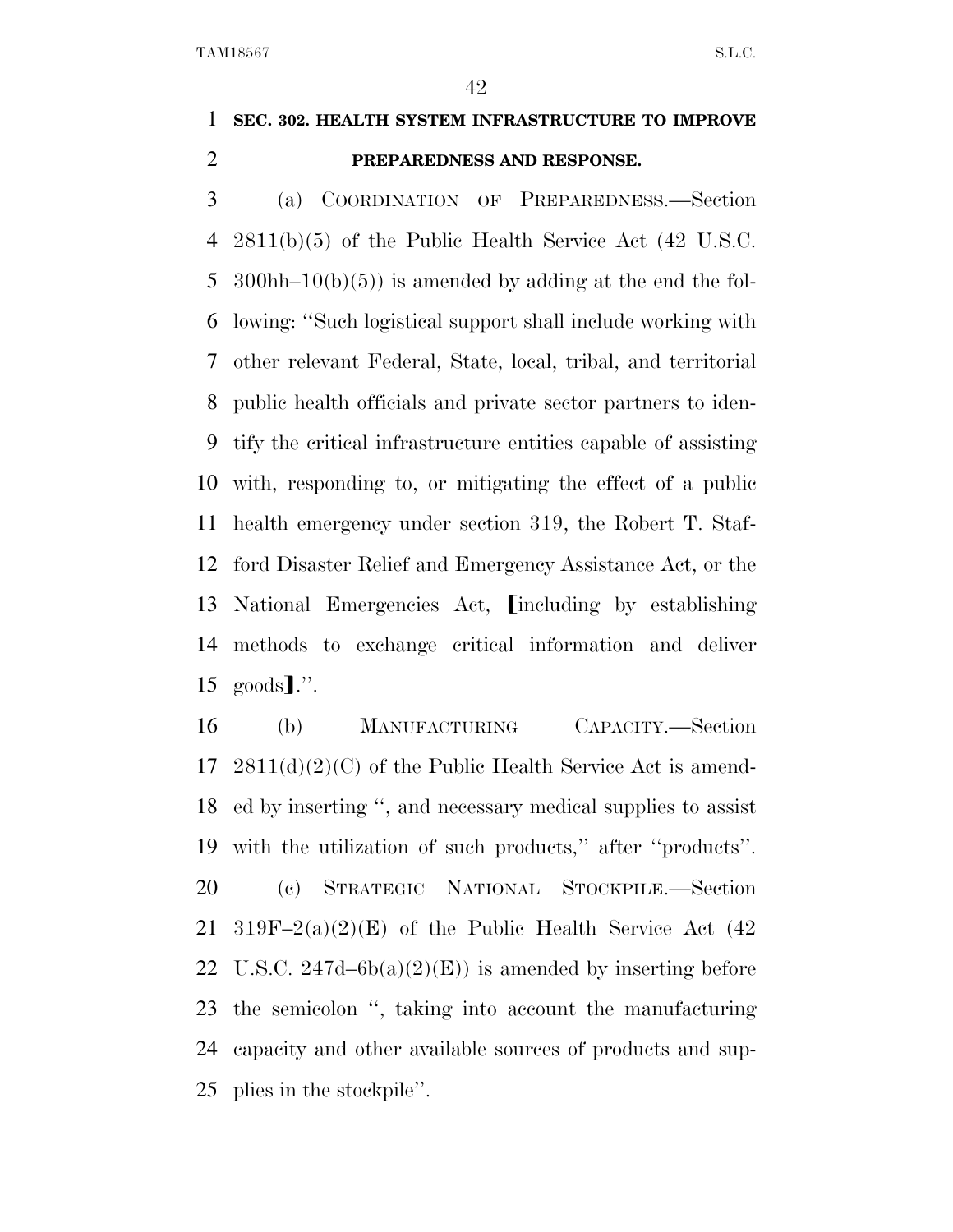| 1              | SEC. 303. CONSIDERATIONS FOR AT-RISK INDIVIDUALS.      |
|----------------|--------------------------------------------------------|
| 2              | AT-RISK INDIVIDUALS IN THE<br><b>NATIONAL</b><br>(a)   |
| 3              | HEALTH SECURITY STRATEGY.—Section 2802(b)(4)(B)        |
| $\overline{4}$ | of the Public Health Service Act (42 U.S.C. 300hh-     |
| 5              | $1(b)(4)(B)$ is amended—                               |
| 6              | $(1)$ by striking "this section and sections 319C-     |
| 7              | 1, 319F, and 319L," and inserting "this $Act$ "; and   |
| 8              | (2) by striking "special" and inserting "access"       |
| 9              | or functional".                                        |
| 10             | (b) COUNTERMEASURE CONSIDERATIONS.-Section             |
| 11             | $319L(e)(6)$ is amended—                               |
| 12             | (1) by striking "elderly" and inserting "senior        |
| 13             | citizens"; and                                         |
| 14             | (2) by inserting "with relevant characteristics        |
| 15             | that warrant consideration during the process of re-   |
| 16             | searching and developing such countermeasures and      |
| 17             | products" before the period.                           |
|                | 18 SEC. 304. IMPROVING EMERGENCY PREPAREDNESS AND      |
| 19             | RESPONSE CONSIDERATIONS FOR<br><b>CHIL-</b>            |
| 20             | DREN.                                                  |
| 21             | <b>[[Section</b> ] of the Public Health Service Act is |
| 22             | amended by inserting [xxx] the following:              |
| 23             | "[( )] ENHANCING EMERGENCY PREPAREDNESS                |
| 24             | FOR CHILDREN.-                                         |
| 25             |                                                        |
|                | "(1) IN GENERAL.—The Secretary, acting                 |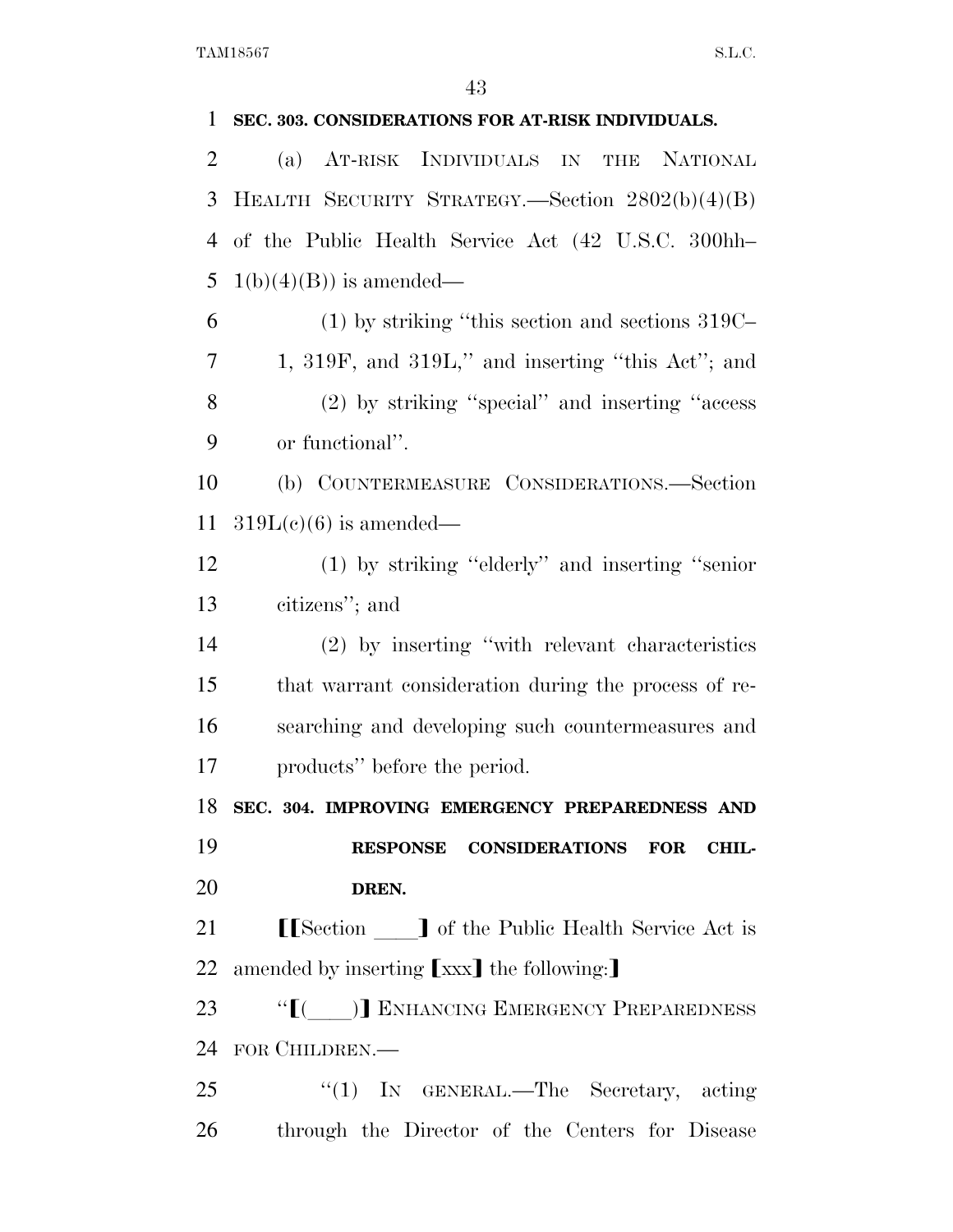Control and Prevention, shall maintain an internal team of experts to work collaboratively to provide guidance on the considerations for, and the specific needs of, children before, during, and after public health emergencies. The Director may rely upon the expertise of such team as part of emergency pre- paredness and response efforts at the Centers for Disease Control and Prevention. 9 "(2) EXPERTISE.—The team described in para- graph (1) shall be comprised of one or more pedia- tricians, including a developmental-behavior pediatri- cian, and may also include behavioral scientists, child psychologists, epidemiologists, biostatisticians, health communications staff, and individuals with other areas of expertise, as the Secretary determines appropriate. 17 ''(3) DUTIES.—The team described in para-18 graph  $(1)$  may—

 ''(A) assist State and local emergency planning and response activities related to chil- dren, which may include developing, identifying, 22 and sharing best practices;

23  $\langle (B) \rangle$  provide technical assistance, training, and consultation to Federal, State, territorial, tribal, and local public health officials to im-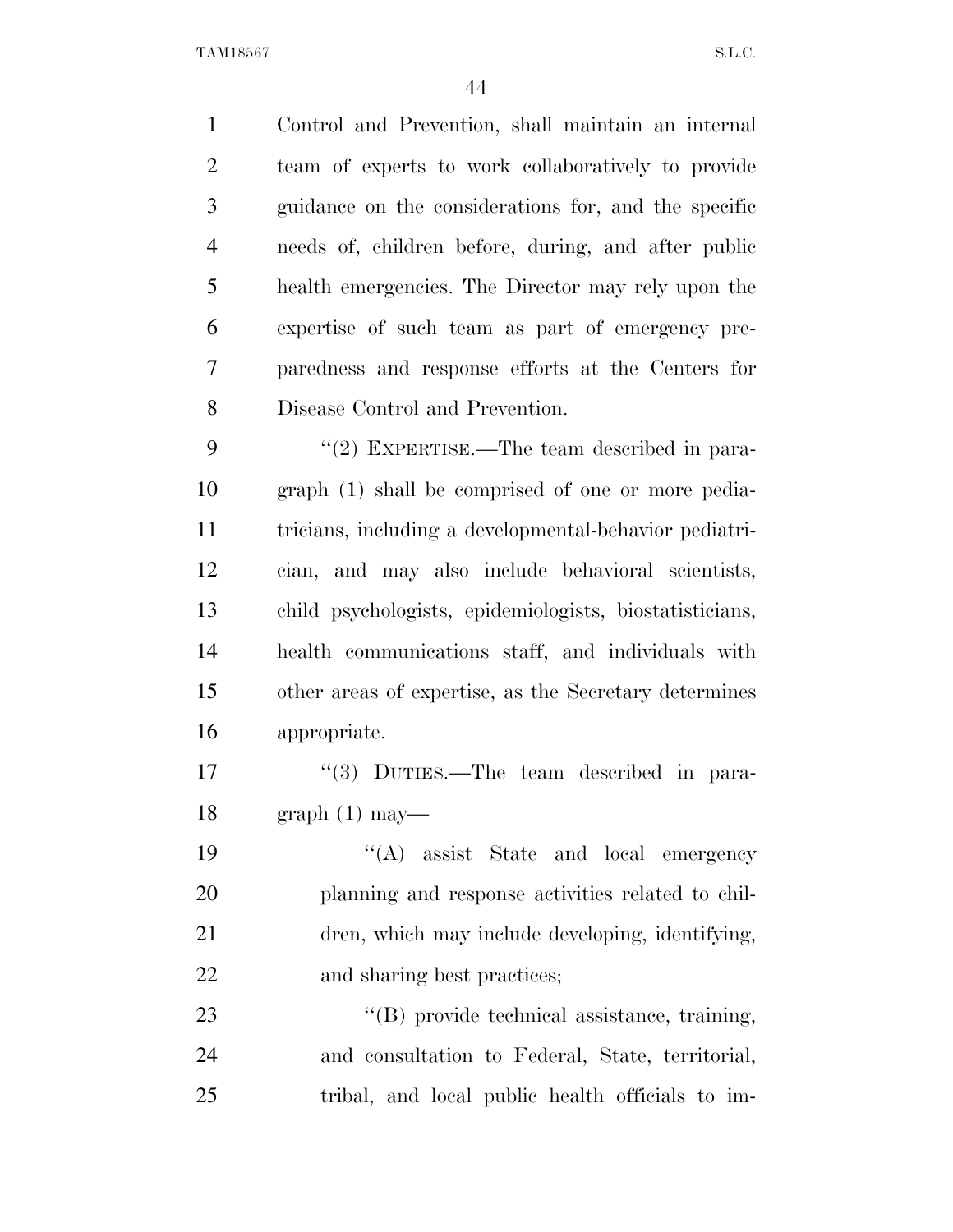| $\mathbf{1}$   | prove preparedness and response capabilities       |
|----------------|----------------------------------------------------|
| $\overline{2}$ | with respect to the needs of children, including   |
| 3              | providing such technical assistance, training,     |
| $\overline{4}$ | and consultation to eligible entities in order to  |
| 5              | support the achievement of measurable evi-         |
| 6              | dence-based benchmarks and objective stand-        |
| 7              | ards under section 319C-1;                         |
| 8              | $\lq\lq$ (C) improve the utilization of methods to |
| 9              | incorporate the needs of children in planning      |
| 10             | for and responding to a public health emer-        |
| 11             | gency, including public awareness of such meth-    |
| 12             | ods;                                               |
| 13             | $\lq\lq$ coordinate with, and improve, public-     |
| 14             | private partnerships to address gaps and ineffi-   |
| 15             | ciencies in emergency preparedness and re-         |
| 16             | sponse efforts for children;                       |
| 17             | $\lq\lq(E)$ provide expertise and input during     |
| 18             | the development of guidance and clinical rec-      |
| 19             | ommendations to address the needs of children      |
| 20             | when preparing for, and responding to, public      |
| 21             | health emergencies; and                            |
| 22             | $\lq\lq(F)$ carry out other duties related to pre- |
| 23             | paredness and response activities for children,    |
| 24             | as the Secretary determines appropriate.".         |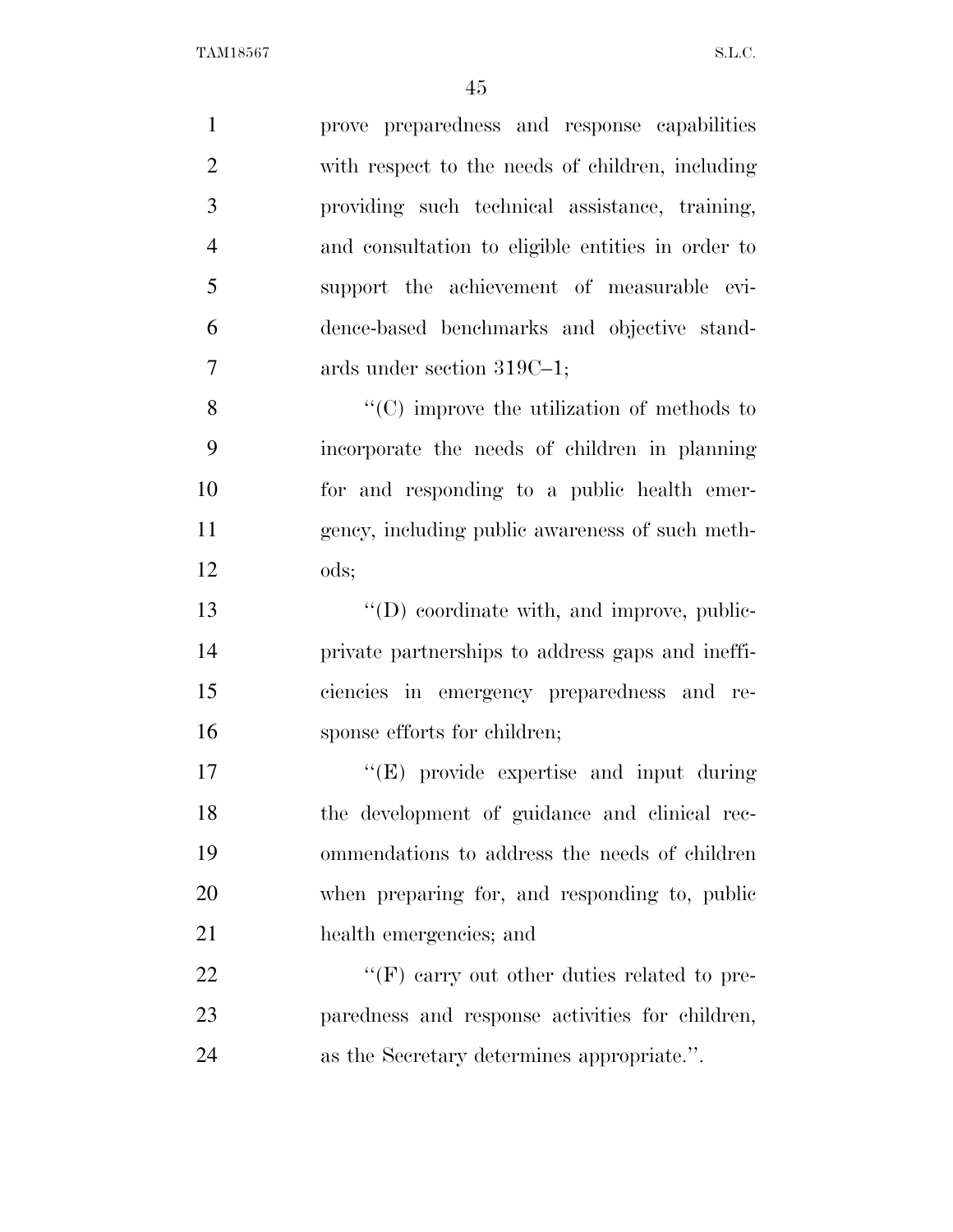| 1              | SEC. 305. REAUTHORIZING THE NATIONAL ADVISORY COM-    |
|----------------|-------------------------------------------------------|
| $\overline{2}$ | MITTEE ON CHILDREN AND DISASTERS.                     |
| 3              | Section 2811A of the Public Health Service Act (42    |
| $\overline{4}$ | U.S.C. $300hh-10a$ is amended—                        |
| 5              | $(1)$ in subsection $(d)$ —                           |
| 6              | $(A)$ in paragraph $(1)$ , by striking "15" and       |
| 7              | inserting " $[25]'$ ; and                             |
| 8              | $(B)$ by striking paragraph $(2)$ and insert-         |
| 9              | ing the following:                                    |
| 10             | $``(2)$ REQUIRED NON-FEDERAL MEMBERS.—The             |
| 11             | Secretary, in consultation with such other heads of   |
| 12             | Federal agencies as may be appropriate, may ap-       |
| 13             | point to the Advisory Committee under paragraph       |
| 14             | (1) such individuals as may be appropriate to per-    |
| 15             | form the duties described in subsections (b) and (c), |
| 16             | which may include—                                    |
| 17             | $\lq\lq$ at least 2 non-Federal professionals         |
| 18             | with expertise in pediatric medical disaster          |
| 19             | planning, preparedness, response, or recovery;        |
| 20             | $\lq\lq$ (B) at least 2 representatives from State,   |
| 21             | local, territorial, or tribal agencies with exper-    |
| 22             | tise in pediatric disaster planning, prepared-        |
| 23             | ness, response, or recovery;                          |
| 24             | $\lq\lq$ (C) at least 4 members representing          |
| 25             | health care professionals, which may include          |
| 26             | members with expertise in pediatric emergency         |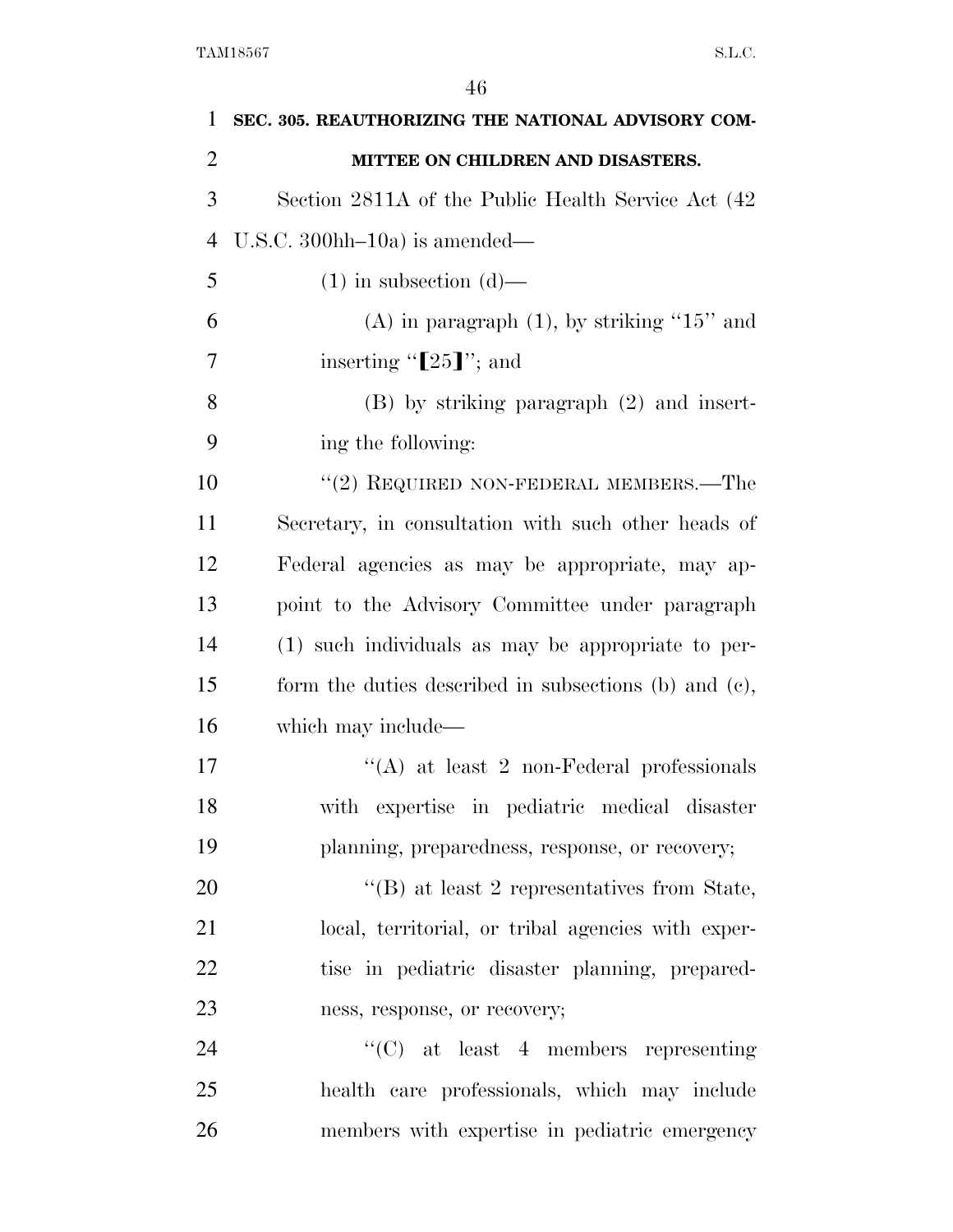| $\mathbf{1}$   | medicine; pediatric trauma, critical care, or sur-  |
|----------------|-----------------------------------------------------|
| $\overline{2}$ | gery; the treatment of pediatric patients af-       |
| 3              | fected by chemical, biological, radiological, or    |
| $\overline{4}$ | nuclear agents and emerging infectious dis-         |
| 5              | eases; pediatric mental or behavioral health re-    |
| 6              | lated to children who have experienced trau-        |
| $\overline{7}$ | matic events; or pediatric primary care; and        |
| 8              | $\lq\lq$ other members as the Secretary de-         |
| 9              | termines appropriate, of whom—                      |
| 10             | "(i) at least one such member shall                 |
| 11             | represent a children's hospital;                    |
| 12             | "(ii) at least one such member shall                |
| 13             | be an individual with expertise in schools          |
| 14             | or child care settings;                             |
| 15             | "(iii) at least one such member shall               |
| 16             | be an individual with expertise in children         |
| 17             | and youth with special health care needs;           |
| 18             | and                                                 |
| 19             | $``(iv)$ at least one such member shall             |
| 20             | be an individual with expertise in the needs        |
| 21             | of parents or family caregivers, including          |
| 22             | the parents or caregivers of children with          |
| 23             | disabilities.".                                     |
| 24             | "(3) FEDERAL MEMBERS.—The Secretary, in             |
| 25             | consultation with such other heads of Federal agen- |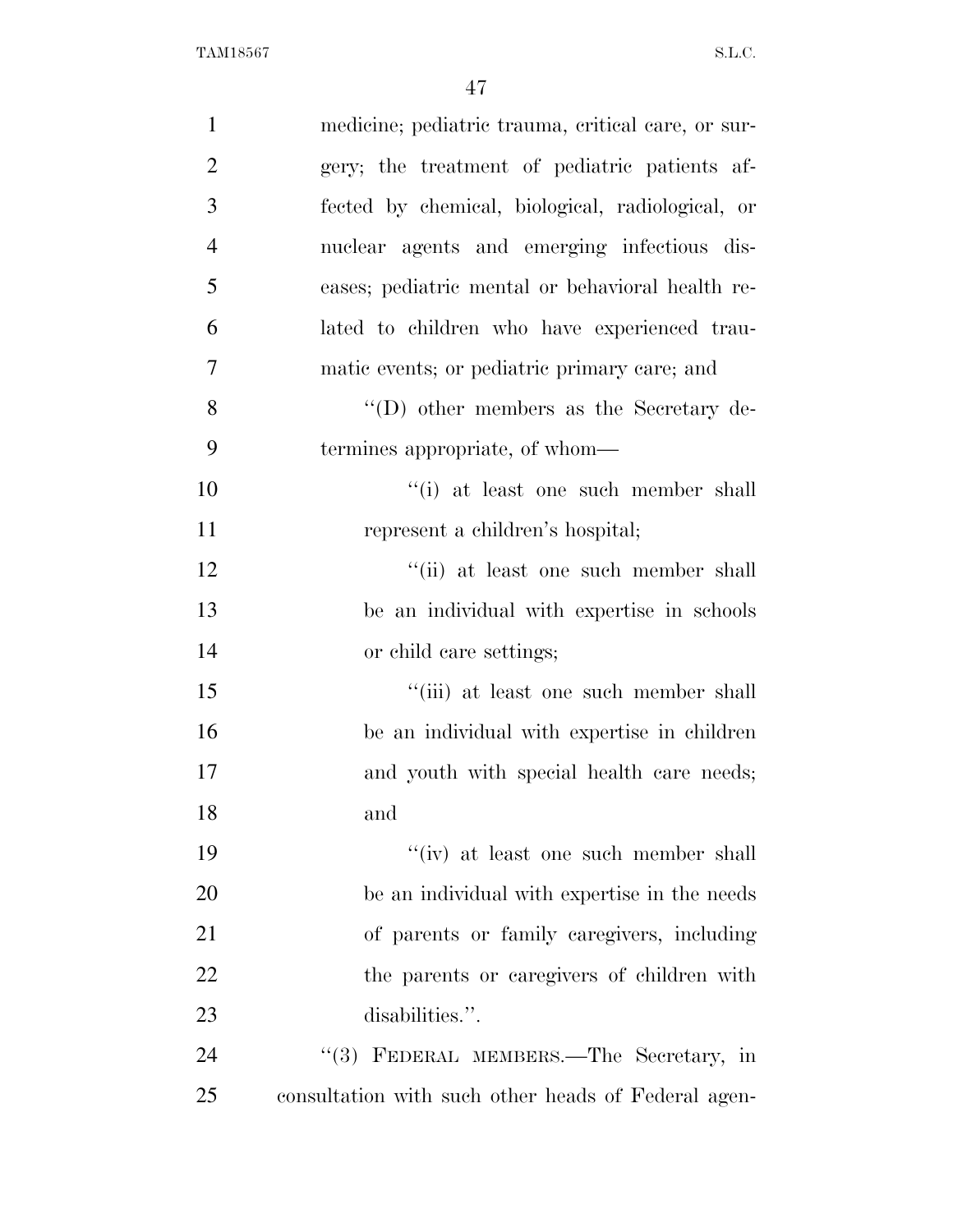| $\mathbf{1}$   | cies as may be appropriate, shall appoint to the Ad- |
|----------------|------------------------------------------------------|
| $\overline{2}$ | visory Committee under paragraph (1) the following   |
| 3              | Federal members or their designees—                  |
| $\overline{4}$ | "(A) the Assistant Secretary for Prepared-           |
| 5              | ness and Response;                                   |
| 6              | "(B) the Director of the Biomedical Ad-              |
| 7              | vanced Research and Development Authority;           |
| 8              | "(C) the Director of the Centers for Dis-            |
| 9              | ease Control and Prevention;                         |
| 10             | "(D) the Commissioner of Food and                    |
| 11             | Drugs;                                               |
| 12             | $\lq\lq$ (E) the Director of the National Insti-     |
| 13             | tutes of Health;                                     |
| 14             | $\lq\lq(F)$ the Assistant Secretary of the Admin-    |
| 15             | istration for Children and Families;                 |
| 16             | "(G) the Administrator of the Health Re-             |
| 17             | sources and Services Administration;                 |
| 18             | "(H) the Administrator of the Federal                |
| 19             | Emergency Management Agency;                         |
| 20             | "(I) the Administrator of the Administra-            |
| 21             | tion for Community Living; and                       |
| 22             | "(J) representatives from such Federal               |
| 23             | agencies (such as the Department of Education        |
| 24             | and the Department of Homeland Security) as          |
| 25             | the Secretary determines appropriate to fulfill      |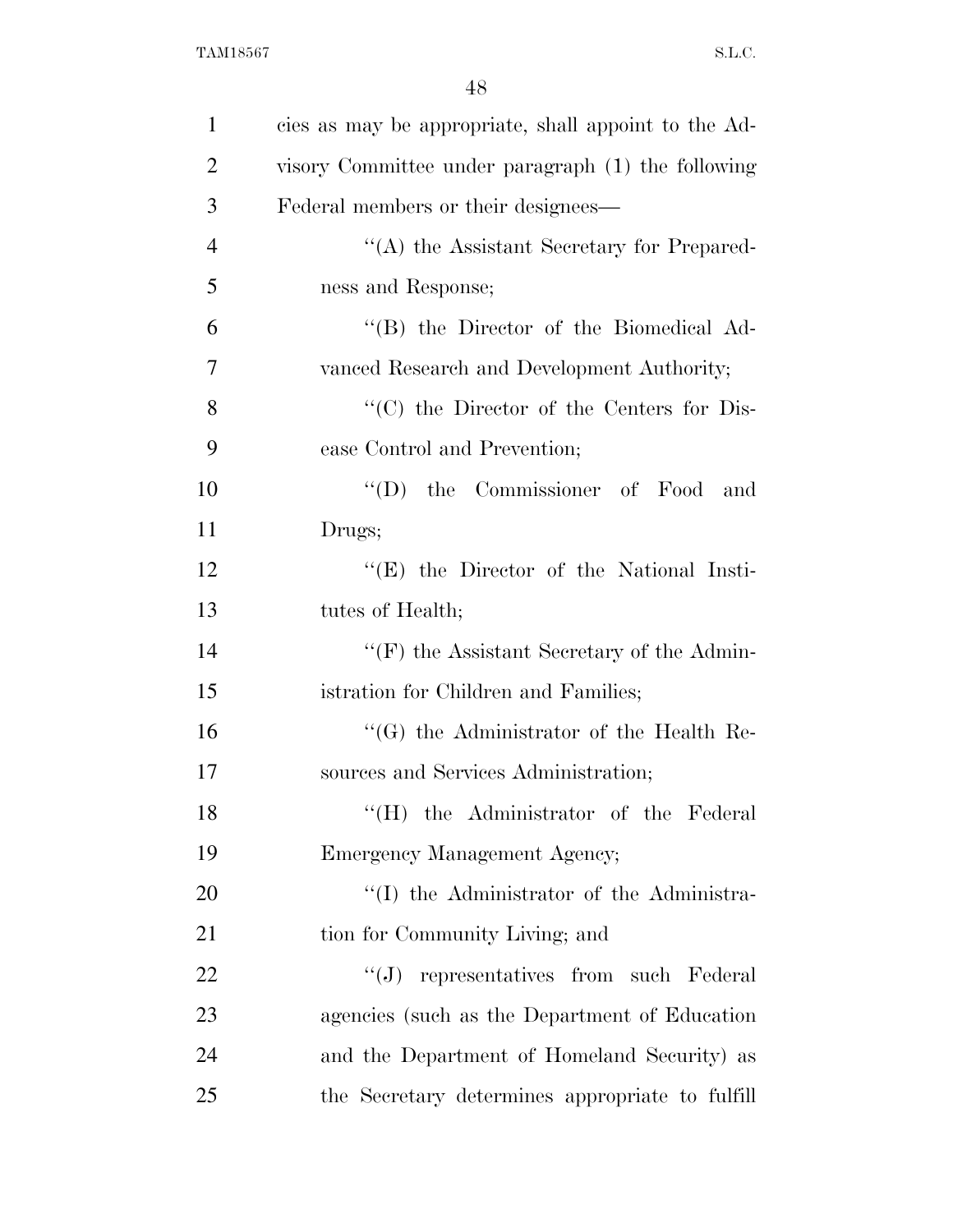| $\mathbf{1}$   | the duties of the Advisory Committee under            |
|----------------|-------------------------------------------------------|
| $\overline{2}$ | subsections (b) and (c).".                            |
| 3              | "(4) TERM OF APPOINTMENT.—Each member                 |
| $\overline{4}$ | of the Advisory Committee appointed under para-       |
| 5              | graph $(2)$ shall serve for a term of 3 years, except |
| 6              | that the Secretary may adjust the terms of the Advi-  |
| 7              | sory Committee appointees serving on the date of      |
| 8              | enactment of the Pandemic and All-Hazards Pre-        |
| 9              | paredness and Advancing Innovation Act of 2018, or    |
| 10             | appointees who are initially appointed after such     |
| 11             | date of enactment, in order to provide for a stag-    |
| 12             | gered term of appointment for all members.            |
| 13             | "(5) CONSECUTIVE APPOINTMENTS; MAXIMUM                |
| 14             | TERMS.— $A$ member appointed under paragraph $(2)$    |
| 15             | may serve not more than 3 terms on the Advisory       |
| 16             | Committee, and not more than 2 of which may be        |
| 17             | served consecutively.";                               |
| 18             | $(2)$ in subsection (e), by adding at the end "At     |
| 19             | least one meeting per year shall be an in-person      |
| 20             | meeting."; and                                        |
| 21             | $(3)$ in subsection (f) by striking "2018" and in-    |
| 22             | serting "2023".                                       |
| 23             | [SEC. 306. GUIDANCE FOR PARTICIPATION IN EXERCISES    |
| 24             | AND DRILLS.                                           |
| 25             | To be supplied.]                                      |
|                |                                                       |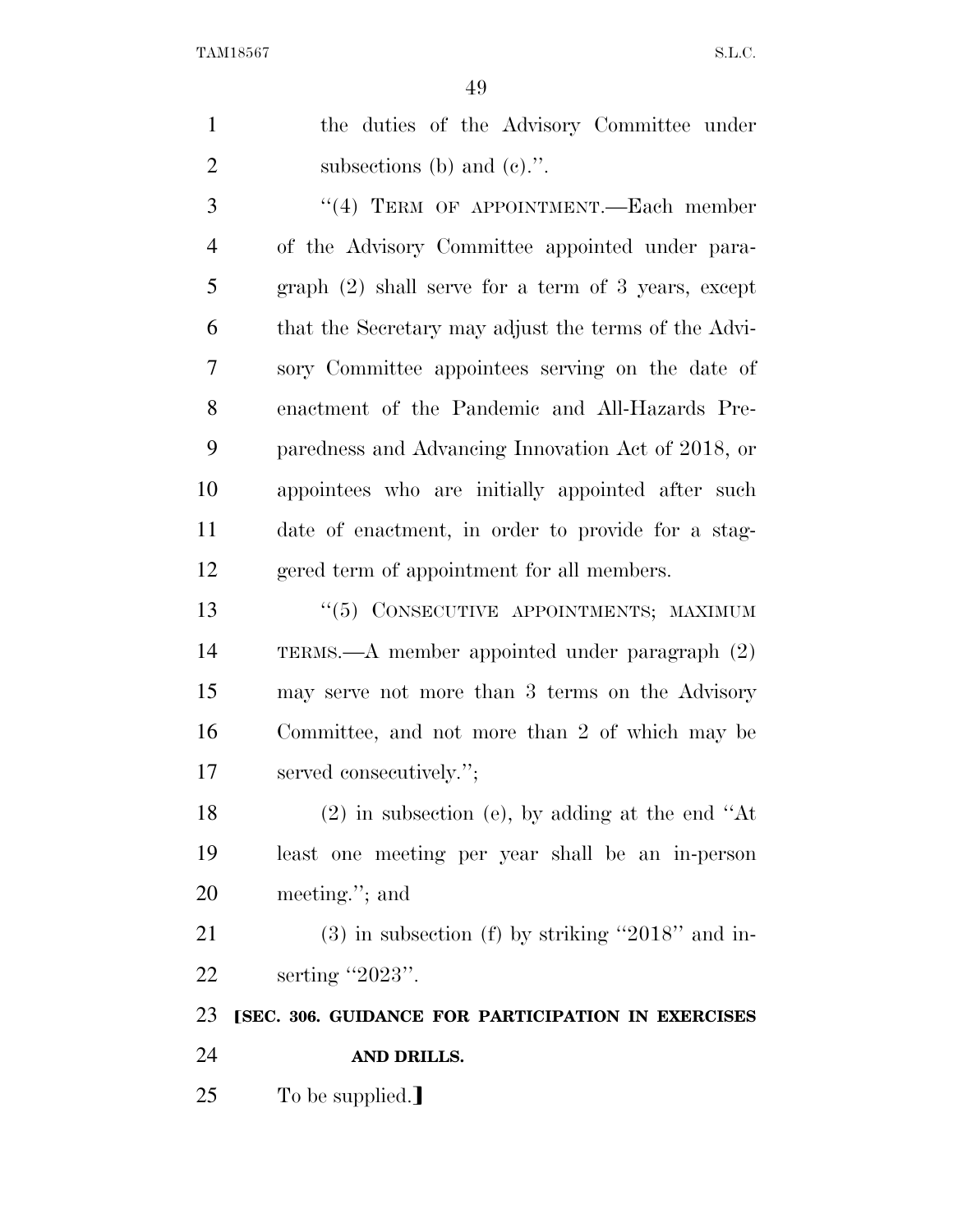# **TITLE IV—PRIORITIZING A THREAT-BASED APPROACH SEC. 401. ASSISTANT SECRETARY FOR PREPAREDNESS AND RESPONSE.**  Section 2811(b) of the Public Health Service Act (42 6 U.S.C. 300hh– $10(b)$  is amended— (1) in the matter preceding paragraph (1) by inserting ''utilize experience related to public health emergency preparedness and response, biodefense, 10 medical countermeasures, domestic disaster pre-11 paredness, and other relevant topics to" after 12 "shall"; and (2) in paragraph (4) by adding at the end the following: ''(I) THREAT AWARENESS.—Coordinate with the Director of the Centers for Disease Control and Prevention, the Secretary of Home- land Security, the Assistant to the President for National Security Affairs, the Secretary of De-20 fense, [members of the intelligence community] and other relevant Federal officials, to inform preparedness and response capabilities based on the range of the threats that have the potential to result in a public health emergency.''.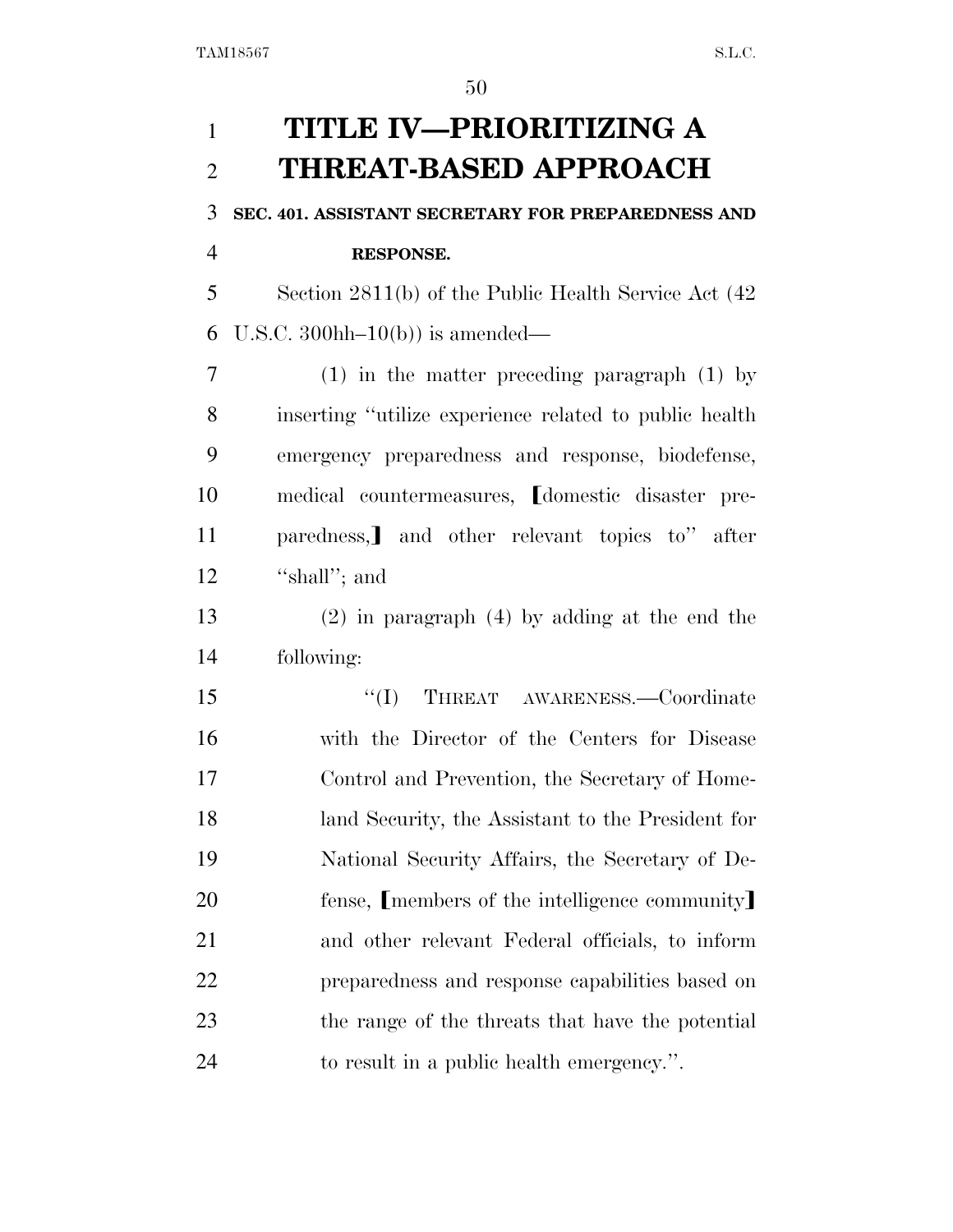| $\mathbf{1}$   | SEC. 402. PUBLIC HEALTH EMERGENCY MEDICAL COUN-             |
|----------------|-------------------------------------------------------------|
| $\overline{2}$ | TERMEASURES ENTERPRISE.                                     |
| 3              | (a) IN GENERAL.—Title XXVIII of the Public Health           |
| 4              | Service Act is amended by inserting after section 2811 (42) |
| 5              | U.S.C. 300hh $-10$ ) the following:                         |
| 6              | "SEC. 2811-1. PUBLIC HEALTH EMERGENCY MEDICAL               |
| 7              | <b>COUNTERMEASURES ENTERPRISE.</b>                          |
| 8              | "(a) IN GENERAL.—The Secretary shall establish the          |
| 9              | Public Health Emergency Medical Countermeasures En-         |
| 10             | terprise (referred to in this section as the 'PHEMCE').     |
| 11             | "(b) MEMBERS.—The PHEMCE shall consist of                   |
| 12             | each of the following members, or the designee of such      |
| 13             | members:                                                    |
| 14             | $\lq(1)$ The Assistant Secretary for Preparedness           |
| 15             | and Response.                                               |
| 16             | $\lq(2)$ The Director of the Centers for Disease            |
| 17             | Control and Prevention.                                     |
| 18             | $\lq(3)$ The Director of the National Institutes of         |
| 19             | Health.                                                     |
| 20             | $\lq(4)$ The Commissioner of Food and Drugs.                |
| 21             | $\lq(5)$ The Secretary of Defense.                          |
| 22             | "(6) The Secretary of Homeland Security.                    |
| 23             | $\lq(7)$ The Secretary of Agriculture.                      |
| 24             | $\cdot$ (8) The Secretary of Veterans Affairs.              |
| 25             | "(9) Representatives of any other Federal agen-             |
| 26             | cy, which may include the Director of the Bio-              |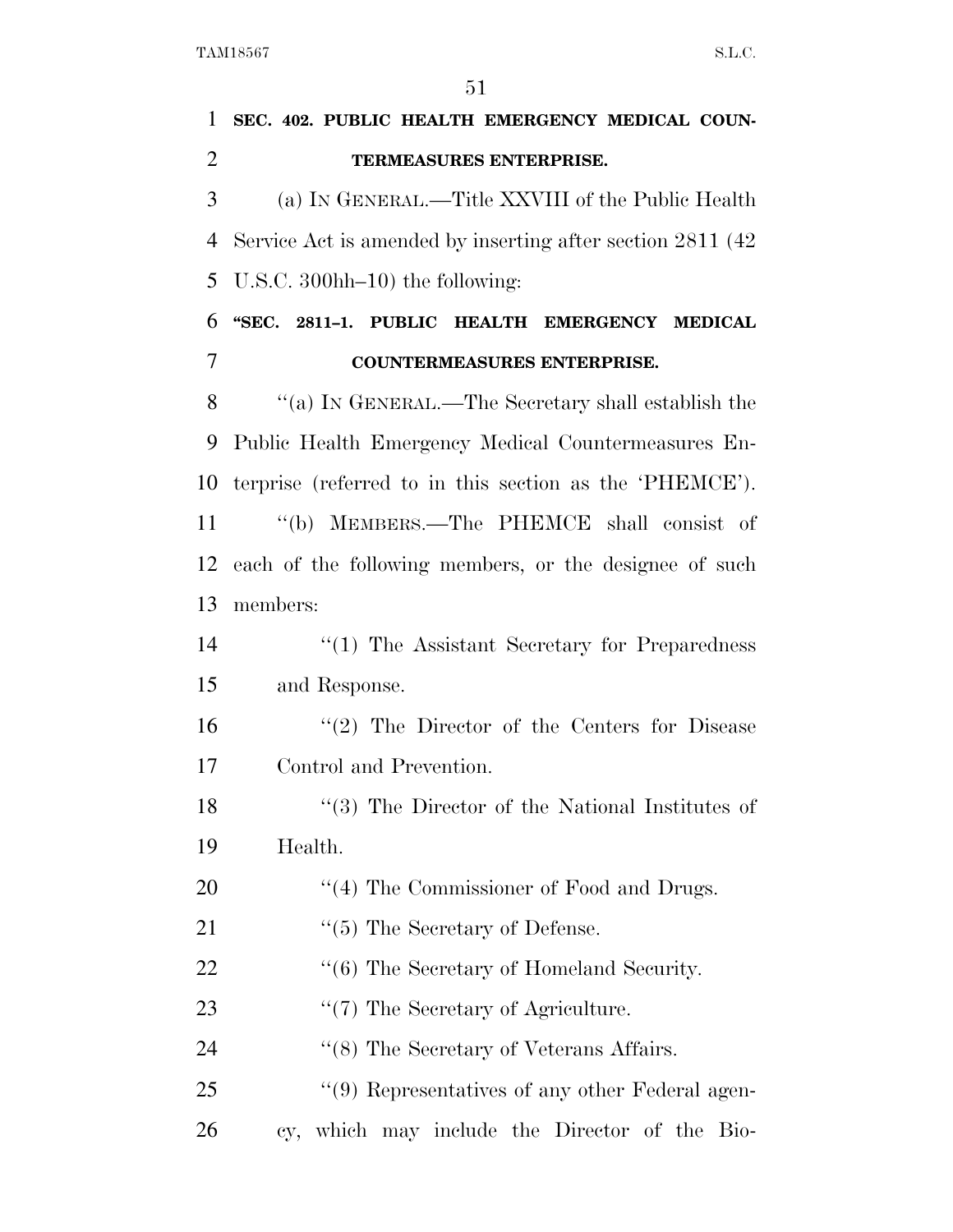| $\mathbf{1}$   | medical Advanced Research and Development Au-       |
|----------------|-----------------------------------------------------|
| $\overline{2}$ | thority, and the Director of the Strategic National |
| 3              | Stockpile, as the Secretary determines appropriate. |
| $\overline{4}$ | $``(e)$ FUNCTIONS.—                                 |
| 5              | "(1) IN GENERAL.—The PHEMCE shall carry             |
| 6              | out the following functions:                        |
| 7              | "(A) Establish a process pursuant to sec-           |
| 8              | tion $2811(d)(2)(B)$ to make recommendations        |
| 9              | to the Secretary regarding the prioritization of    |
| 10             | research, development, and procurement of           |
| 11             | countermeasures, as defined in section 319F-        |
| 12             | $2(e)$ , based on the health security needs of the  |
| 13             | United States. Such recommendations shall be        |
| 14             | informed by the National Health Security            |
| 15             | Strategy pursuant to section 2802, the Stra-        |
| 16             | tegic National Stockpile review required under      |
| 17             | section $319F-2(a)(2)$ , the multi-year budget      |
| 18             | plan pursuant to section $2811(b)(7)$ , and an as-  |
| 19             | sessment of current national security threats,      |
| 20             | including chemical, biological, radiological and    |
| 21             | nuclear threats, including emerging infectious      |
| 22             | diseases.                                           |
| 23             | $\lq\lq (B)$ Identify national health<br>security   |
| 24             | needs, including gaps in public health prepared-    |
| 25             | ness and response related to countermeasures        |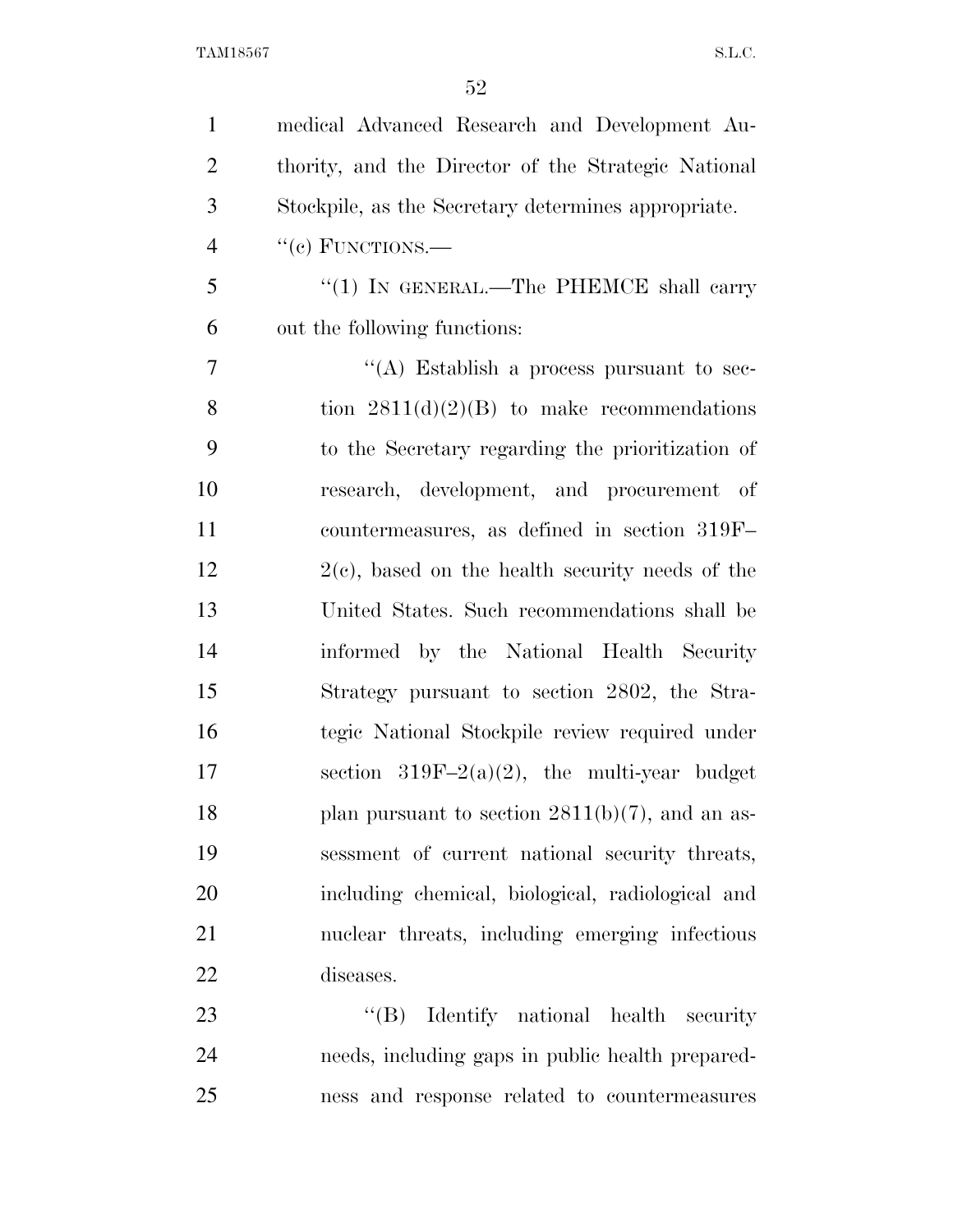| $\mathbf{1}$   | and challenges to addressing such needs (in-                       |
|----------------|--------------------------------------------------------------------|
| $\overline{2}$ | cluding any regulatory challenges), and provide                    |
| 3              | for alignment of countermeasure procurement                        |
| $\overline{4}$ | with recommendations under subparagraph $(A)$ .                    |
| 5              | $\lq\lq$ <sup>c</sup> (C) Develop strategies related to logistics, |
| 6              | deployment, and use of countermeasures that                        |
| $\overline{7}$ | may be applicable to the <i>activities</i> /responsibil-           |
| 8              | ities] of the strategic national stockpile under                   |
| 9              | section 319F-2(a).                                                 |
| 10             | "(D) Provide consultation for the develop-                         |
| 11             | ment of the strategy and implementation plan                       |
| 12             | under section $2811(d)$ .                                          |
| 13             | "(2) INPUT.—In carrying out paragraph                              |
| 14             | $(1)(C)$ , the PHEMCE shall consider input from                    |
| 15             | State and local public health departments, as appro-               |
| 16             | priate.".                                                          |
| 17             | (b) PUBLIC HEALTH EMERGENCY MEDICAL COUN-                          |
| 18             | TERMEASURES ENTERPRISE STRATEGY AND IMPLEMEN-                      |
| 19             | TATION PLAN.—Subsection $(d)(1)$ of section 2811 of the            |
| 20             | Public Health Service Act (42 U.S.C. 300hh-10) is                  |
| 21             | amended by striking "Director of Biomedical" and all that          |
| 22             | follows through "Food and Drugs" and inserting "Public             |
| 23             | Health Emergency Medical Countermeasures Enterprise                |
|                | 24 established under section 2811–1".                              |
|                |                                                                    |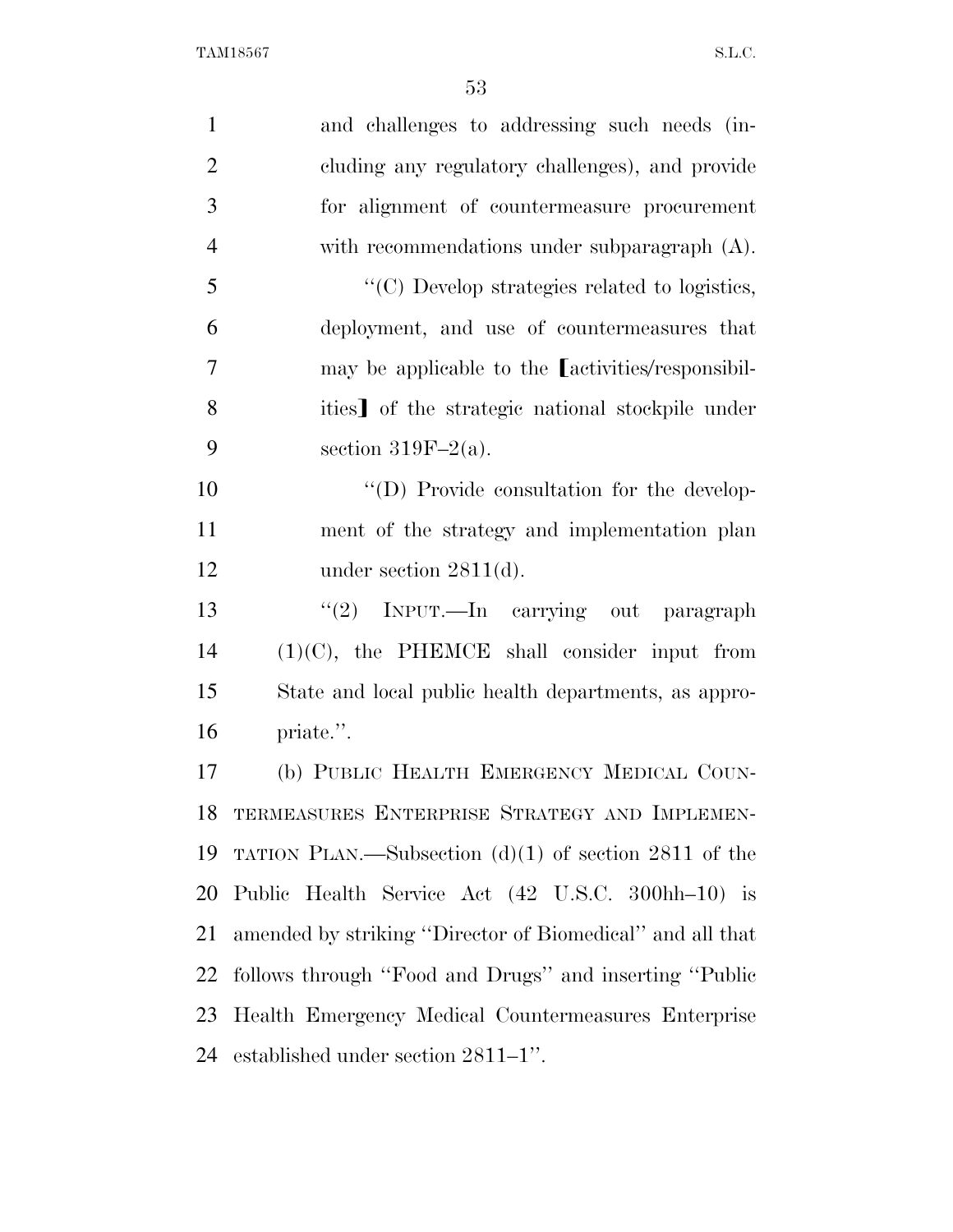| $\mathbf{1}$   | SEC. 403. STRATEGIC NATIONAL STOCKPILE.              |
|----------------|------------------------------------------------------|
| $\overline{2}$ | (a) Section $319F-2(a)$ of the Public Health Service |
| 3              | Act $(42 \text{ U.S.C. } 247d - 6b(a))$ is amended—  |
| $\overline{4}$ | $(1)$ by redesignating paragraphs $(2)$ and $(3)$ as |
| 5              | paragraphs $(3)$ and $(4)$ , respectively; and       |
| 6              | $(2)$ in paragraph $(1)$ —                           |
| 7              | $(A)$ by inserting "and optimize" after              |
| 8              | "provide for";                                       |
| 9              | (B) by inserting "and, in consultation with          |
| 10             | the Public Health Emergency Medical Counter-         |
| 11             | measure Enterprise under section 2811-1,             |
| 12             | make necessary additions or modifications to         |
| 13             | the contents of such stockpile or stockpiles         |
| 14             | based on the review conducted under paragraph        |
| 15             | $(2)$ " before the period of the first sentence; and |
| 16             | (C) by striking the second sentence;                 |
| 17             | $(3)$ by inserting after paragraph $(1)$ the fol-    |
| 18             | lowing:                                              |
| 19             | $"(2)$ ANNUAL THREAT-BASED REVIEW.—                  |
| 20             | "(A) IN GENERAL.—The Secretary shall                 |
| 21             | conduct an annual threat-based review (taking        |
| 22             | into account at-risk individuals) of the contents    |
| 23             | of the stockpile under paragraph (1), including      |
| 24             | non-pharmaceutical supplies, and, in consulta-       |
| 25             | tion with the Public Health Emergency Medical        |
| 26             | Enterprise<br>section<br>Countermeasures<br>under    |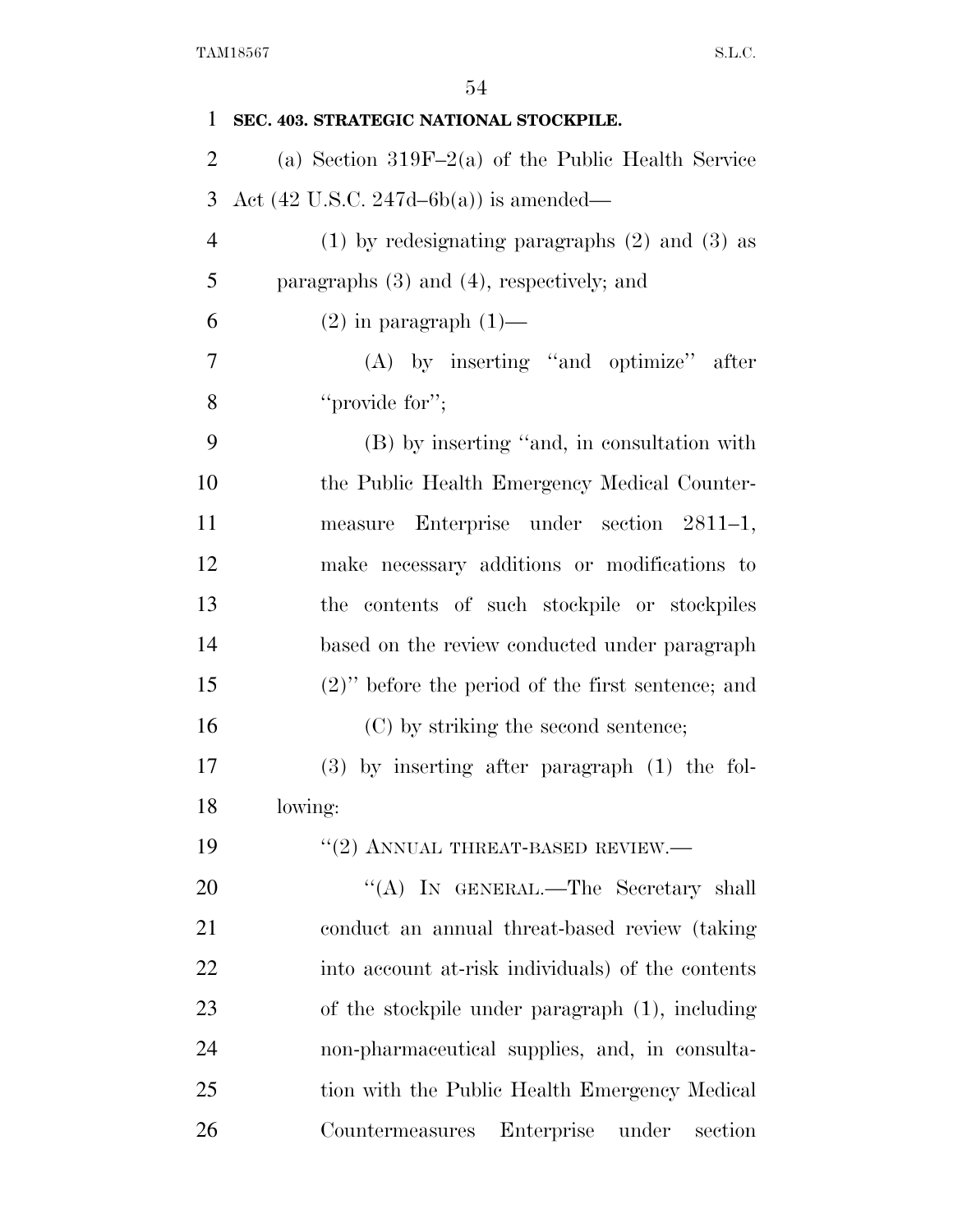2811–1, review contents within the stockpile and assess whether such contents are consistent with the recommendations made pursuant to 4 section  $2811-1(c)(1)(A)$ . Such review shall be submitted annually to the Committee on Health, Education, Labor, and Pensions and the Committee on Appropriations of the Senate and the Committee on Energy and Commerce and the Committee on Appropriations of the House of Representatives, to the extent that disclosure of such information does not com- promise national security. ''(B) ADDITIONS, MODIFICATIONS, AND REPLENISHMENTS.—Such annual threat-based review shall, for each new or modified counter- measure procurement or replenishment, provide information regarding— 18 ''(i) the quantities of the additional or modified countermeasure procured for, or contracted to be procured for, the stock-21 pile;  $\frac{1}{1}$   $\frac{1}{1}$  planning considerations for ap- propriate manufacturing capacity and ca- pability to meet the goals of such additions or modifications;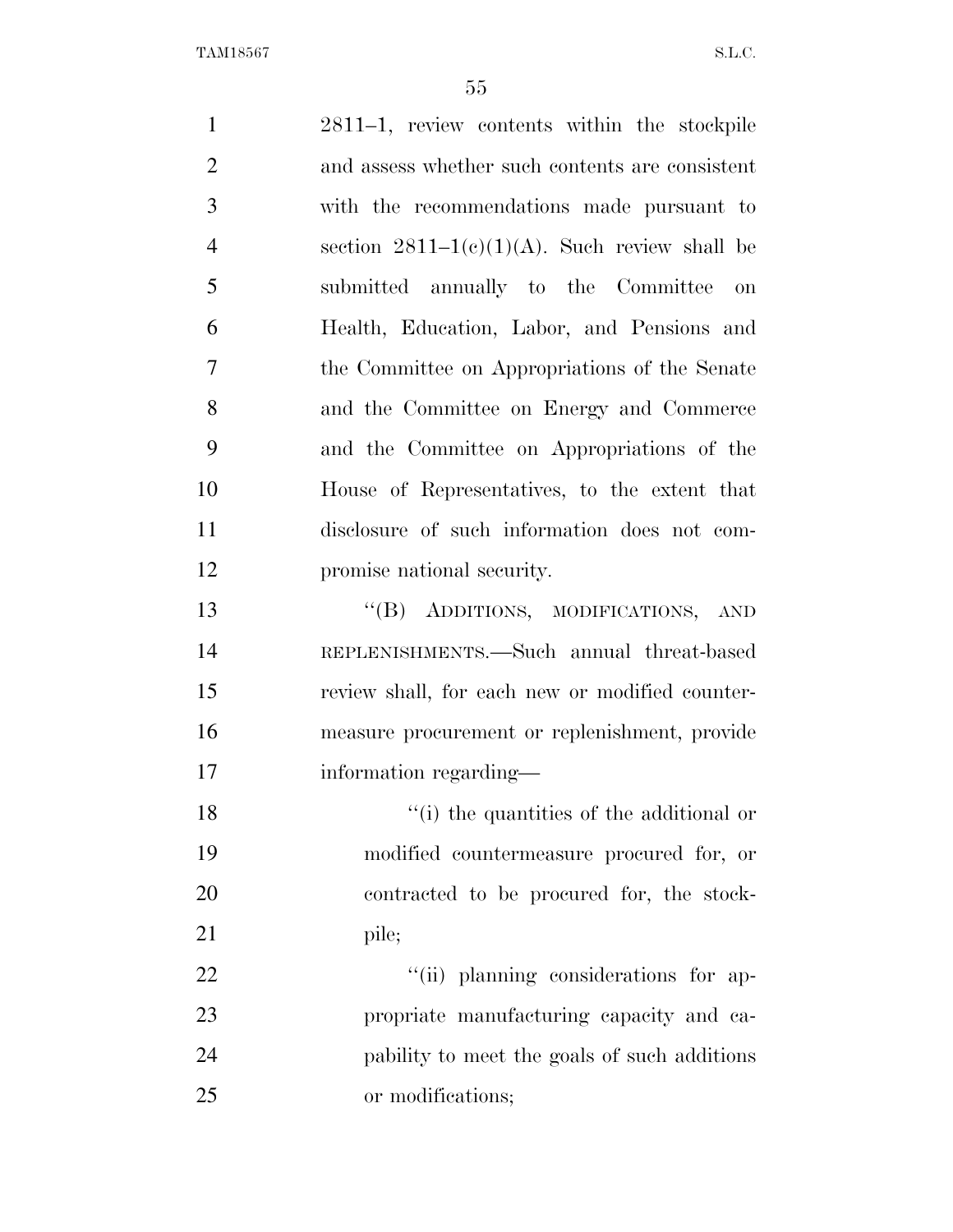56

 $''(iii)$  the presence or lack of a com- mercial market for the countermeasure at the time of procurement; 4 ''(iv) the public health threat or threats such countermeasure procurement is intended to address, including whether such procurement is consistent with meet- ing emergency health security needs associ- ated with such threat or threats;  $''(v)$  an assessment of whether the public health threat or threats described in clause (iv) could be addressed in a manner 13 that **Luses fewer of the available re-**14 sources] to meet such needs, without com-15 promising the level of preparedness;

 $''(vi)$  whether such countermeasure is replenishing an expired countermeasure, is a different countermeasure with the same indication that is replacing an expired countermeasure, or is a new addition to 21 the stockpile;

 $\frac{((\text{vii}) \cdot \text{a description of how such addi-1})}{((\text{viii}) \cdot \text{a description of how such addi-1})}$ 23 tions or modifications align with the coun- termeasure budget plan as required under section 2811(b)(7), including expected life-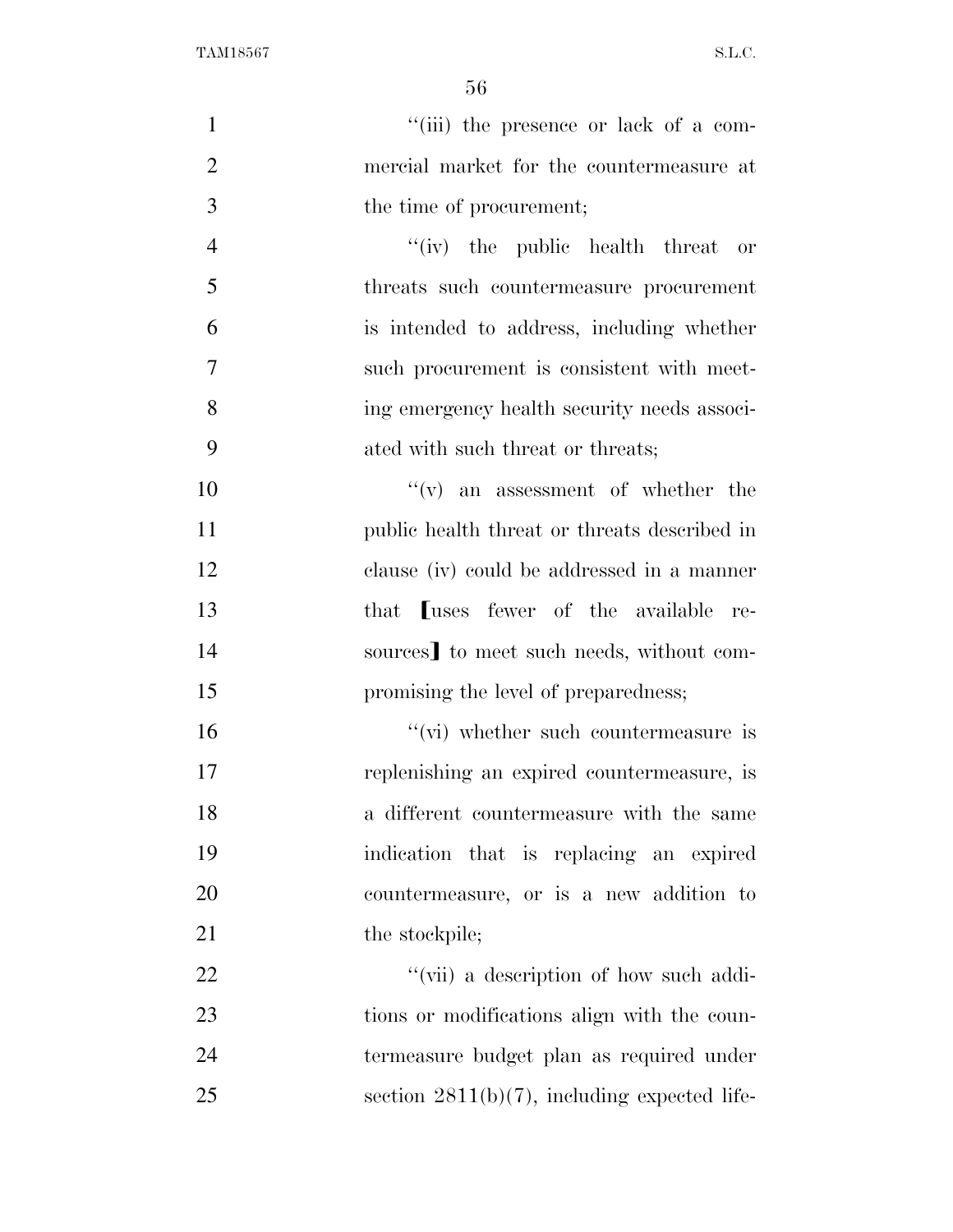| $\mathbf{1}$   | cycle costs, expenditures related to coun-     |
|----------------|------------------------------------------------|
| $\overline{2}$ | termeasure procurement to address the          |
| 3              | threat or threats described in clause (iv),    |
| $\overline{4}$ | replenishment dates (including the ability     |
| 5              | to extend the maximum shelf life of a          |
| 6              | countermeasure), and the manufacturing         |
| $\tau$         | capacity required to replenish such coun-      |
| 8              | termeasure;                                    |
| 9              | "(viii) appropriate protocols and proc-        |
| 10             | esses for the deployment, distribution, or     |
| 11             | dispensing of the countermeasure at the        |
| 12             | State and local level, including the capa-     |
| 13             | bility of State and local entities to dis-     |
| 14             | pense, distribute, and administer the coun-    |
| 15             | termeasure; and                                |
| 16             | $\lq\lq$ (ix) an assurance that for each coun- |
| 17             | termeasure produced or replenished under       |
| 18             | this subsection, the Secretary completed a     |
| 19             | review addressing each item listed under       |
| 20             | this subsection in advance of such procure-    |
| 21             | ment or replenishment.";                       |
| 22             | $(4)$ in paragraph $(3)$ , as so redesignated— |
| 23             | $(A)$ in subparagraph $(A)$ , by inserting     |
| 24             | "and the Public Health Emergency Medical       |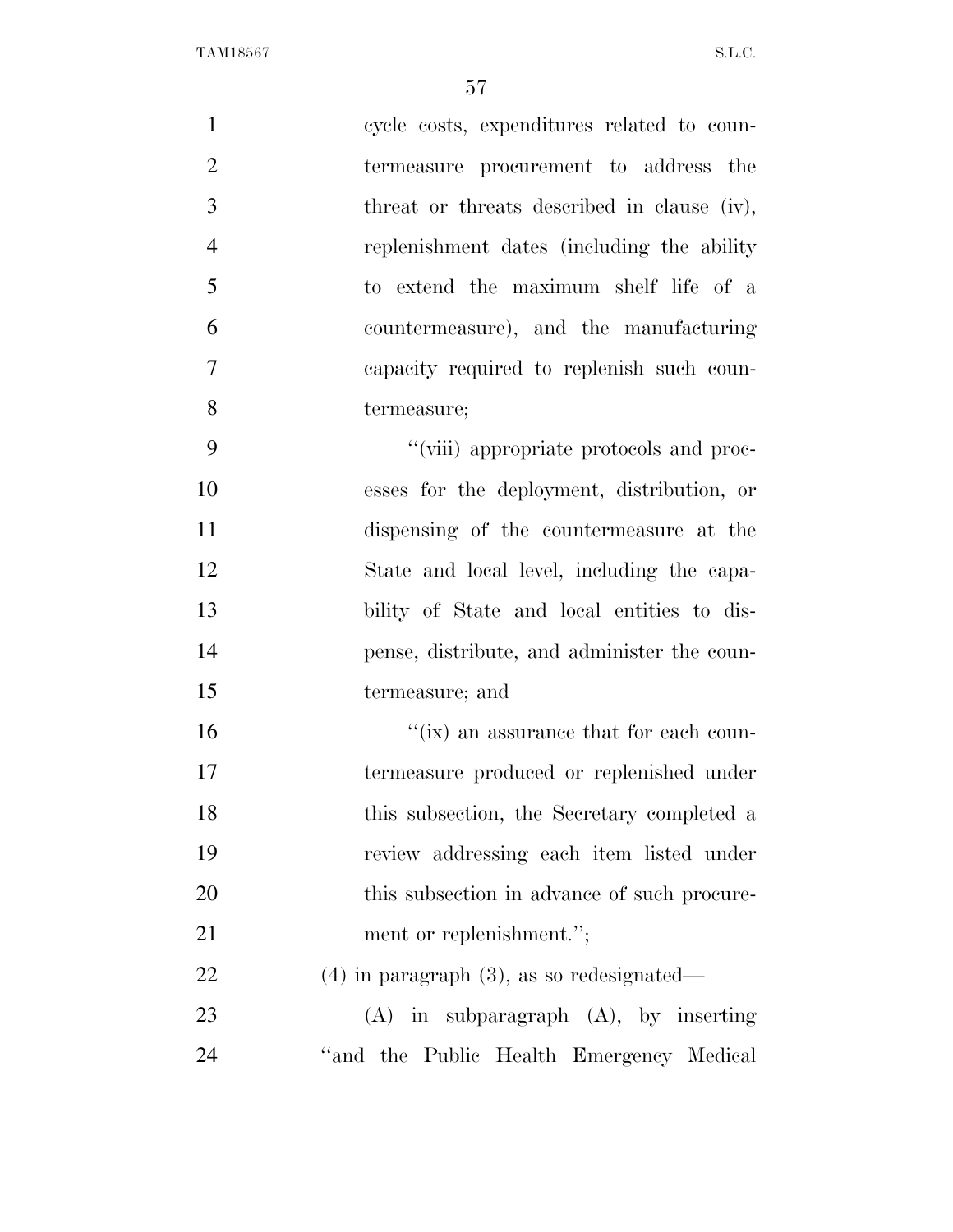| $\mathbf{1}$   | Countermeasures Enterprise under section           |
|----------------|----------------------------------------------------|
| $\overline{2}$ | $2811-1$ " before the semicolon;                   |
| 3              | $(B)$ by amending paragraph $(E)$ to read as       |
| $\overline{4}$ | follows:                                           |
| 5              | $\lq\lq$ (E) devise plans for effective and timely |
| 6              | supply-chain management of the stockpile, in       |
| 7              | consultation with the Director of the Centers      |
| 8              | for Disease Control and Prevention, the Assist-    |
| 9              | ant Secretary for Preparedness and Response,       |
| 10             | the Secretary of Transportation, the Secretary     |
| 11             | of Homeland Security, the Secretary of Vet-        |
| 12             | erans Affairs, and the heads of other appro-       |
| 13             | priate Federal agencies, State and local agen-     |
| 14             | cies, and the public and private health care in-   |
| 15             | frastructure, as applicable;" and                  |
| 16             | $(5)$ by adding at the end the following:          |
| 17             | $\cdot$ (5) GAO REPORT.—                           |
| 18             | "(A) IN GENERAL.—Not later than 3 years            |
| 19             | after the date of enactment of the Pandemic        |
| 20             | and All-Hazards Preparedness and Advancing         |
| 21             | Innovation Act of 2018, and every 5 years          |
| 22             | thereafter, the Comptroller General of the         |
| 23             | United States shall conduct a review of any        |
| 24             | changes to the contents or management of the       |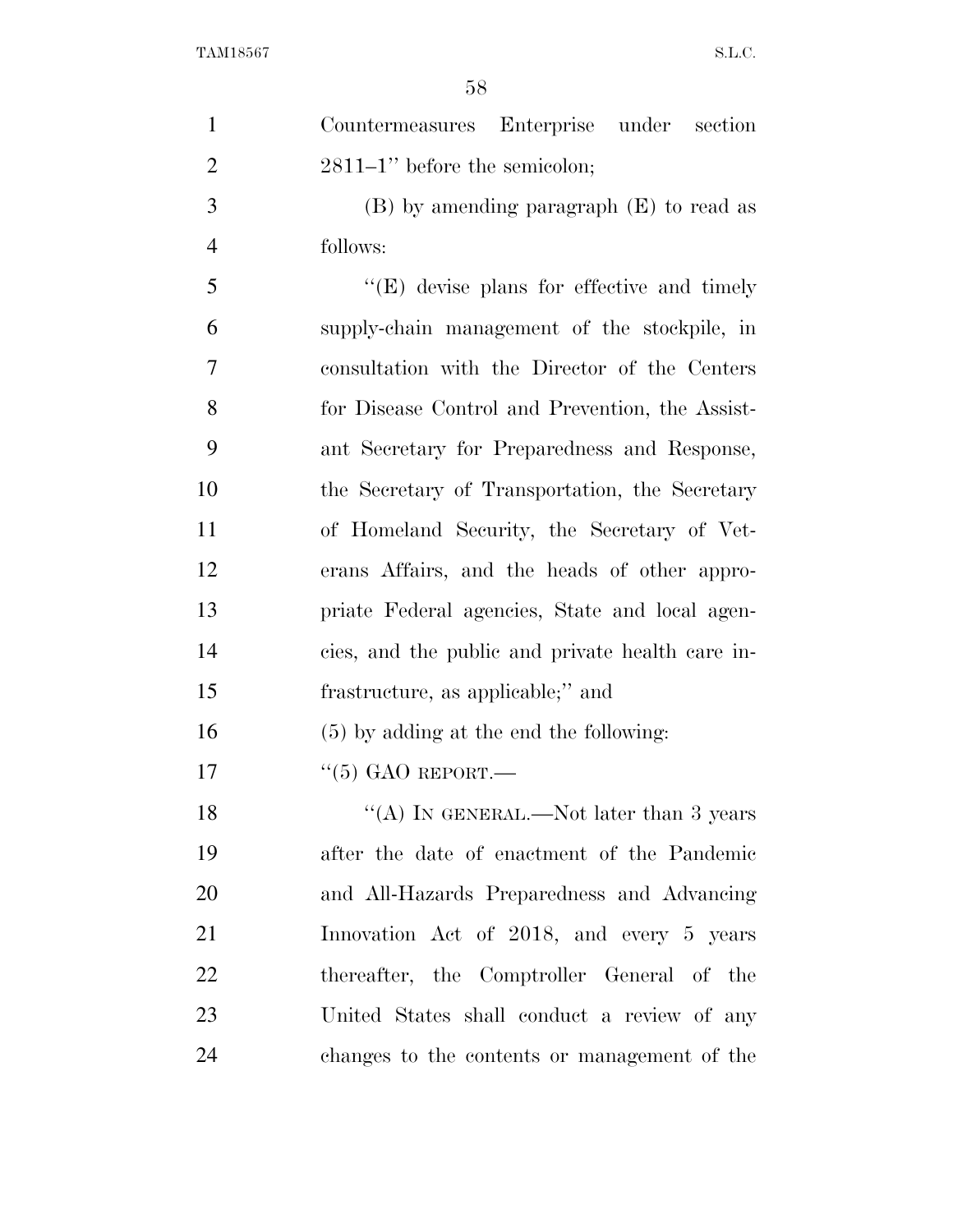stockpile since 2015. Such review shall in-clude—

3  $\frac{1}{10}$  an assessment of the comprehen- siveness and completeness of each annual 5 threat-based review under paragraph  $(2)$ , including indicating whether all newly pro- cured or replenished countermeasures with- in the stockpile were described in each an- nual review, and whether, consistent with 10 paragraph (2)(B), the Secretary conducted 11 the necessary internal review in advance of 12 such procurement or replenishment;

13 ''(ii) an assessment of whether the Secretary established health security jus- tifications, and a description of such jus- tifications for procurement decisions re- lated to health security needs with respect to the identified threat, for additions or modifications to the stockpile based on the information provided in such reviews under 21 paragraph (2)(B), including whether such review was conducted prior to procure-ment, modification, or replenishment;

24 ''(iii) an assessment of the plans de-veloped by the Secretary for the deploy-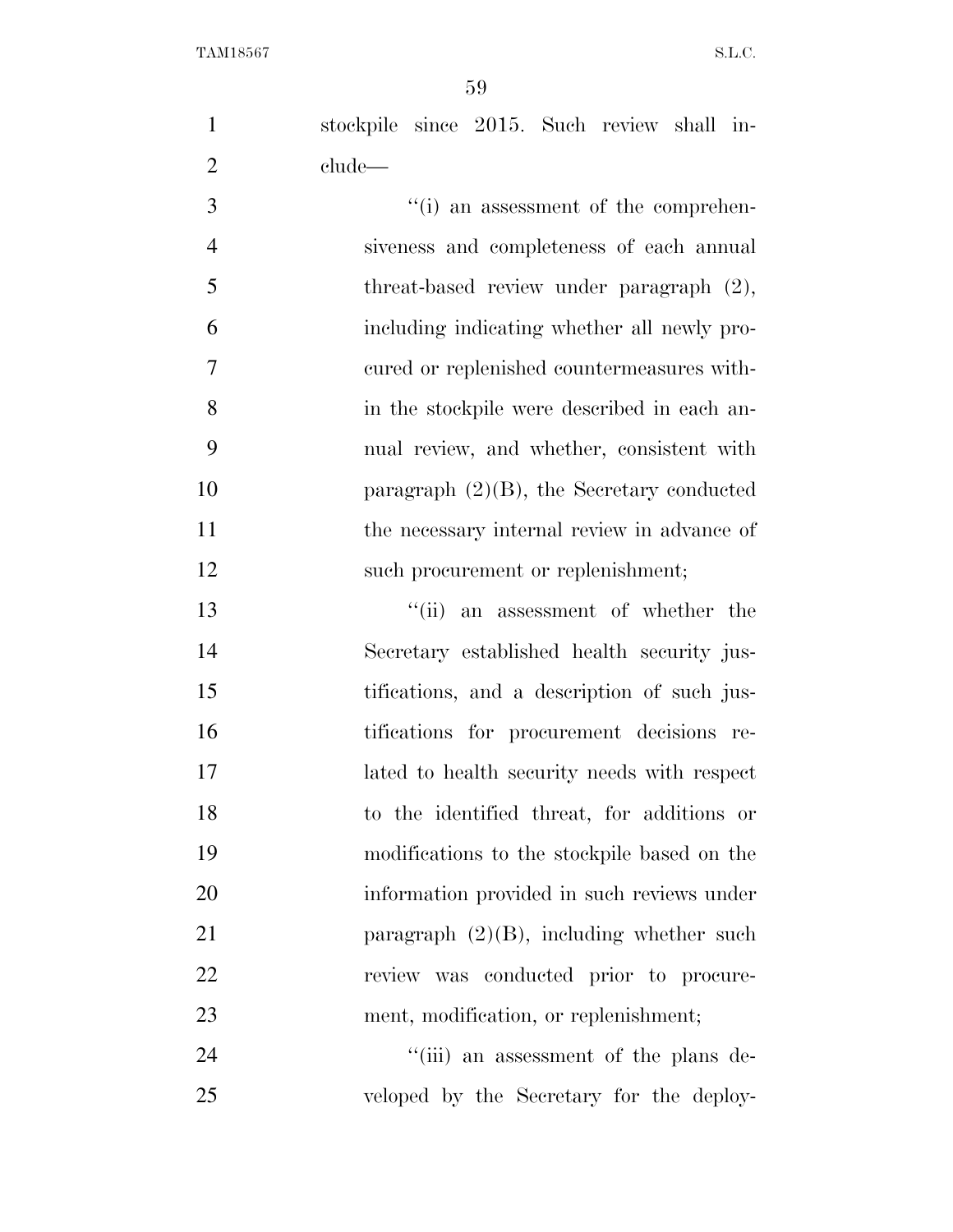| $\mathbf{1}$   | ment, distribution, and dispensing of coun-      |
|----------------|--------------------------------------------------|
| $\overline{2}$ | termeasures procured, modified, or replen-       |
| 3              | under paragraph (1), including<br>ished          |
| $\overline{4}$ | whether such plans were developed prior to       |
| 5              | procurement, modification, or replenish-         |
| 6              | ment;                                            |
| $\overline{7}$ | "(iv) an accounting of counter-                  |
| 8              | measures procured, modified, or replen-          |
| 9              | ished under paragraph (1) that received an       |
| 10             | advanced research and development con-           |
| 11             | tract from the Biomedical Advanced Re-           |
| 12             | search and Development Authority;                |
| 13             | $f'(v)$ an analysis of how such procure-         |
| 14             | ment decisions made progress towards             |
| 15             | meeting emergency health security needs          |
| 16             | related to the identified threats for coun-      |
| 17             | termeasures added, modified, or replen-          |
| 18             | ished under paragraph (1);                       |
| 19             | $\lq\lq$ (vi) a description of the resources ex- |
| 20             | pended related to the procurement of coun-       |
| 21             | termeasures (including additions, modifica-      |
| 22             | tions, and replenishments) in the stockpile,     |
| 23             | and how such expenditures relate to the          |
| 24             | emergency health security needs of the           |
| 25             | stockpile;                                       |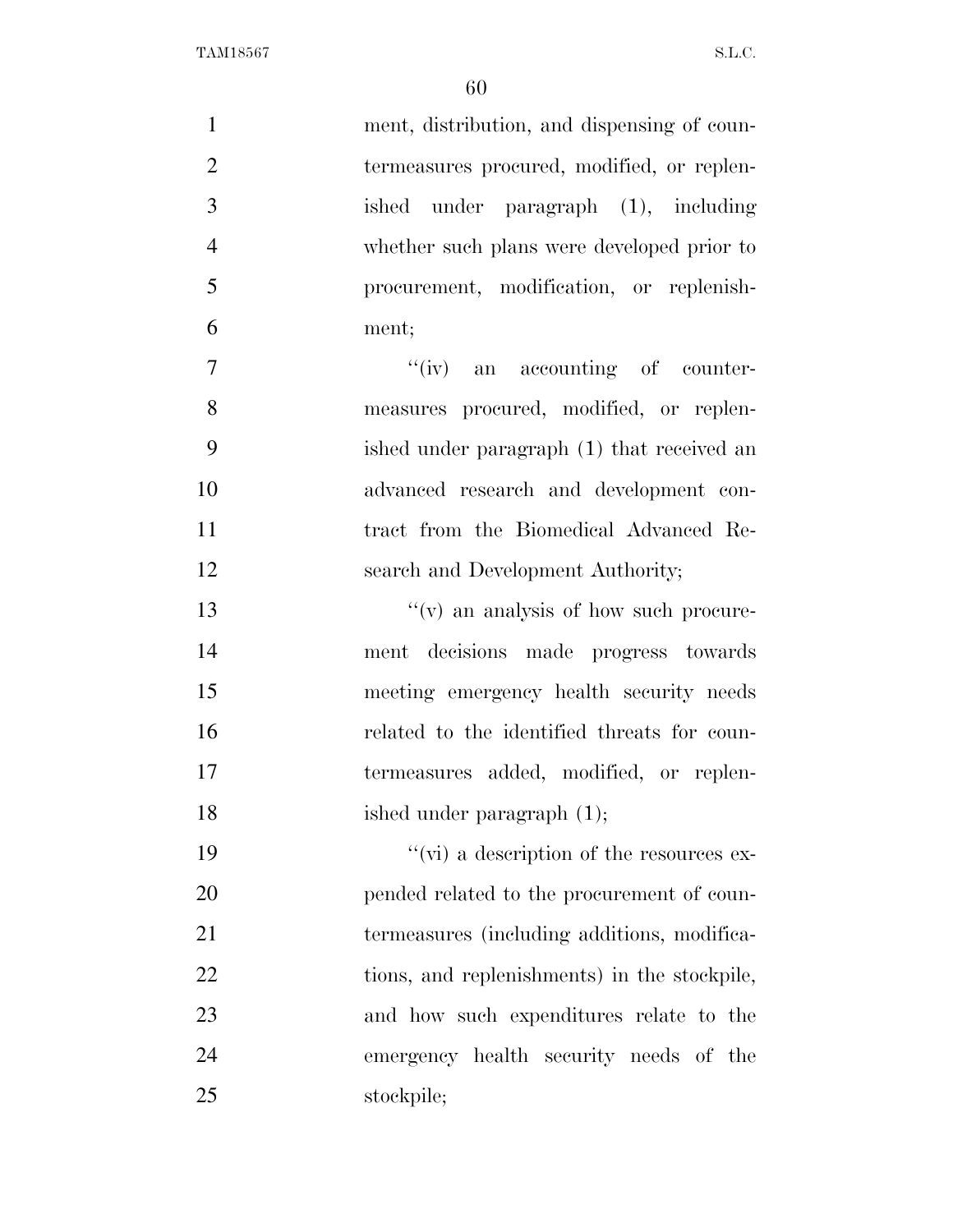| $\mathbf{1}$<br>"(vii) an assessment of the extent to                                  |
|----------------------------------------------------------------------------------------|
| $\overline{2}$<br>which additions, modifications, and replen-                          |
| 3<br>ishments reviewed under paragraph (2)                                             |
| $\overline{4}$<br>align with previous relevant reports or re-                          |
| 5<br>views by the Secretary or the Comptroller                                         |
| 6<br>General; and                                                                      |
| $\overline{7}$<br>"(viii) with respect to any change in                                |
| 8<br>the Federal organizational management of                                          |
| 9<br>the stockpile, an assessment and compari-                                         |
| 10<br>son of the processes affected by such                                            |
| 11<br>change, including planning for potential                                         |
| 12<br>countermeasure deployment, distribution,                                         |
| 13<br>or dispensing capabilities and processes re-                                     |
| 14<br>lated to procurement decisions, use of                                           |
| 15<br>stockpiled countermeasures, and use of re-                                       |
| 16<br>sources for such activities.                                                     |
| 17<br>"(B) SUBMISSION.—Not later than 6                                                |
| 18<br>months after completing a classified version of                                  |
| 19<br>the review under subparagraph $(A)$ , the Comp-                                  |
| 20<br>troller General shall submit an unclassified                                     |
| 21<br>version of the review to the appropriate commit-                                 |
| 22<br>tees of Congress.".                                                              |
| 23<br>(b) AUTHORIZATION OF APPROPRIATIONS, STRA-                                       |
| 24<br>TEGIC NATIONAL STOCKPILE.—Section $319F-2(f)(1)$ of                              |
| the Public Health Service Act $(42 \text{ U.S.C. } 247\text{d}-6\text{b(f)}(1))$<br>25 |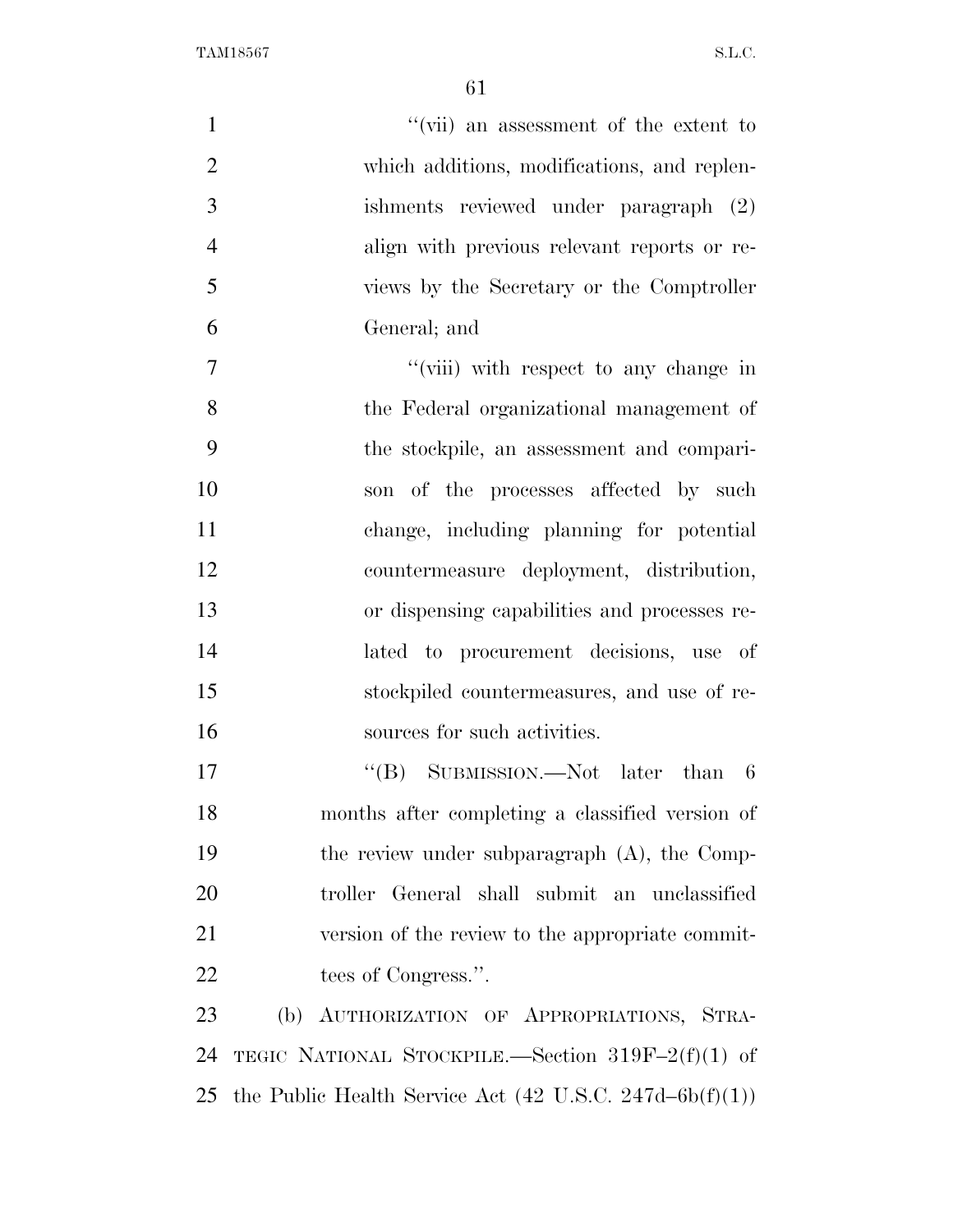is amended by striking ''\$533,800,000 for each of fiscal 2 years 2014 through 2018" and inserting " $\left[\frac{1}{2}x\right]$  for each of fiscal years 2019 through 2023''.

 **SEC. 404. PREPARING FOR PANDEMIC INFLUENZA, ANTI- MICROBIAL RESISTANCE, AND OTHER SIG-NIFICANT THREATS.** 

 Section 319L(c)(4) of the Public Health Service Act 8  $(247d-7e(c)(4))$  is amended by adding at the end the fol-lowing:

10 "'(F) STRATEGIC INITIATIVES.—The Sec- retary, acting through the Director of BARDA, may implement strategic initiatives, including by building on existing programs, to address priority threats that, as determined by the Sec- retary, pose a significant level of risk to na- tional security based on the characteristics of the chemical, biological, radiological or nuclear threat, or existing capabilities to respond to such threats (including medical response capa- bilities). Such initiatives shall advance innova- tion in, and accelerate and support the ad- vanced research, development, and procurement of, countermeasures and products, as applica-ble, to address areas including—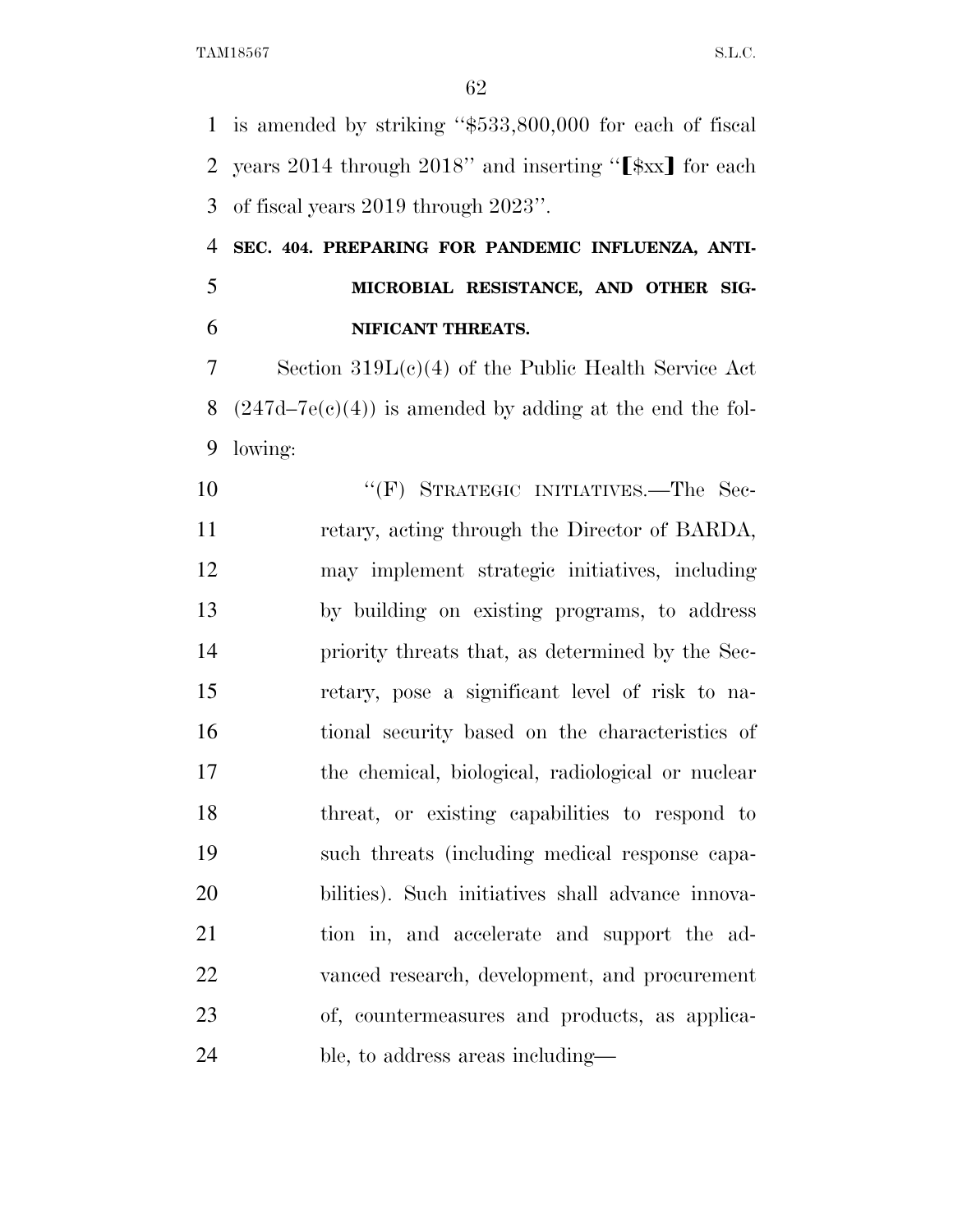''(i) chemical, biological, radiological or nuclear threats, including emerging in- fectious diseases, for which no approved, li- censed, or authorized countermeasure ex- ists, or for which such threat, or the result of an exposure to such threat, may become resistant to countermeasures or existing countermeasures may be rendered ineffec- tive;  $\frac{1}{10}$  threats which consistently exist or continually circulate and have signifi-

 cant potential to become a pandemic, which may include the advanced research and development, manufacturing and ap- propriate stockpiling of qualified pandemic or epidemic products, and products, tech- nologies, or processes to support the devel- opment of such countermeasures (including multiuse platform technologies for 20 diagnostics, virus seeds, clinical trial 21 lots<sup>1</sup>, novel virus strains, and antigen and adjuvant material); and

23 ''(iii) threats that may result from a chemical, biological, radiological, or nuclear agent, and which may present increased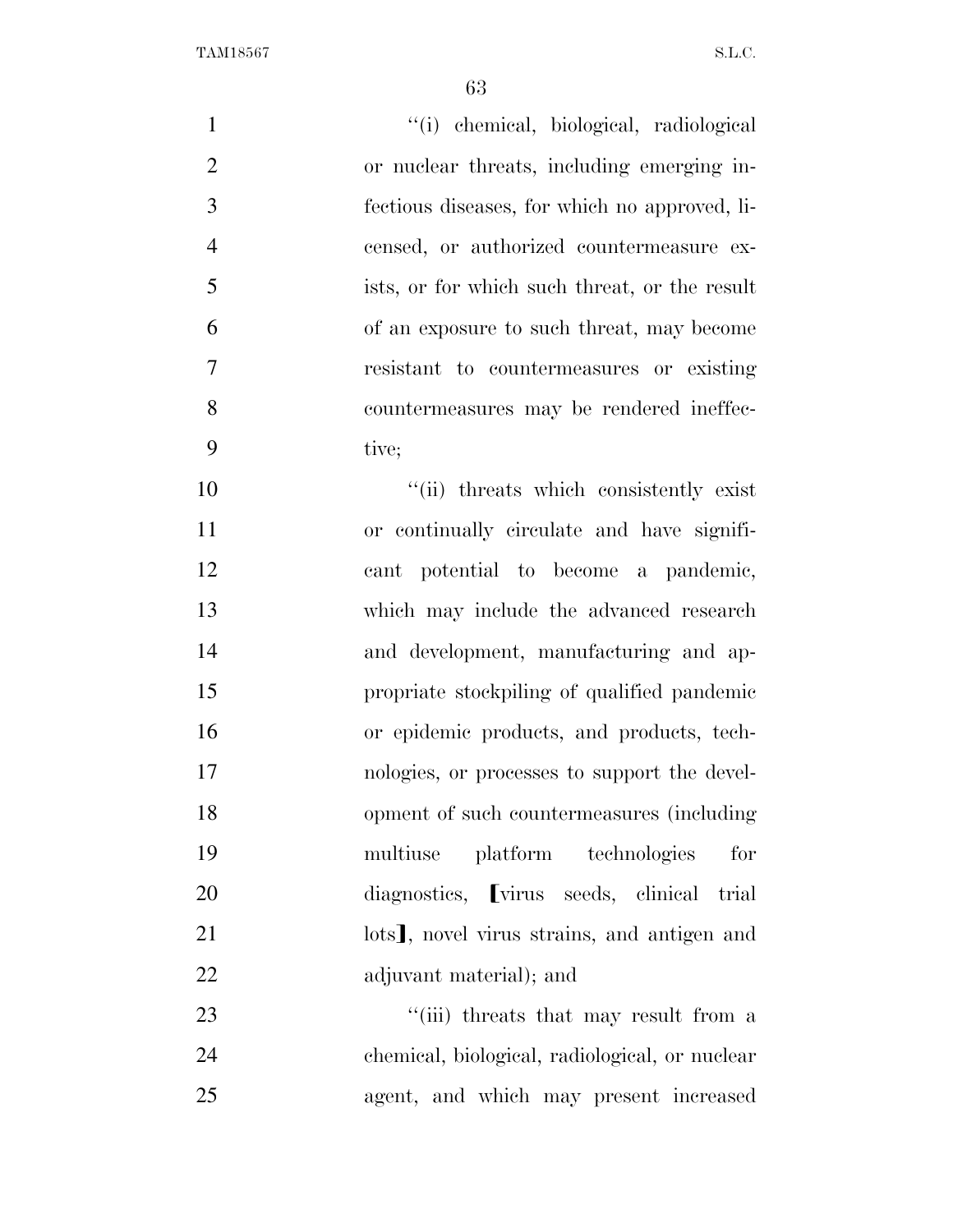| $\mathbf{1}$   | complications in treating a countermeasure                |
|----------------|-----------------------------------------------------------|
| $\overline{2}$ | resistant disease or condition resulting pri-             |
| 3              | marily or secondarily from such threats or                |
| 4              | agents, such as through the development of                |
| 5              | novel countermeasures for drug resistant                  |
| 6              | organisms.".                                              |
| 7              | SEC. 405. REPORTING ON THE FEDERAL SELECT AGENT           |
| 8              | PROGRAM.                                                  |
| 9              | Section $351A(k)$ of the Public Health Service Act $(42)$ |
| 10             | U.S.C. 262a) is amended—                                  |
| 11             | (1) by striking "The Secretary" and inserting             |
| 12             | the following:                                            |
| 13             | "(1) IN GENERAL.—The Secretary"; and                      |
| 14             | $(2)$ by adding at the end the following:                 |
| 15             | "(2) IMPLEMENTATION OF RECOMMENDATIONS                    |
| 16             | OF<br><b>THE</b><br>FEDERAL EXPERTS SECURITY ADVISORY     |
| 17             | PANEL AND THE FAST TRACK ACTION COMMITTEE                 |
| 18             | ON SELECT AGENT REGULATIONS.-                             |
| 19             | "(A) IN GENERAL.—Not later than 1 year                    |
| 20             | after the date of the enactment of the Pan-               |
| 21             | demic and All-Hazards Preparedness and Ad-                |
| 22             | vancing Innovation Act of 2018, the Secretary             |
| 23             | shall provide an update to the appropriate com-           |
| 24             | mittees of Congress on the implementation of              |
| 25             | recommendations of the Federal Experts Secu-              |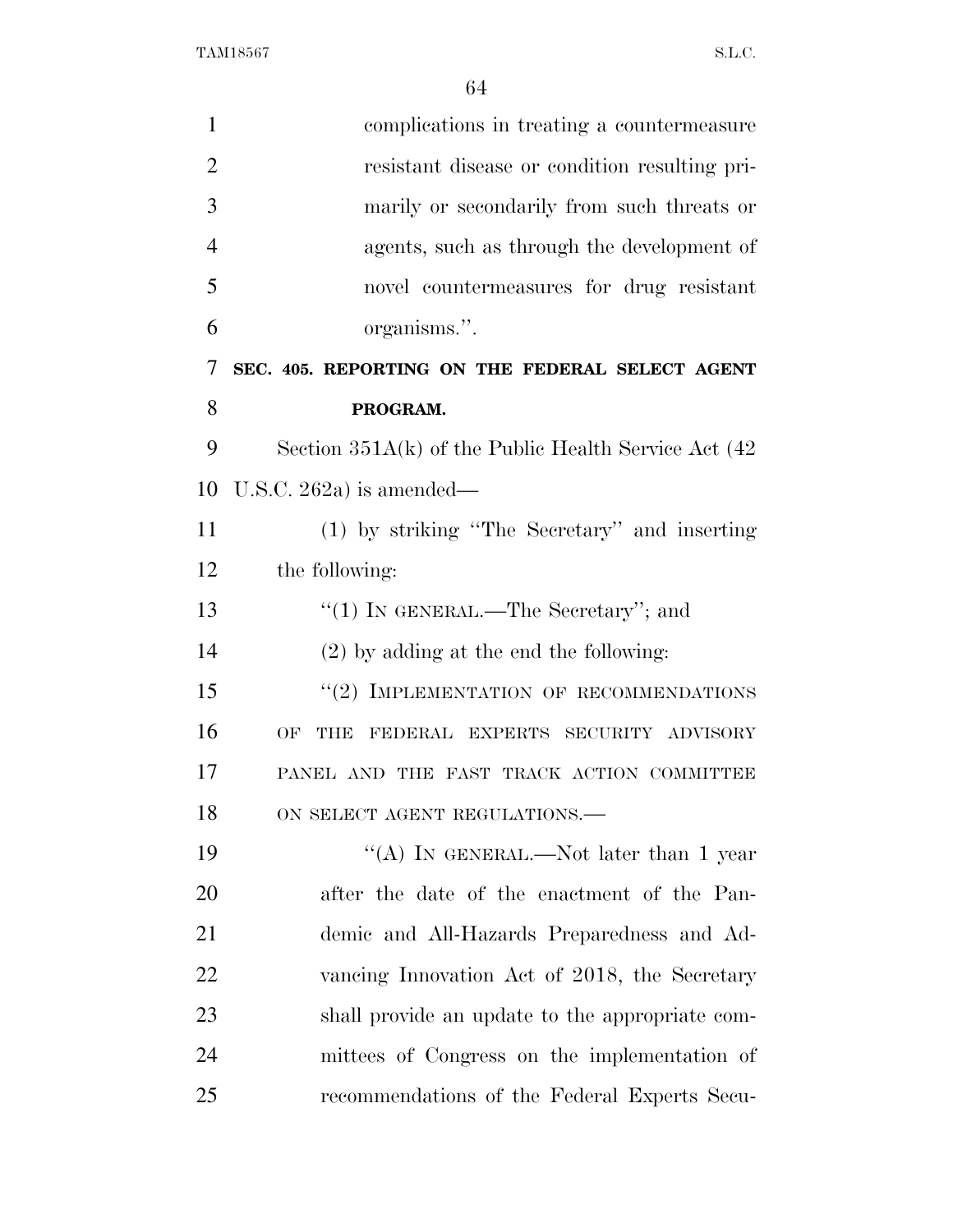|                | υə                                                                  |
|----------------|---------------------------------------------------------------------|
| $\mathbf{1}$   | rity Advisory Panel concerning the select agent                     |
| $\overline{2}$ | program.                                                            |
| 3              | $\lq\lq (B)$<br>CONTINUED UPDATES.—The<br>Sec-                      |
| $\overline{4}$ | retary shall provide status updates at 6 month                      |
| 5              | intervals following the submission of the update                    |
| 6              | under subparagraph (A) until the recommenda-                        |
| 7              | tions described in such subparagraph are fully                      |
| 8              | implemented, or a justification is provided for                     |
| 9              | the delay in, or lack of, implementation.".                         |
| 10             | TITLE V-INCREASING COMMU-                                           |
| 11             | NICATION IN MEDICAL COUN-                                           |
| 12             | <b>TERMEASURE ADVANCED RE-</b>                                      |
| 13             | <b>SEARCH AND DEVELOPMENT</b>                                       |
| 14             | SEC. 501. MEDICAL COUNTERMEASURE BUDGET PLAN.                       |
| 15             | Section $2811(b)(7)$ of the Public Health Service Act               |
| 16             | $(42 \text{ U.S.C. } 300 \text{hh} - 10 \text{(b)}(7))$ is amended— |
| 17             | $(1)$ by striking subparagraph $(A)$ and inserting                  |
| 18             | the following:                                                      |
| 19             | $\lq\lq$ include consideration of the entire                        |
| 20             | medical countermeasures enterprise, includ-                         |
| 21             | $ing$ —                                                             |
| 22             | "(i) basic research and advanced re-                                |
| 23             | search and development;                                             |
| 24             | "(ii) approval, clearance, licensure,                               |
| 25             | and authorized uses of products;                                    |
|                |                                                                     |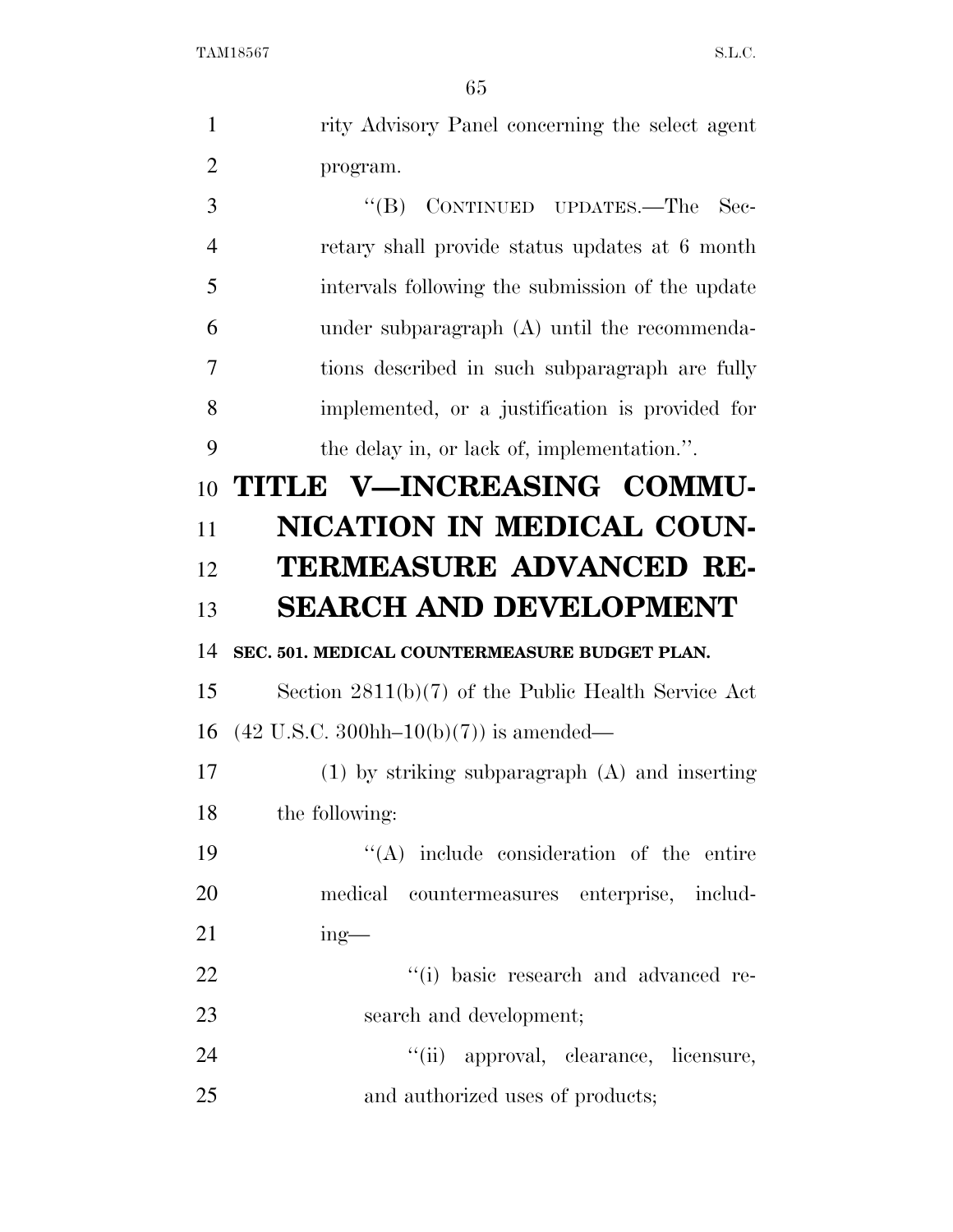| $\mathbf{1}$   | "(iii) procurement, stockpiling, main-                     |
|----------------|------------------------------------------------------------|
| $\overline{2}$ | tenance, and potential replenishment (in-                  |
| 3              | cluding manufacturing capacity) of all                     |
| $\overline{4}$ | products in the Strategic National Stock-                  |
| 5              | pile;                                                      |
| 6              | "(iv) current manufacturing capabili-                      |
| 7              | ties and capacity; and                                     |
| 8              | $f'(v)$ the availability of technologies                   |
| 9              | that may assist in the advanced research                   |
| 10             | and development of countermeasures and                     |
| 11             | opportunities to use such technologies to                  |
| 12             | accelerate and navigate challenges unique                  |
| 13             | to countermeasure research and develop-                    |
| 14             | ment;".                                                    |
| 15             | (2) by redesignating subparagraphs (D) and                 |
| 16             | $(E)$ as subparagraphs $(E)$ and $(F)$ , respectively; and |
| 17             | $(3)$ by inserting after subparagraph $(C)$ , the fol-     |
| 18             | lowing:                                                    |
| 19             | "(D) identify medical countermeasure an-                   |
| 20             | ticipated research and development needs, in-              |
| 21             | cluding the potential need for indications, dos-           |
| 22             | ing, and administration technologies, and other            |
| 23             | countermeasure needs as applicable and appro-              |
| 24             | priate;".                                                  |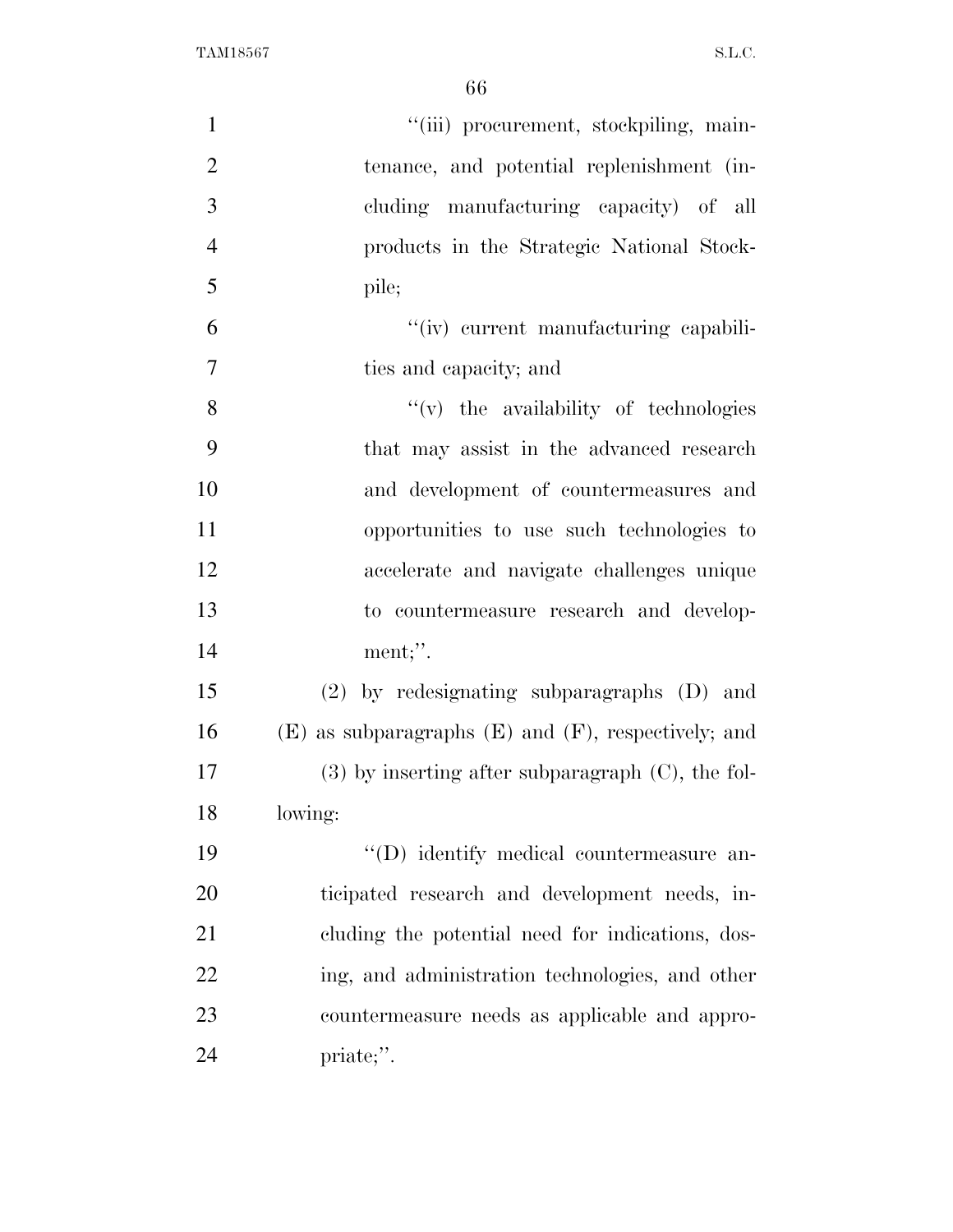**SEC. 502. MATERIAL THREAT AND MEDICAL COUNTER-MEASURE NOTIFICATIONS.** 

 (a) CONGRESSIONAL NOTIFICATION OF MATERIAL THREAT DETERMINATION.—Section 319F–2(c)(2)(C) of the Public Health Service Act (42 U.S.C. 247d- $6b(c)(2)(C)$  is amended by striking "The Secretary and the Homeland Security Secretary shall promptly notify the appropriate committees of Congress'' and inserting ''The Secretary and the Secretary of Homeland Security shall send to Congress, on an annual basis, the material threat list and shall promptly notify the Committee on Health, Education, Labor, and Pensions and the Committee on Homeland Security and Government Affairs Committee of the Senate and the Committee on Energy and Commerce and the Committee on Homeland Security of the House of Representatives''.

 (b) CONTRACTING COMMUNICATIONS.—Section 18 319F–2(c)(7)(ii)(III) of the Public Health Service Act  $(42)$ 19 U.S.C.  $247d-6b(e)(7)(ii)(III)$  is amended by adding at the end the following: ''Upon a determination by the Sec- retary to renew such contract, the Secretary shall notify the vendor of such determination in as timely a manner as practicable.''.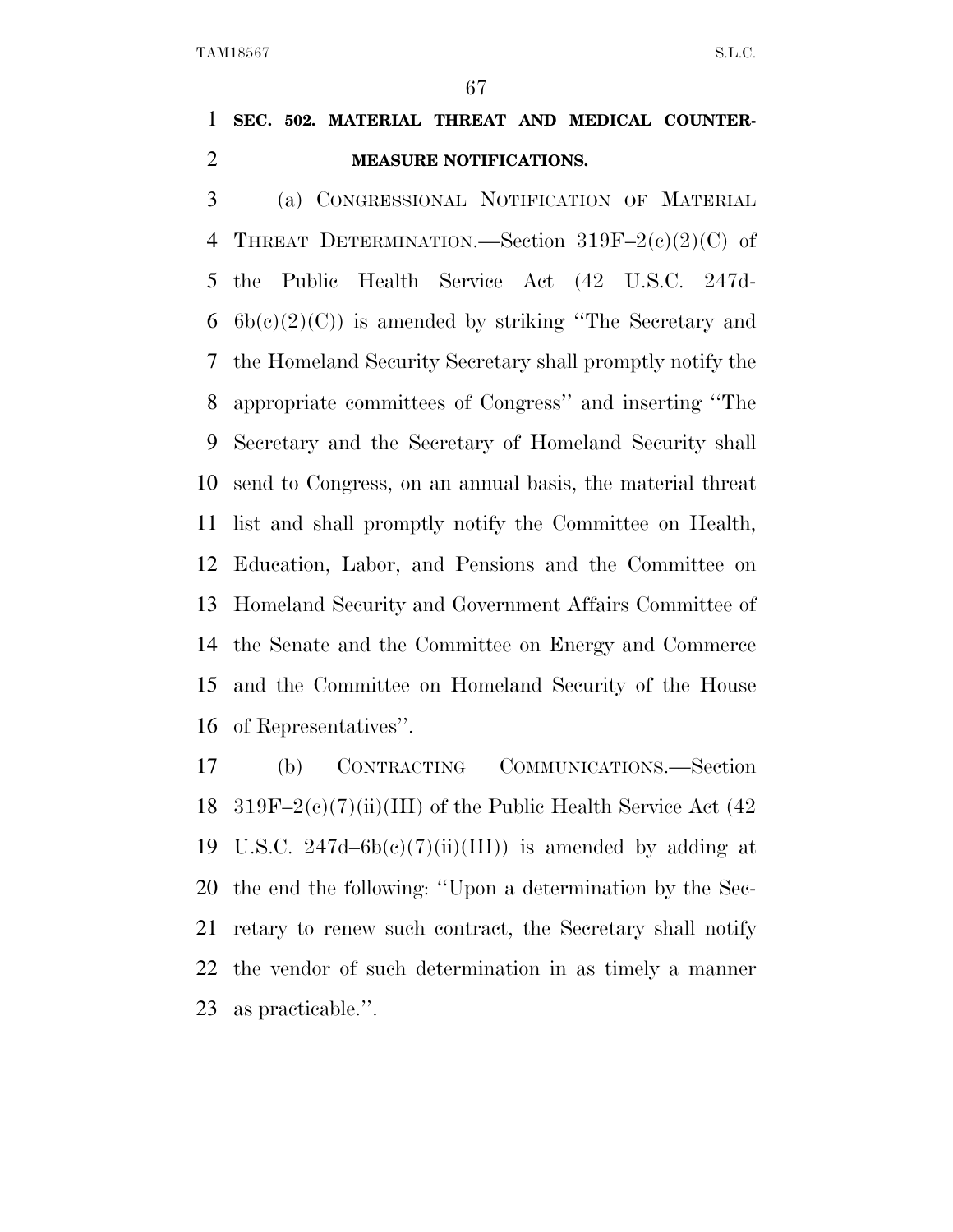| $\mathbf 1$    | SEC. 503. AVAILABILITY OF REGULATORY MANAGEMENT                    |
|----------------|--------------------------------------------------------------------|
| $\overline{2}$ | PLANS.                                                             |
| 3              | Section $565(f)$ of the Federal Food, Drug and Cos-                |
| 4              | metic Act $(21 \text{ U.S.C. } 360 \text{bbb} - 4(f))$ is amended— |
| 5              | (1) by redesignating paragraphs (3) through                        |
| 6              | $(6)$ as paragraphs $(4)$ through $(7)$ , respectively;            |
| 7              | $(2)$ by inserting after paragraph $(2)$ the fol-                  |
| 8              | lowing:                                                            |
| 9              | "(3) PUBLICATION.—The Secretary shall make                         |
| 10             | available on the Internet Website of the Food and                  |
| 11             | Drug Administration information regarding regu-                    |
| 12             | latory management plans, including—                                |
| 13             | $\lq\lq$ the process by which an applicant                         |
| 14             | may submit a request for a regulatory manage-                      |
| 15             | ment plan;                                                         |
| 16             | $\lq\lq$ the time frame by which the Secretary                     |
| 17             | is required to respond to such request;                            |
| 18             | $\lq\lq$ (C) the information required for the sub-                 |
| 19             | mission of such request;                                           |
| 20             | $\lq\lq$ (D) a summary of the milestones and                       |
| 21             | performance targets that may be discussed and                      |
| 22             | achieved, pursuant to paragraph (6); and                           |
| 23             | $\lq\lq$ contact information for beginning the                     |
| 24             | regulatory management plan process.";                              |
| 25             | $(3)$ in paragraph $(6)$ , as so redesignated, in the              |
| 26             | matter preceding subparagraph $(A)$ —                              |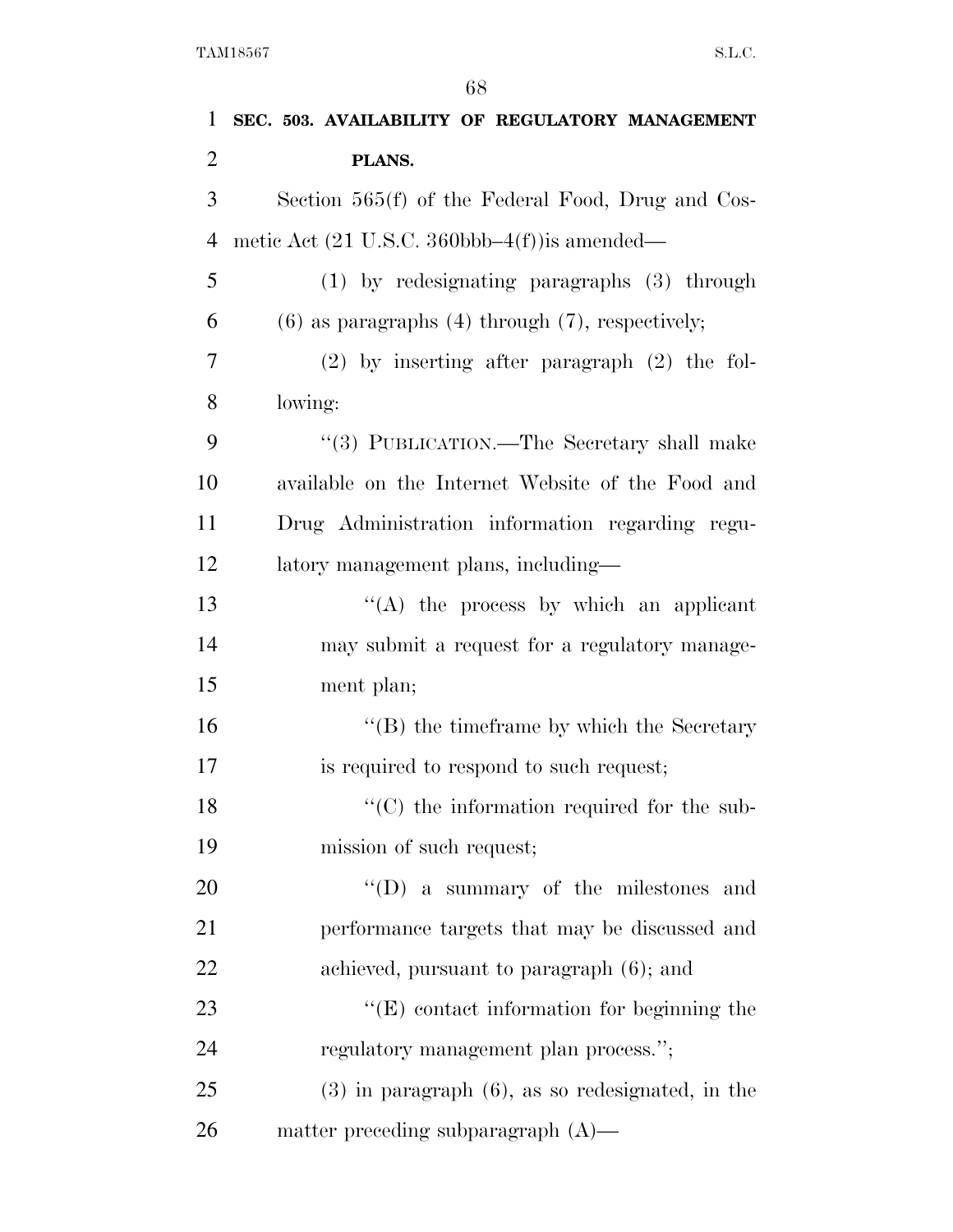| $\mathbf{1}$   | (A) by striking "paragraph $(4)(A)$ " and in-                           |
|----------------|-------------------------------------------------------------------------|
| $\overline{2}$ | serting "paragraph $(5)(A)$ "; and                                      |
| 3              | (B) by striking "paragraph $(4)(B)$ " and                               |
| $\overline{4}$ | inserting "paragraph $(5)(B)$ "; and                                    |
| 5              | (4) in paragraph $(7)(A)$ , as so redesignated, by                      |
| 6              | striking "paragraph $(3)(A)$ " and inserting "para-                     |
| 7              | graph $(4)(A)$ ".                                                       |
| 8              | SEC. 504. BARDA AND THE BIOSHIELD SPECIAL RESERVE                       |
| 9              | FUND.                                                                   |
| 10             | (a) BIOSHIELD SPECIAL RESERVE FUND.—Section                             |
| 11             | $319F-2(g)(1)$ of the Public Health Service Act (42 U.S.C.              |
| 12             | $247d-6b(g)(1)$ is amended—                                             |
| 13             | (1) by striking " $$2,800,000,000$ for the period                       |
| 14             | of fiscal years 2014 through 2018" and inserting                        |
| 15             | "[\frac{\frac{xx}}\$\left\] for the period of fiscal years 2019 through |
| 16             | $2023$ "; and                                                           |
| 17             | $(2)$ by striking "2019" and inserting "2024".                          |
| 18             | (b) BARDA.—Section $319L(d)(2)$ of the Public                           |
| 19             | Health Service Act $(42 \text{ U.S.C. } 247d-7e(d)(2))$ is amended      |
| 20             | by striking " $$415,000,000$ for each of fiscal years 2014              |
| 21             | through 2018" and inserting "[ $\frac{1}{2}$ ] for each of fiscal       |
| 22             | years $2019$ through $2023$ ".                                          |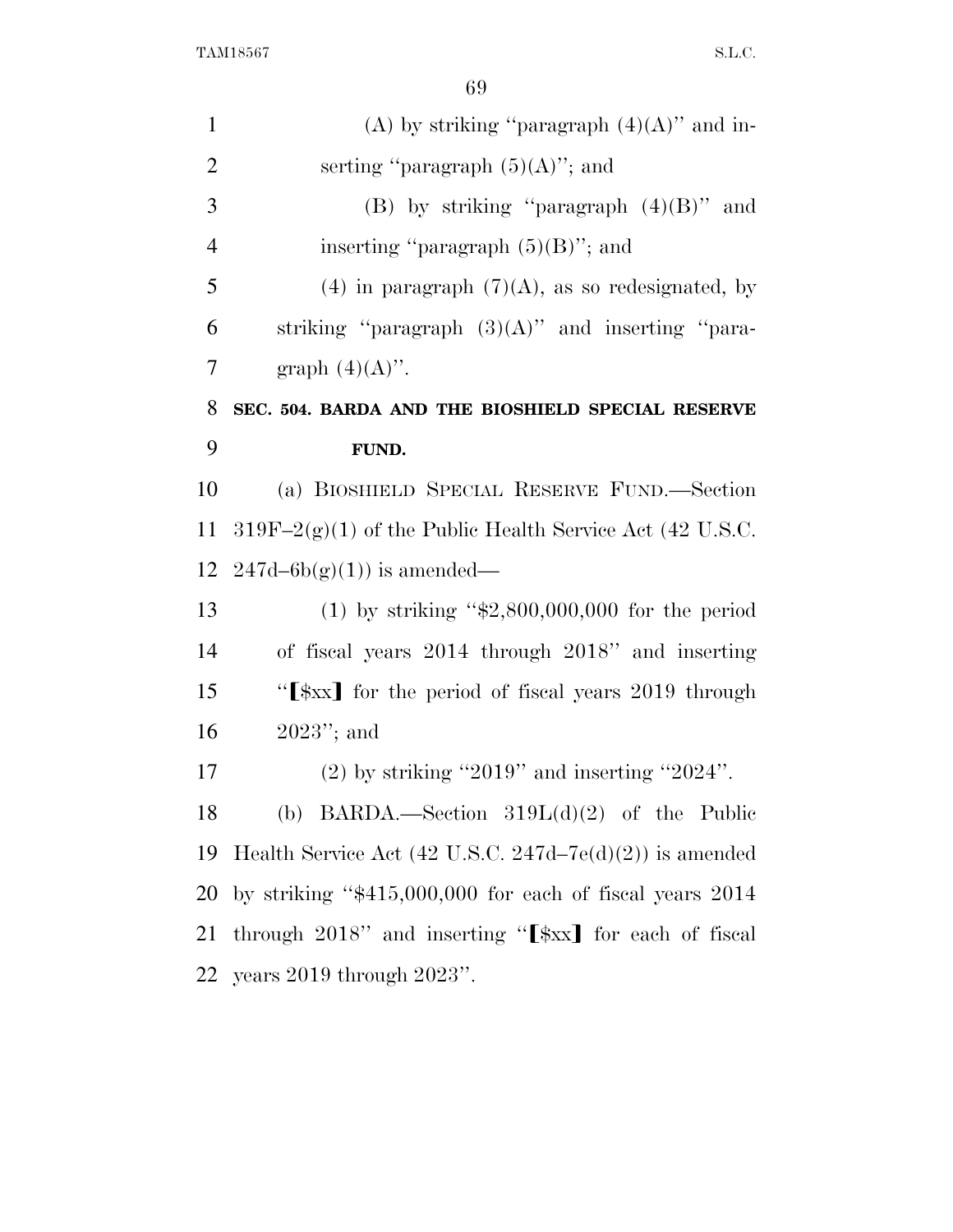## **TITLE VI—ADVANCING TECH- NOLOGIES FOR MEDICAL COUNTERMEASURES**

#### **SEC. 601. ADMINISTRATION OF COUNTERMEASURES.**

 Section 319L(c)(4)(D)(iii) of the Public Health Serv-6 ice Act (42 U.S.C. 247d-7e(c)(4)(D)(iii)) is amended by inserting ''technologies to administer countermeasures,'' before ''efficacy increasing technologies''.

#### **SEC. 602. MEDICAL COUNTERMEASURE MASTER FILES.**

 (a) IN GENERAL.—Chapter V of the Federal Food, Drug, and Cosmetic Act (21 U.S.C. 351 et seq.) is amend-ed by inserting after section 565A the following:

#### **''SEC. 565B. MEDICAL COUNTERMEASURE MASTER FILES.**

 ''(a) PURPOSE.—The purpose of this section is to support and accelerate the development or manufacture of security countermeasures, qualified countermeasures, and qualified pandemic or epidemic products by facili- tating and encouraging submission of data and informa- tion to support such products to master files, and through clarifying the authority to cross-reference to data and in-formation previously submitted to the Secretary.

#### 22 "(b) APPLICABILITY OF REFERENCE.—

23 "(1) IN GENERAL.—A person may submit data and information to the Secretary with the intent to reference, or to authorize, in writing, another person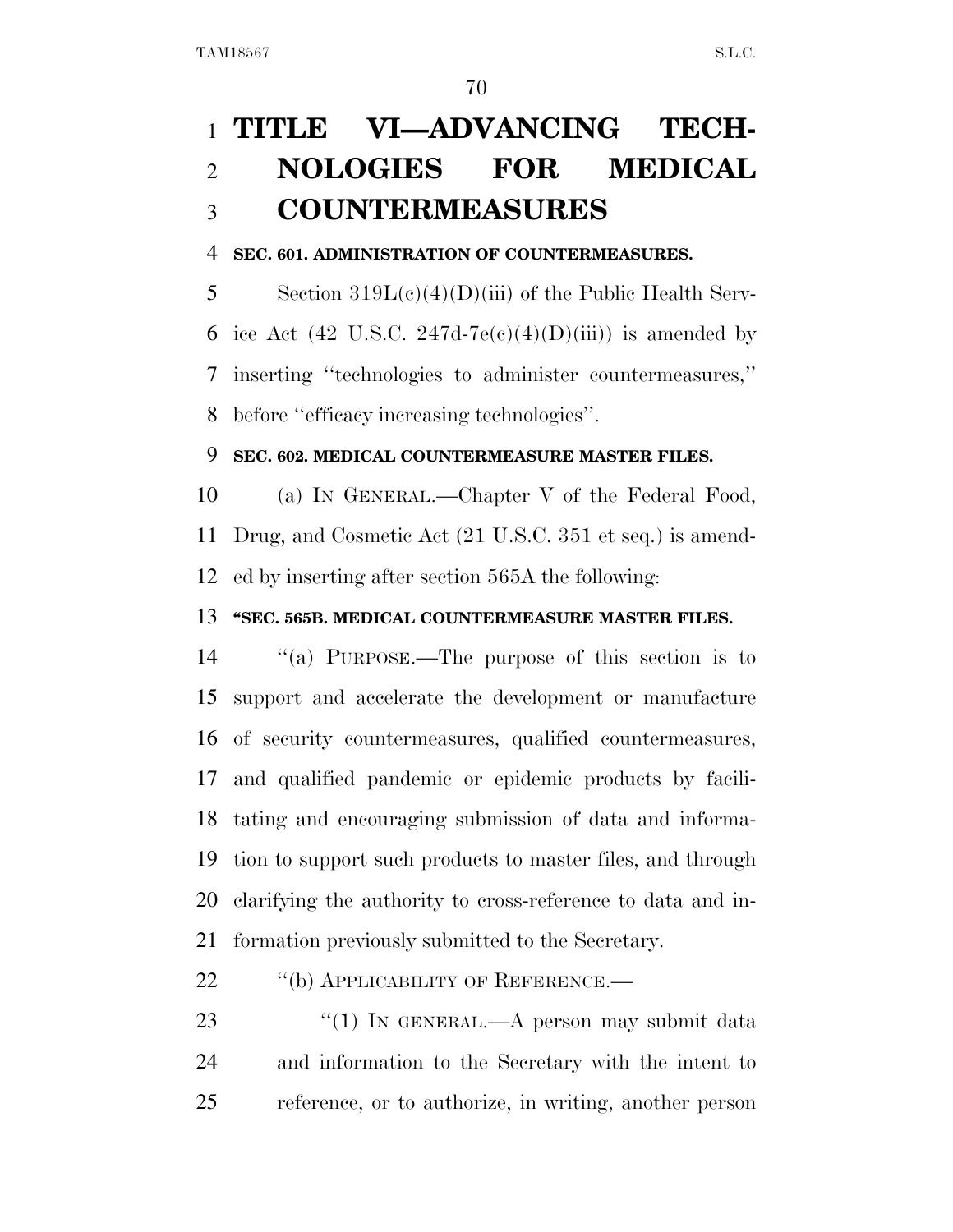to reference, such data or information to support a medical countermeasure submission, as defined in subsection (g) (including a supplement or amend- ment to any such submission), without requiring the master file holder to disclose the data and informa- tion to any such persons authorized to reference the master file.

8 "(2) MASTER FILE HOLDER.—In this section, the term 'master file holder' means a person who submits data and information to the Secretary with 11 the intent to reference or authorize to reference such data or information to support a medical counter- measure submission, as described in paragraph (1). ''(c) MEDICAL COUNTERMEASURE MASTER FILE CONTENT.—

 ''(1) IN GENERAL.—A master file under this section may include information to support and ac-celerate—

 $\langle (A)$  the development of medical counter- measure submissions described in subsection (g) to support the approval, licensure, classifica-22 tion, clearance, conditional approval, or author- ization of one or more security counter-measures, qualified countermeasures, or quali-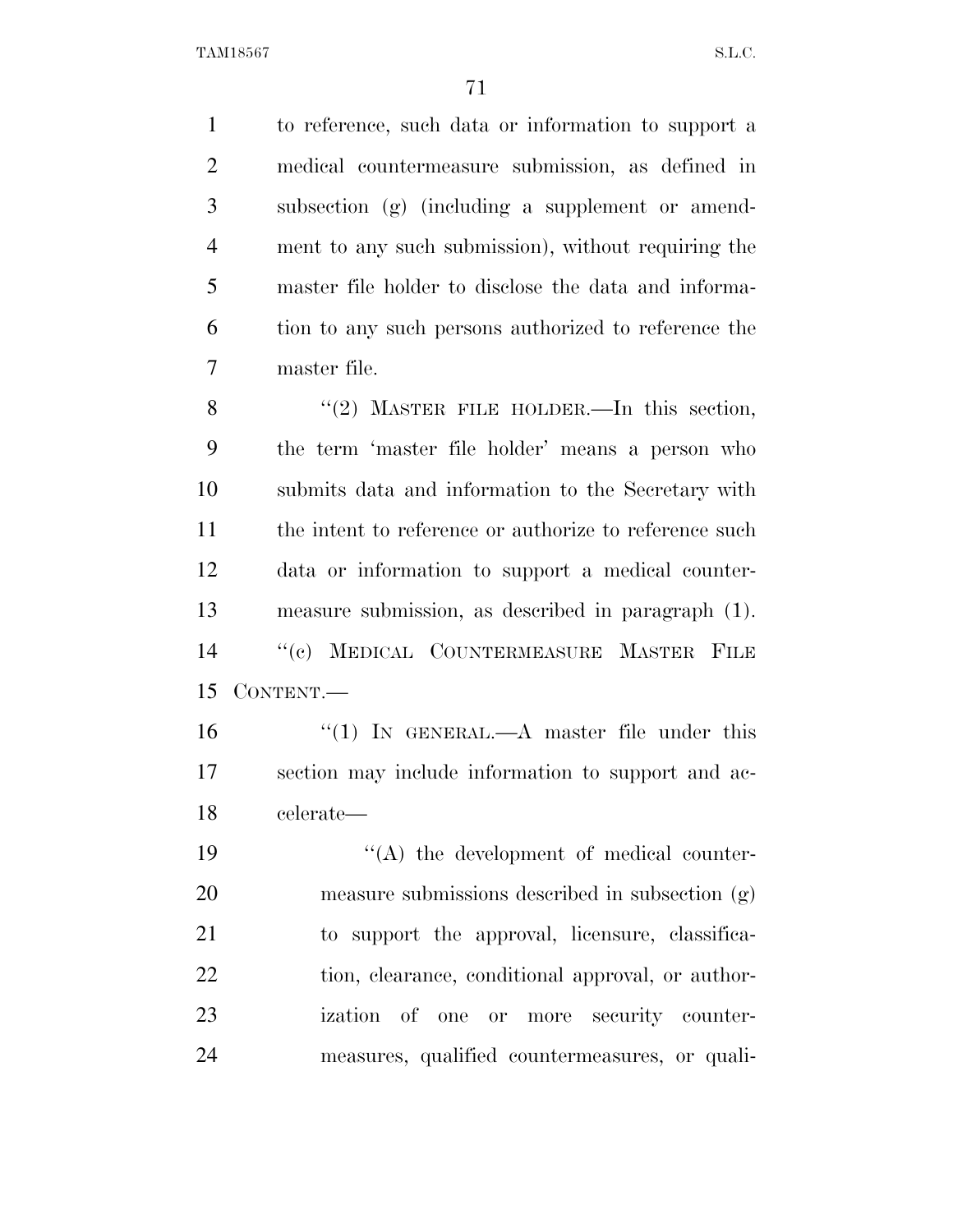| $\mathbf{1}$   | fied pandemic or epidemic products; [and]/                      |
|----------------|-----------------------------------------------------------------|
| $\overline{2}$ | [or]                                                            |
| 3              | $\lq\lq (B)$ the manufacture of security counter-               |
| $\overline{4}$ | measures, qualified countermeasures, or quali-                  |
| 5              | fied pandemic or epidemic products.                             |
| 6              | "(2) REQUIRED UPDATES.—The Secretary may                        |
| 7              | require, as appropriate, that the master file holder            |
| 8              | ensure that the contents of such master file are up-            |
| 9              | dated during the time such master file is referenced            |
| 10             | for a medical countermeasure submission described               |
| 11             | in subsection $(g)$ .                                           |
| 12             | "(d) SPONSOR REFERENCE.—                                        |
| 13             | " $(1)$ IN GENERAL.—Each incorporation of in-                   |
| 14             | formation or data contained in a master file by ref-            |
| 15             | erence shall describe the incorporated material in a            |
| 16             | manner in which the Secretary determines appro-                 |
| 17             | priate and that permits the review of such informa-             |
| 18             | tion without necessitating resubmission of such in-             |
| 19             | formation or data. Master files shall be submitted in           |
| 20             | an electronic format in accordance with section                 |
| 21             | 745A and as specified in applicable guidance.                   |
| 22             | "(2) REFERENCE BY A MASTER FILE HOLD-                           |
| 23             | $ER. \rightarrow A$ master file holder that is the sponsor of a |
| 24             | countermeasure submission described<br>medical<br>$\dot{m}$     |
| 25             | subsection (g) shall notify the Secretary in writing            |
|                |                                                                 |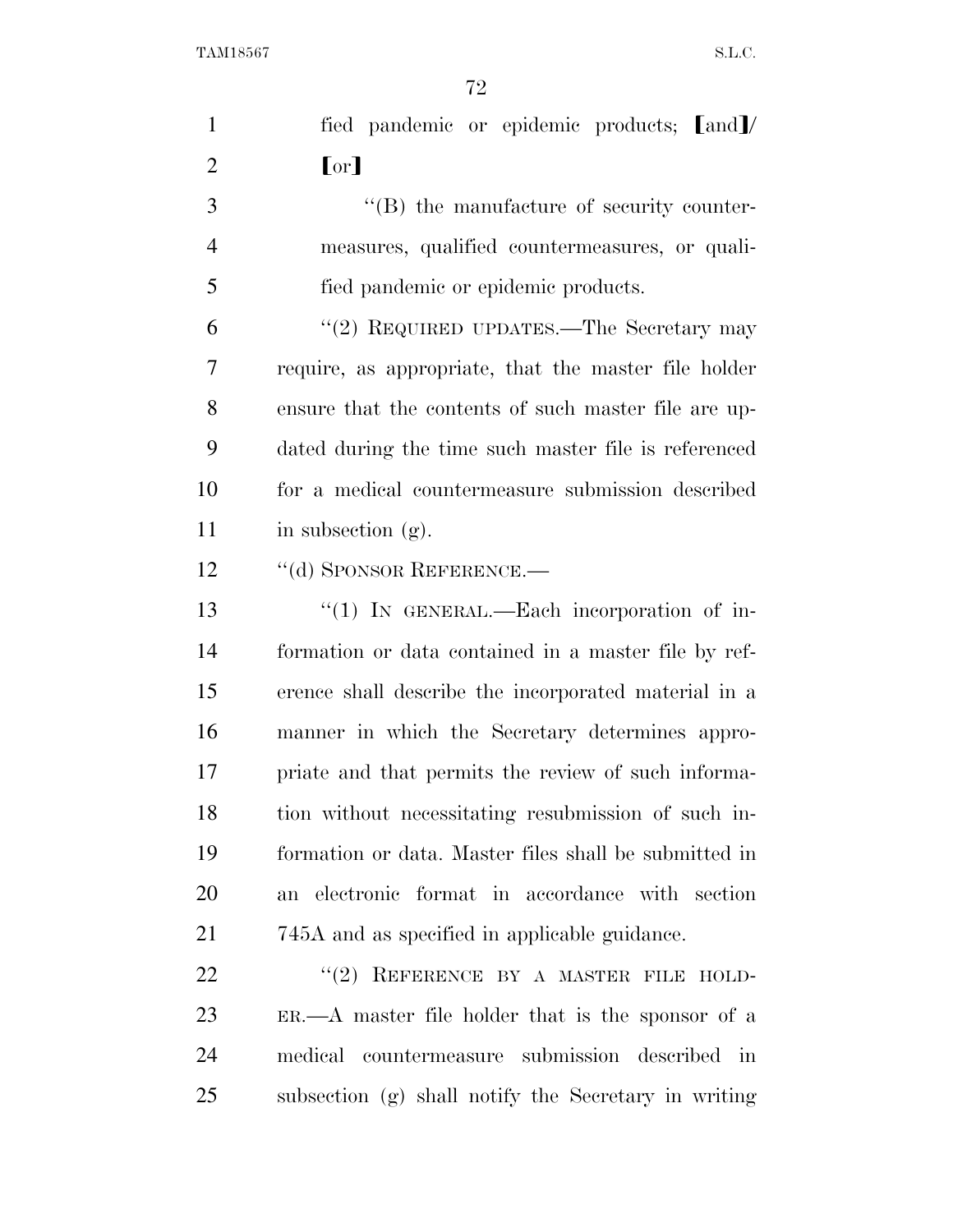of the intent to reference the medical counter-measure master file as a part of the submission.

3 "(3) REFERENCE BY AN AUTHORIZED PER- SON.—A sponsor of a medical countermeasure sub- mission described in subsection (g) may, where the Secretary determines appropriate, incorporate by reference all or part of the contents of a medical countermeasure master file, if the master file holder authorizes the incorporation in writing.

**''**(e) ACKNOWLEDGEMENT OF MASTER FILE BY THE SECRETARY.—The Secretary shall provide the master file 12 holder with a [notice/letter] indicating that the Secretary 13 has reviewed and relied upon [specified] information or data within a master file and the purposes for which it was incorporated by reference if the Secretary has re- viewed and relied upon such specified information or data to support the approval, classification, conditional ap- proval, clearance, licensure, or authorization of a security countermeasure, qualified countermeasure, or qualified pandemic or epidemic product. The Secretary may rely upon the data and information within the medical counter-22 measure master file for which such  $[$  notification/letter $]$  was provided in additional applications, as applicable and appropriate and upon the request of the master file holder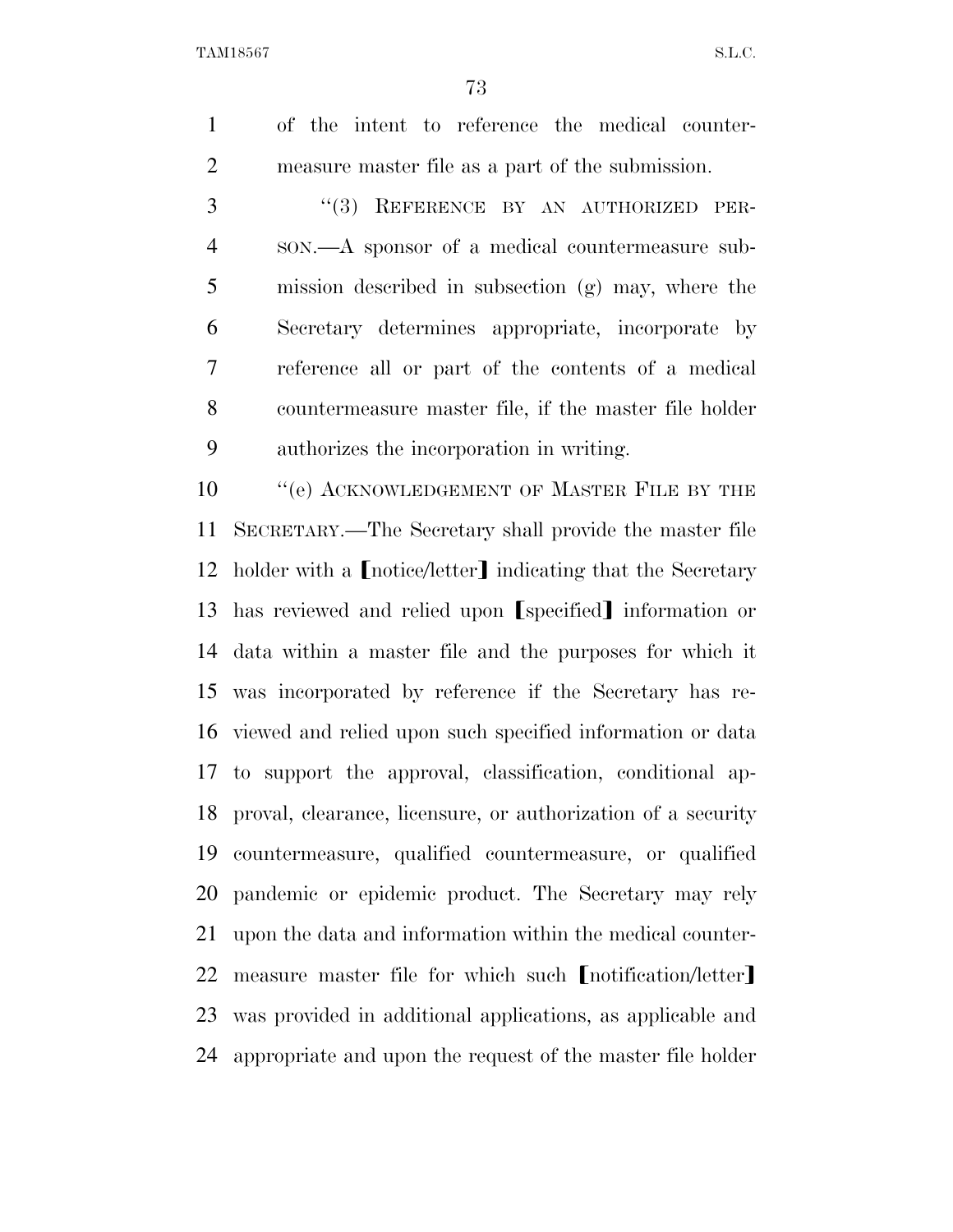**So notified**/in receipt of the letter or by an authorized person of such holder.

 ''(f) RULES OF CONSTRUCTION.—Nothing in this section shall be construed to—

 ''(1) alter the authority of the Secretary to ap- prove, license, classify, clear, conditionally approve, or authorize drugs, biological products, or devices pursuant to this Act or section 351 of the Public Health Service Act (as authorized prior to the date of enactment of the Pandemic and All-Hazards Pre- paredness and Advancing Innovation Act of 2018), including the standards of evidence, and applicable conditions, for approval under the applicable Act; or

14 ''(2) alter the authority of the Secretary under this Act or the Public Health Service Act to deter- mine the types of information or data previously submitted by a sponsor or any other person that may be incorporated by reference in an application, request, or notification for a drug, biological prod- uct, or device submitted under sections 505(i),  $505(b)$ ,  $505(j)$ ,  $512(b)(1)$ ,  $512(b)(2)$ ,  $564$ ,  $571$ ,  $520(g)$ ,  $515(e)$ ,  $513(f)(2)$ , or  $510(k)$  of this Act, or section 351 (a) or (k) of the Public Health Service Act, including a supplement or amendment to any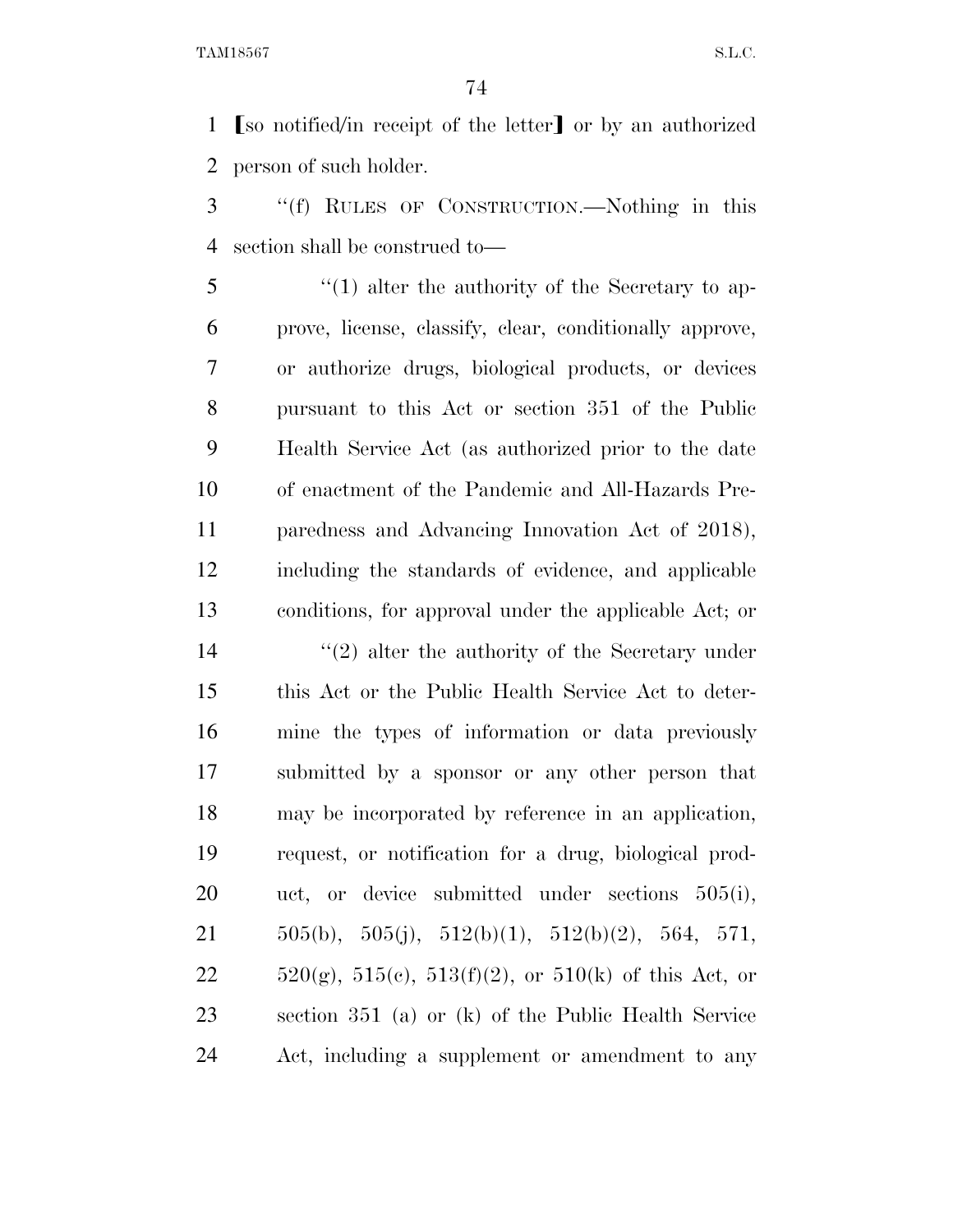such submission, and the requirements associated with such reference.

''(g) DEFINITIONS.—In this section:

 $\frac{4}{1}$  The term 'medical countermeasure submis- sion' means an investigational new drug application under section 505(i), a new drug application under section 505(b), or an abbreviated new drug applica- tion under section 505(j) of this Act, a biological product license application under subsection (a) or (k) or section 351 of the Public Health Service Act, a new animal drug application under section 512(b)(1) or abbreviated new animal drug applica- tion under section 512(b)(2), an application for con- ditional approval of a new animal drug under 571, an investigational device application under section  $16 \qquad 520(g)$ , an application with respect to a device under section 515(c), a request for classification of a de-18 vice under section  $513(f)(2)$ , a notification with re-19 spect to a device under section  $510(k)$ , or request for an emergency use authorization under section 564 to support the approval, licensure, classification, clearance, conditional approval, or authorization of a security countermeasure, qualified countermeasure, or qualified pandemic or epidemic product, or a new indication to an approved security countermeasure,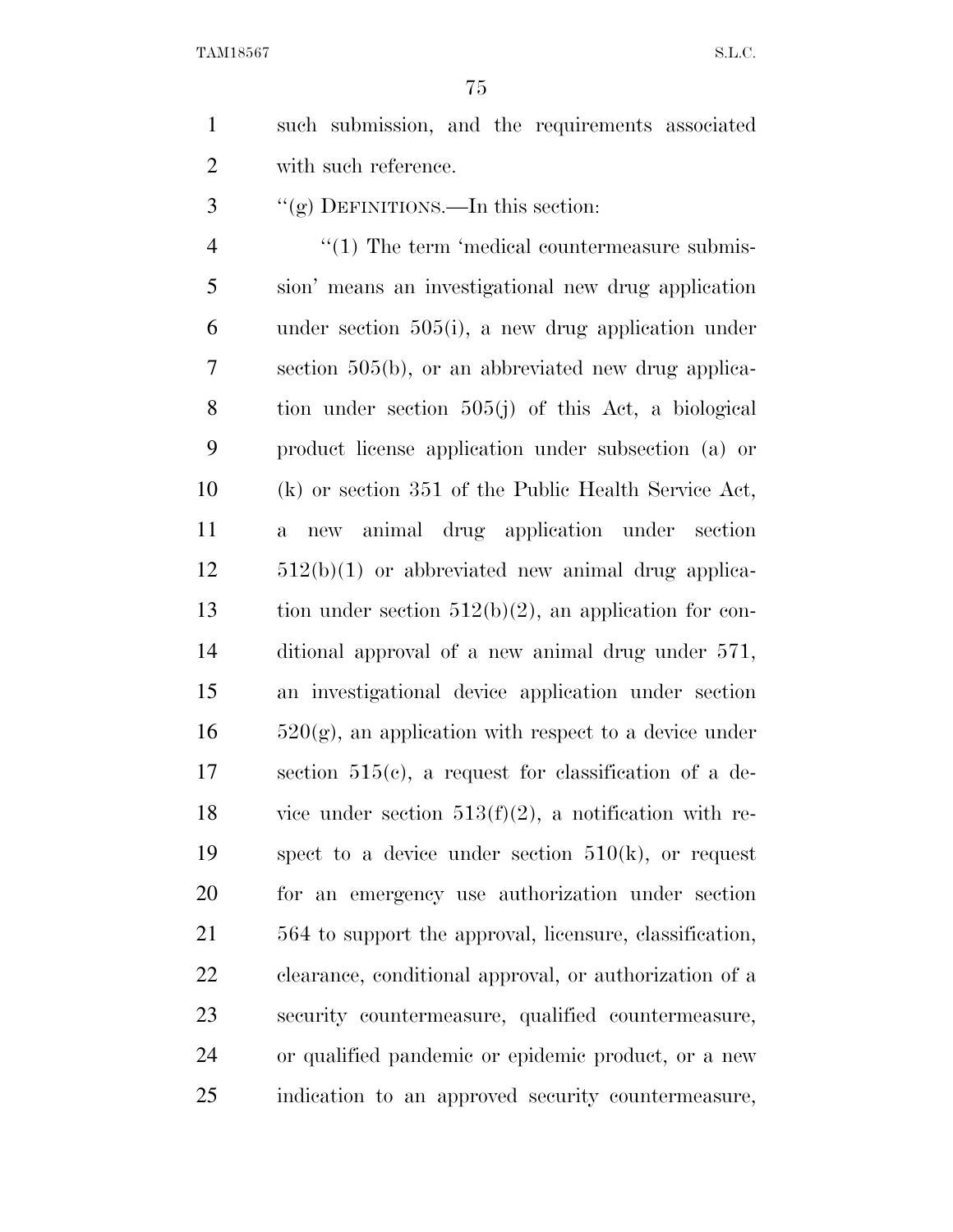qualified countermeasure, or qualified pandemic or epidemic product.

 $\frac{4}{2}$  The terms 'qualified countermeasure', 'se- curity countermeasure', and 'qualified pandemic or epidemic product' have the meanings given such 6 terms in sections  $319F-1$ ,  $319F-2$ , and  $319F-3$ , re-spectively, of the Public Health Service Act.''.

 (b) STAKEHOLDER INPUT.—Not later than 18 months after the date of enactment of this Act, the Sec- retary of Health and Human Services (referred to in this section as the ''Secretary''), acting through the Commis- sioner of Food and Drugs, shall solicit input from stake- holders, including stakeholders developing security coun- termeasures, qualified countermeasures, or qualified pan- demic or epidemic products, with respect to how the Food and Drug Administration can help advance the use of tools and technologies, to support and accelerate the develop- ment or manufacture of security countermeasures, quali- fied countermeasures, and qualified pandemic or epidemic products, including through the reliance on cross-ref- erenced data and information contained within master files and submissions previously submitted to the Sec- retary as set forth in section 565B of the Federal Food, Drug, and Cosmetic Act, as added by subsection (a).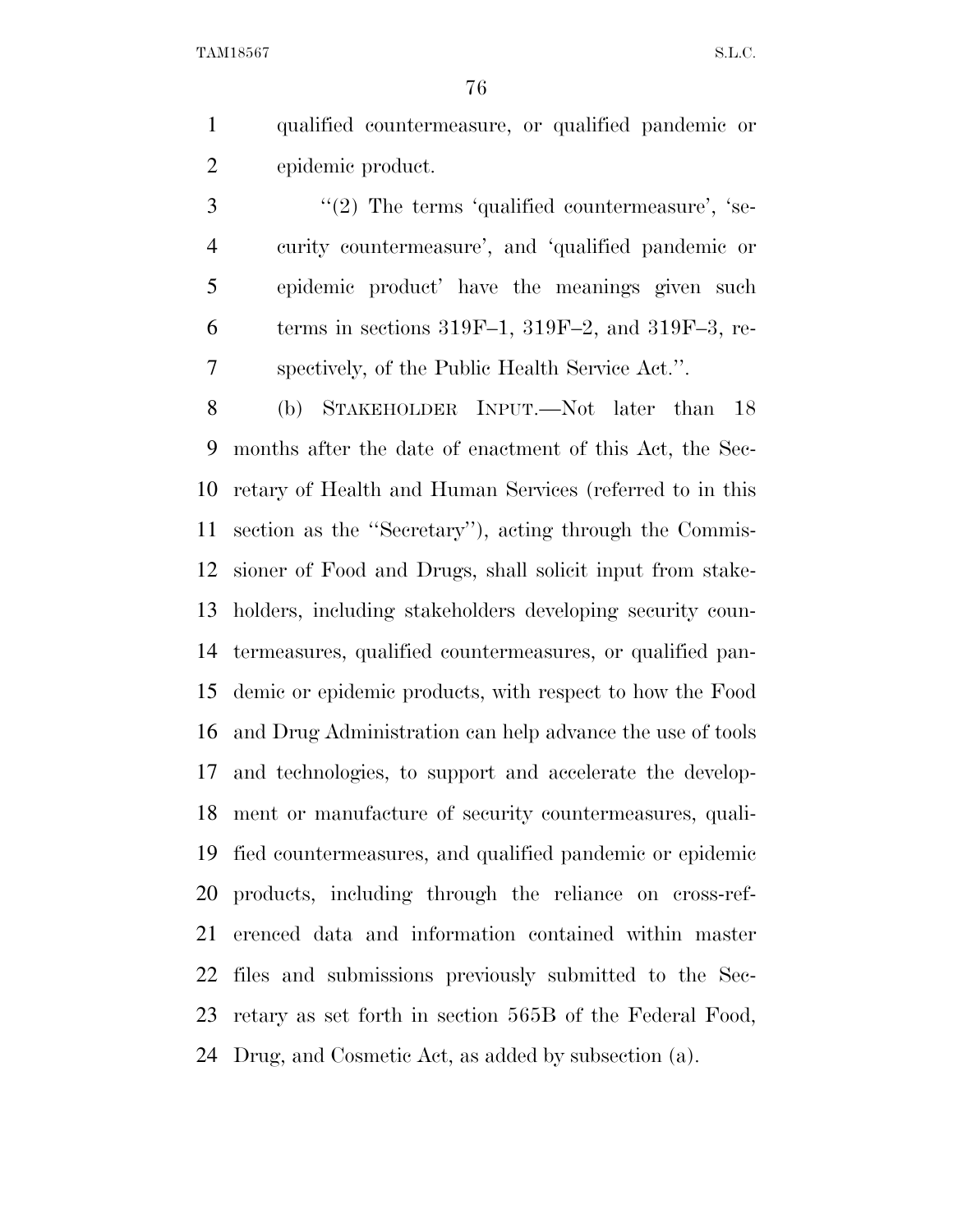(c) GUIDANCE.—Not later than 2 years after the after the date of enactment of this Act, the Secretary, act- ing through the Commissioner of Food and Drugs, shall publish draft guidance about how reliance on cross-ref- erenced data and information contained within master files under section 565B or submissions otherwise sub- mitted to the Secretary may be used for specific tools or technologies that have the potential to support and accel- erate the development or manufacture of security counter- measures, qualified countermeasures, qualified pandemic or epidemic products. The Secretary, acting through the Commissioner of Food and Drugs, shall publish the final guidance not later than 3 years after the enactment of this Act.

## **SEC. 603. ANIMAL RULE REPORT.**

 (a) STUDY.—The Comptroller General of the United States shall conduct a study on the application of the re- quirements under section 565(d) of the of the Federal Food, Drug, and Cosmetic Act (21 U.S.C. 360bbb-4) as a component of medical countermeasure development and review under the Biomedical Advanced Research and De- velopment Authority and the Food and Drug Administra- tion. In conducting such study, the Comptroller General shall examine the following: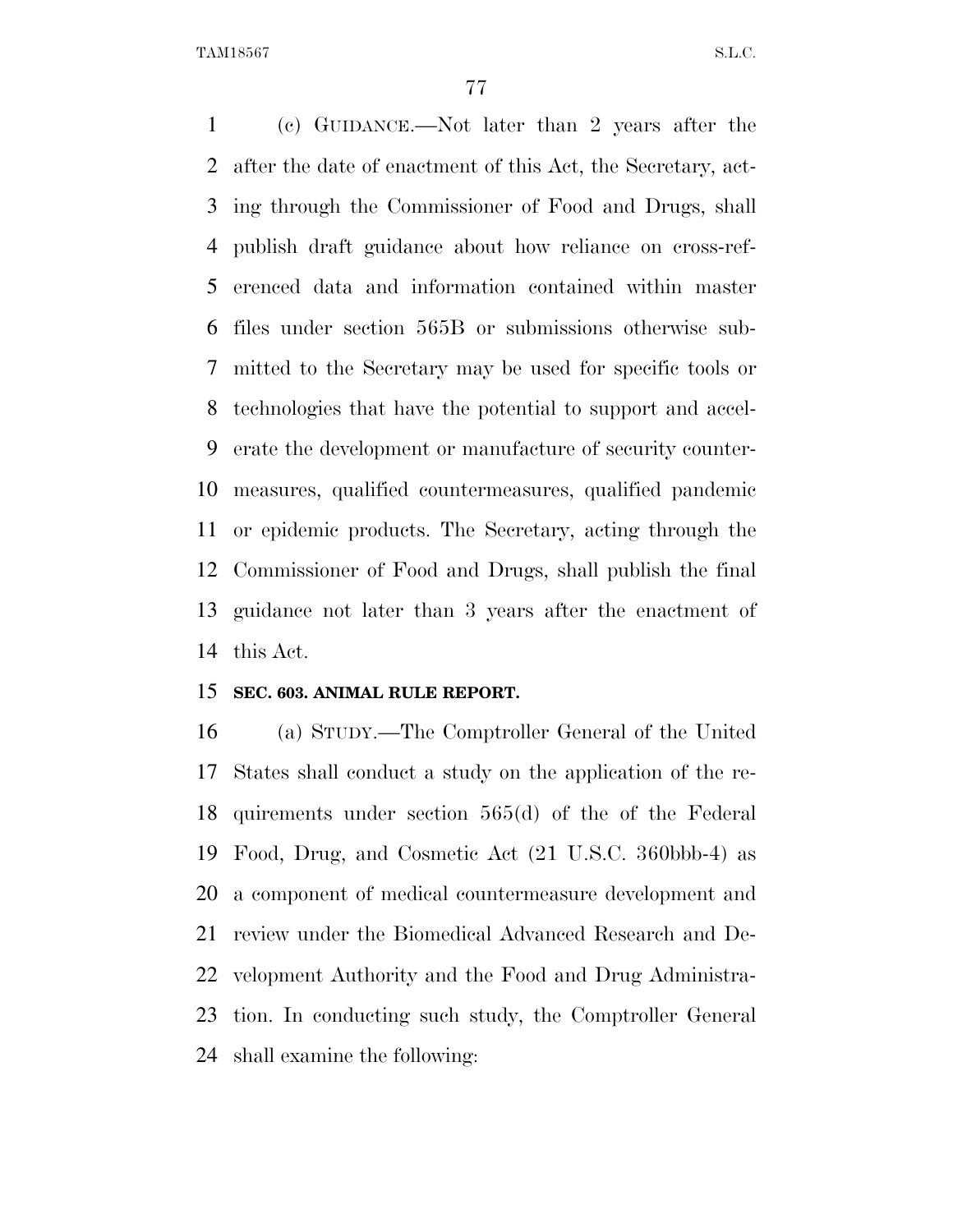| $\mathbf{1}$   | (1) The extent to which review and development         |
|----------------|--------------------------------------------------------|
| $\overline{2}$ | of a medical countermeasure are coordinated be-        |
| 3              | tween the Biomedical Advanced Research and Devel-      |
| $\overline{4}$ | opment Authority and the Food and Drug Adminis-        |
| 5              | tration, including activities to ensure such coordina- |
| 6              | tion and resolve discrepancies in the design of clin-  |
| 7              | ical studies relying on the Animal Rule.               |
| 8              | $(2)$ The consistency of the application of the        |
| 9              | Animal Rule among and between review divisions         |
| 10             | within the Food and Drug Administration.               |
| 11             | (3) The flexibilities in the Animal Rule to ad-        |
| 12             | dress variations in countermeasure development and     |
| 13             | review processes, including the extent to which quali- |
| 14             | fied animal models are adopted and used within the     |
| 15             | Food and Drug Administration.                          |
| 16             | $(4)$ The extent to which the guidance as re-          |
| 17             | quired by section $565(e)$ of the Federal Food Drug    |
| 18             | and Cosmetic Act (21 U.S.C. 360bbb-4) titled           |
| 19             | "Product Development Under the Animal Rule"            |
| 20             | Guidance for Industry" (issued in October, 2015)       |
| 21             | has assisted in achieving the purposes under para-     |
| 22             | graphs $(1)$ , $(2)$ , and $(3)$ .                     |
| 23             | (b) CONSULTATIONS.—In conducting the study under       |
| 24             | subsection (a), the Comptroller General of the United  |

States shall consult with—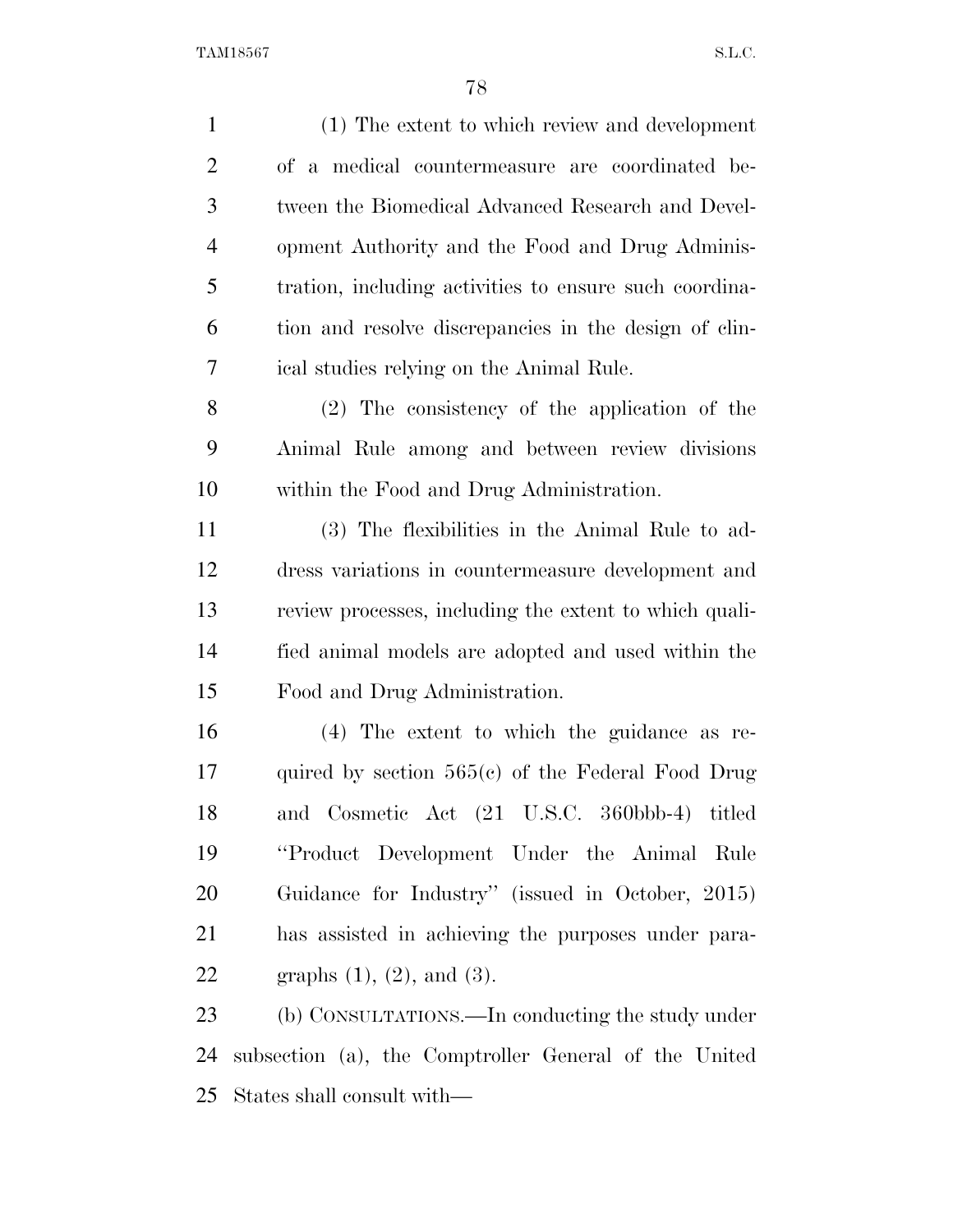| $\mathbf{1}$   | (1) the Federal Government agencies respon-                 |
|----------------|-------------------------------------------------------------|
| $\overline{2}$ | sible for advancing, reviewing, and procuring med-          |
| 3              | ical countermeasures, including the Department of           |
| $\overline{4}$ | Health and Human Services, the Office of the As-            |
| 5              | sistant Secretary for Preparedness and Response,            |
| 6              | the Biomedical Advanced Research and Development            |
| $\tau$         | Authority, the Food and Drug Administration, and            |
| 8              | the Department of Defense;                                  |
| 9              | (2) manufacturers involved in the research and              |
| 10             | development of medical countermeasures to address           |
| 11             | biological, chemical, radiological, and nuclear             |
| 12             | threats; and                                                |
| 13             | (3) other biodefense stakeholders, as applicable.           |
| 14             | (c) REPORT.—Not later than 3 years after the date           |
| 15             | of enactment of this Act, the Comptroller General of the    |
| 16             | United States shall submit to the Committee on Health,      |
| 17             | Education, Labor, and Pensions of the Senate and the        |
|                | 18 Committee on Energy and Commerce of the House of         |
| 19             | Representatives a report containing the results of the      |
| 20             | study conducted under subsection (a) and recommenda-        |
| 21             | tions to improve the application and consistency of the re- |
| 22             | quirements under sections $565(c)$ and $565(d)$ of the Fed- |
| 23             | eral Food, Drug and Cosmetic Act (21 U.S.C. 360bbb-         |
| 24             | $4(e)$ and $(d)$ ) to support and expedite the research and |
| 25             | development of medical countermeasures, as applicable.      |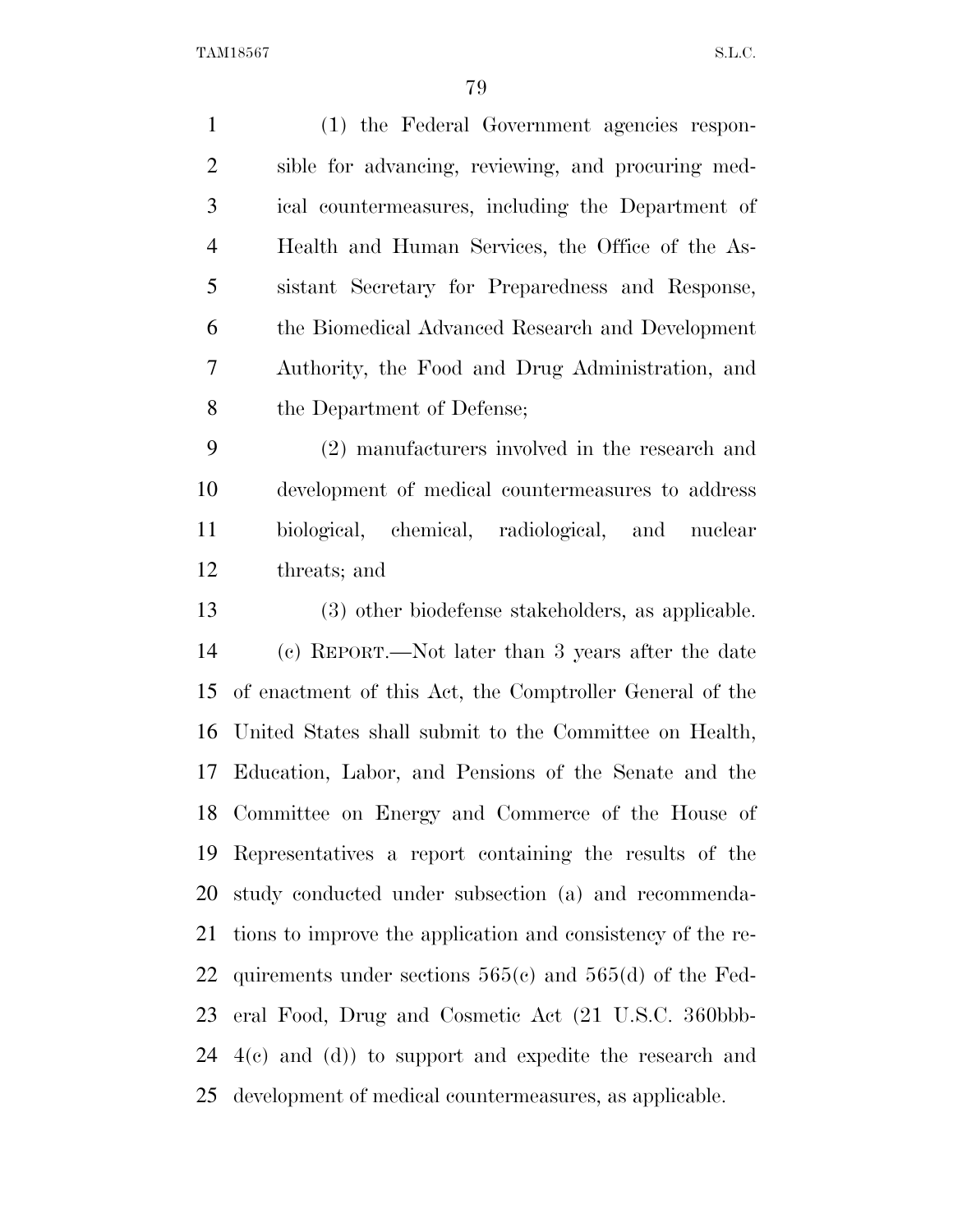(d) PROTECTION OF NATIONAL SECURITY.—The Comptroller General of the United States shall conduct the study and issue the assessment and report under this section in a manner that does not compromise national security.

## **TITLE VII—MISCELLANEOUS PROVISIONS**

## **SEC. 701. REAUTHORIZATIONS AND EXTENSIONS.**

 (a) VETERANS AFFAIRS.—Section 8117(g) of title 38, United States Code, is amended by striking ''\$155,300,000 for each of fiscal years 2014 through 12 2018" and inserting " $[\frac{3}{2}x]$  for each of fiscal years 2019 through 2023''.

 (b) VACCINE TRACKING AND DISTRIBUTION.—Sec- tion 319A(e) of the Public Health Service Act (42 U.S.C.  $247d-1(e)$  is amended by striking "\$30,800,000 for each 17 of fiscal years 2014 through 2018" and inserting " $[\frac{1}{8}xx]$ for each of fiscal years 2019 through 2023''.

 (c) TEMPORARY REASSIGNMENT.—Section 319(e)(8) of the Public Health Service Act (42 U.S.C. 247d(e)(8)) is amended by striking ''2018'' and inserting ''2023''.

 (d) PUBLIC DISCLOSURE EXEMPTION.—Section 319L(e)(1)(C) of the Public Health Service Act (42 24 U.S.C.  $47d-7e(e)(1)(C)$  is amended by striking "17".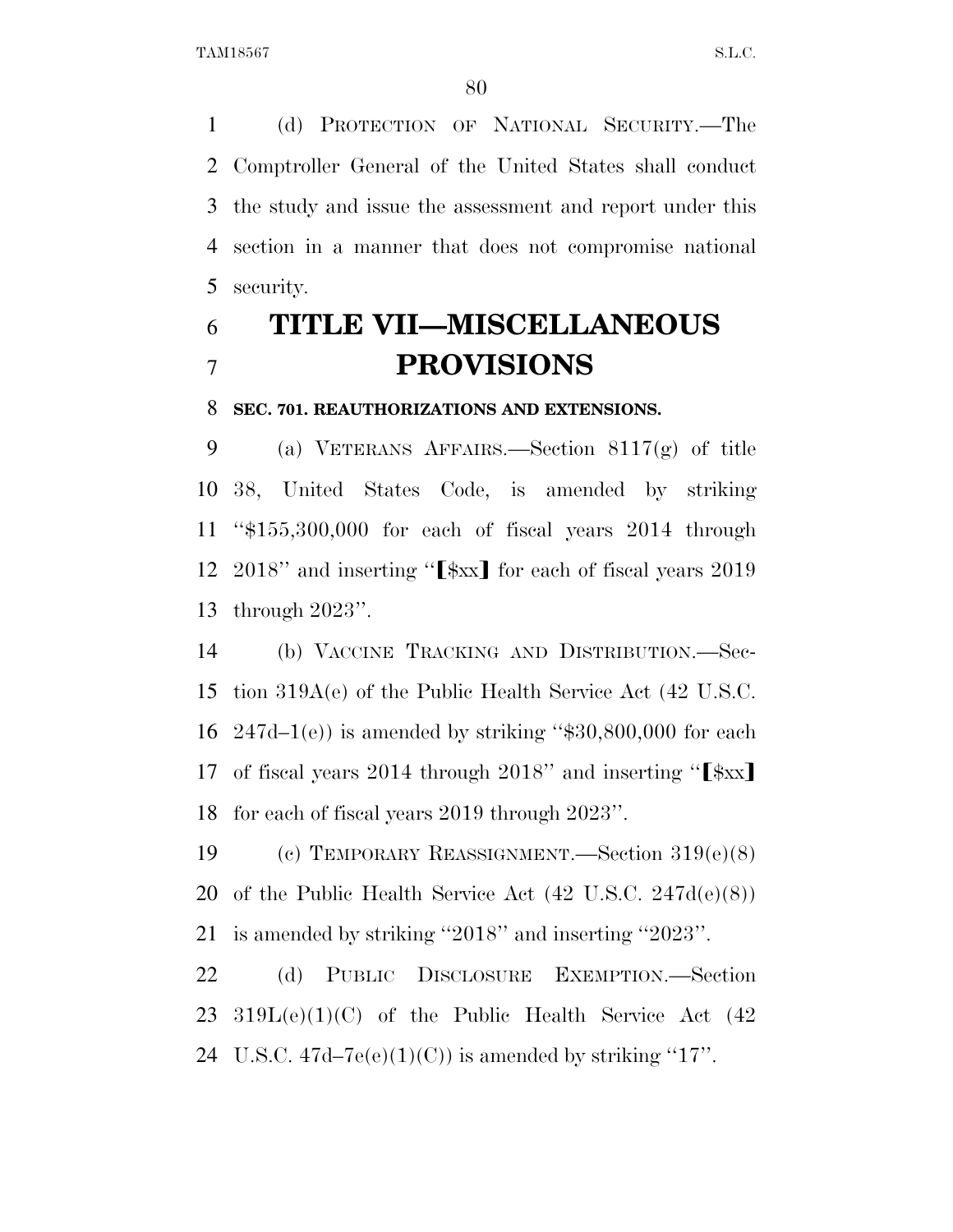(e) EXTENSION OF LIMITED ANTITRUST EXEMP- TION.— (1) IN GENERAL.—Section 405(b) of the Pan- demic and All-Hazards Preparedness Act (42 U.S.C. 247d–6a note) is amended by striking ''6-year'' and inserting "17-year".

 (2) EFFECTIVE DATE.—This subsection shall take effect as if enacted on December 17, 2012.

## **SEC. 702. TECHNICAL AMENDMENTS.**

 (a) PUBLIC HEALTH SERVICE ACT.—Title III of the Public Health Service Act (42 U.S.C. 241 et seq.) is amended—

13 (1) in paragraphs (1) and (5) of section  $319F-$ 14 1(a)  $(42 \text{ U.S.C. } 247d-6a(a))$ , by striking "section 319F(h)'' each place such term appears and insert-16 ing "section  $319F(e)$ "; and

17 (2) in section  $319K(a)$  (42 U.S.C. 247d–7d(a)), 18 by striking "section  $319F(h)(4)$ " and inserting "sec-19 tion  $319F(e)(4)$ ".

 (b) PUBLIC HEALTH SECURITY GRANTS.—Section 319C–1(b)(2) of the Public Health Service Act (42 U.S.C. 22 247d-3a(b)(2)) is amended—

 (1) in subparagraph (C), by striking ''individ-uals,,'' and inserting ''individuals,''; and